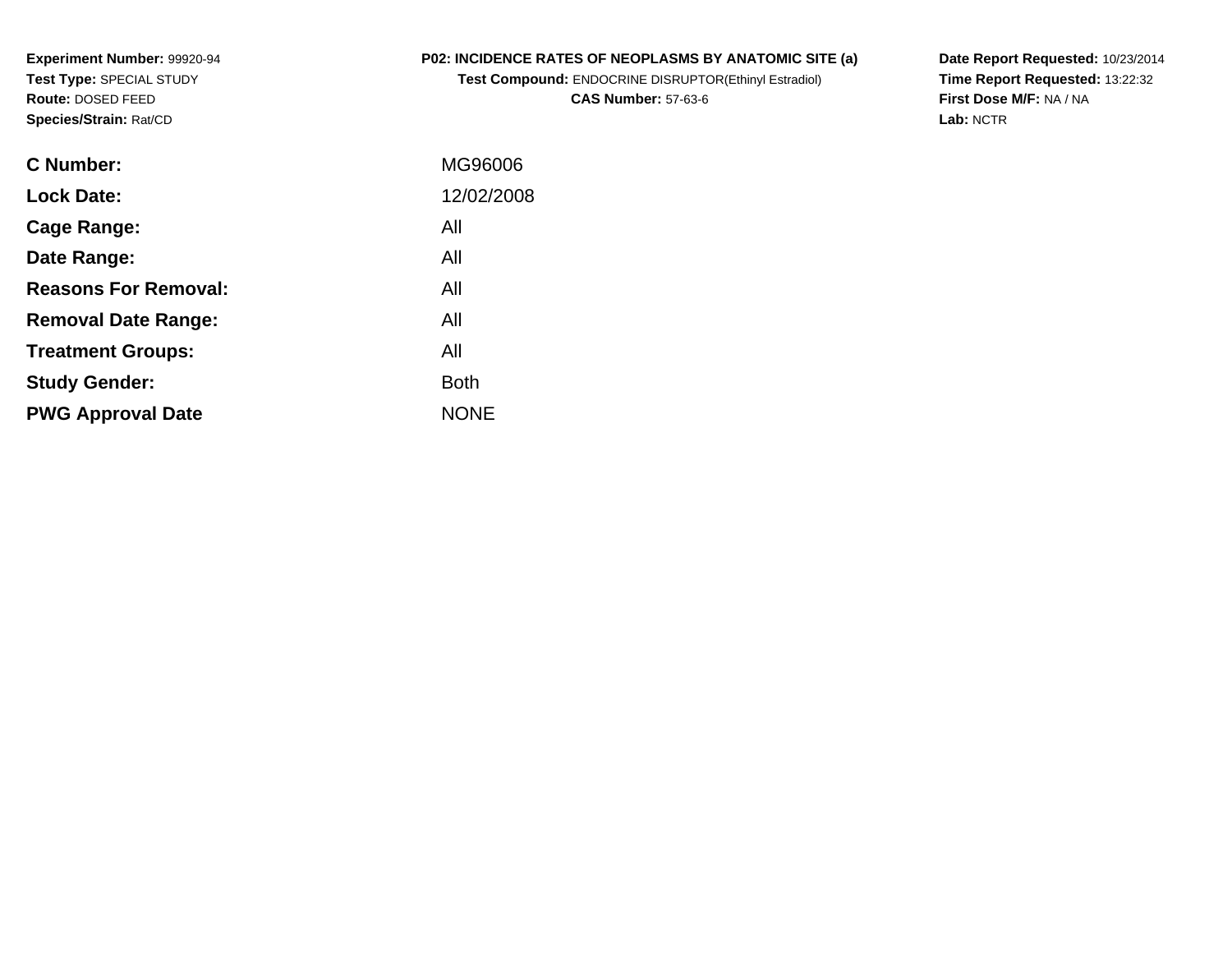**Test Compound:** ENDOCRINE DISRUPTOR(Ethinyl Estradiol)

**CAS Number:** 57-63-6

**Date Report Requested:** 10/23/2014**Time Report Requested:** 13:22:32**First Dose M/F:** NA / NA**Lab:** NCTR

| <b>CD Rat MALE</b>                      | <b>OPPB</b><br>F <sub>1</sub> | 2PPB<br>F <sub>1</sub> | 10PPB<br>F <sub>1</sub> | 50PPB<br>F <sub>1</sub> | F1/2PPB TO CTL | F1/10PPB TO CTL |
|-----------------------------------------|-------------------------------|------------------------|-------------------------|-------------------------|----------------|-----------------|
| <b>Disposition Summary</b>              |                               |                        |                         |                         |                |                 |
| <b>Animals Initially In Study</b>       | 51                            | 50                     | 50                      | 50                      | 50             | 50              |
| <b>Early Deaths</b>                     |                               |                        |                         |                         |                |                 |
| <b>Moribund Sacrifice</b>               | 9                             | 13                     | 17                      | $12$                    | 15             | $\bf 7$         |
| <b>Natural Death</b>                    | $\overline{7}$                | 6                      | $\mathbf{3}$            | 4                       | 4              | 10              |
| <b>Survivors</b>                        |                               |                        |                         |                         |                |                 |
| <b>Moribund Sacrifice</b>               |                               |                        |                         | $\mathbf{2}$            |                |                 |
| <b>Natural Death</b>                    | 1                             |                        |                         |                         |                |                 |
| <b>Terminal Sacrifice</b>               | 34                            | 31                     | 30                      | 32                      | 31             | 33              |
| <b>Animals Examined Microscopically</b> | 51                            | 50                     | 50                      | 50                      | 50             | 50              |
| <b>ALIMENTARY SYSTEM</b>                |                               |                        |                         |                         |                |                 |
| Esophagus                               | (51)                          | (50)                   | (50)                    | (50)                    | (50)           | (49)            |
| Intestine Large, Cecum                  | (44)                          | (45)                   | (47)                    | (46)                    | (48)           | (43)            |
| Leukemia Granulocytic                   |                               | 1(2%)                  |                         |                         |                |                 |
| Lymphoma Malignant                      | 1(2%)                         |                        |                         | 1(2%)                   |                |                 |
| Intestine Large, Colon                  | (45)                          | (47)                   | (48)                    | (47)                    | (49)           | (43)            |
| Leukemia Granulocytic                   |                               | 2(4%)                  |                         |                         |                |                 |
| Lymphoma Malignant                      |                               |                        |                         | 2(4%)                   |                |                 |
| Intestine Large, Rectum                 | (45)                          | (45)                   | (47)                    | (46)                    | (49)           | (42)            |
| Intestine Small, Duodenum               | (44)                          | (45)                   | (48)                    | (47)                    | (49)           | (42)            |
| Adenocarcinoma                          | 1(2%)                         |                        |                         |                         | 2(4%)          |                 |
| Intestine Small, Ileum                  | (43)                          | (45)                   | (47)                    | (46)                    | (48)           | (41)            |
| Adenocarcinoma                          |                               |                        | 1(2%)                   |                         |                |                 |
| Lymphoma Malignant                      |                               |                        |                         | 1(2%)                   |                |                 |
| Intestine Small, Jejunum                | (43)                          | (45)                   | (46)                    | (46)                    | (48)           | (41)            |
| Adenocarcinoma                          |                               |                        |                         |                         |                |                 |
| Lymphoma Malignant                      |                               |                        |                         | 1(2%)                   |                |                 |

a - Number of animals examined microscopically at site and number of animals with lesion

b - Primary tumors: all tumors except metastatic tumors

**Experiment Number:** 99920-94**Test Type:** SPECIAL STUDY**Route:** DOSED FEED**Species/Strain:** Rat/CD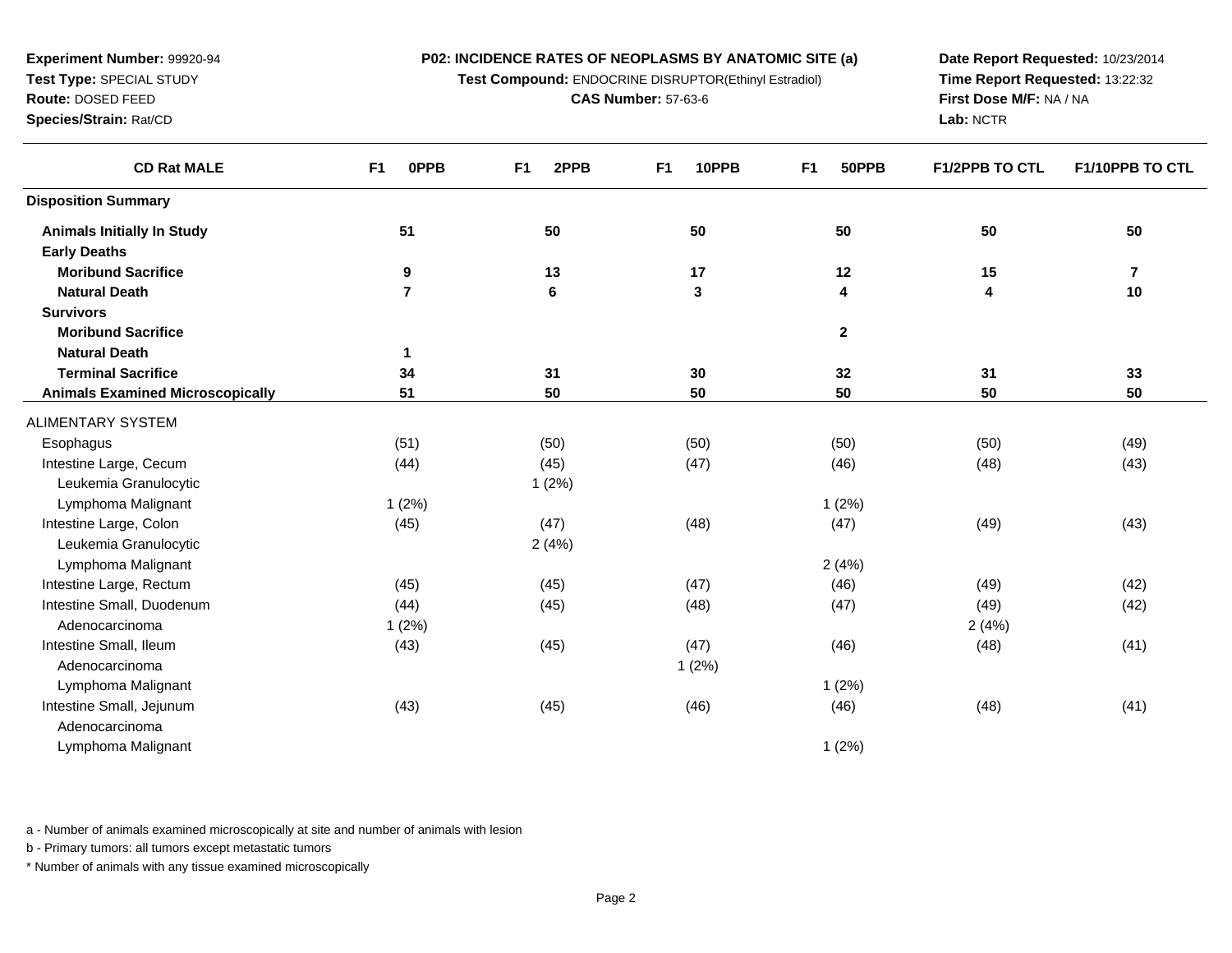**Test Compound:** ENDOCRINE DISRUPTOR(Ethinyl Estradiol)

**CAS Number:** 57-63-6

**Date Report Requested:** 10/23/2014 **Time Report Requested:** 13:22:32**First Dose M/F:** NA / NA**Lab:** NCTR

**Test Type:** SPECIAL STUDY

**Route:** DOSED FEED

 $\overline{\phantom{a}}$ 

**Species/Strain:** Rat/CD

| <b>CD Rat MALE</b>                               | F <sub>1</sub><br>0PPB | 2PPB<br>F <sub>1</sub> | 10PPB<br>F <sub>1</sub> | F <sub>1</sub><br>50PPB | <b>F1/2PPB TO CTL</b> | F1/10PPB TO CTL |
|--------------------------------------------------|------------------------|------------------------|-------------------------|-------------------------|-----------------------|-----------------|
| Sarcoma                                          |                        | 1(2%)                  |                         |                         |                       |                 |
| Liver                                            | (49)                   | (49)                   | (50)                    | (49)                    | (50)                  | (48)            |
| Cholangiocarcinoma                               |                        |                        | 1(2%)                   |                         | 1(2%)                 |                 |
| Hepatocellular Adenoma                           |                        | 3(6%)                  | 1(2%)                   |                         |                       |                 |
| Hepatocellular Carcinoma                         |                        |                        |                         | 1(2%)                   |                       | 1(2%)           |
| Leukemia Granulocytic                            |                        | 2(4%)                  |                         |                         |                       |                 |
| Lymphoma Malignant                               | 1(2%)                  |                        |                         | 2(4%)                   | 1(2%)                 | 2(4%)           |
| Mesentery                                        | (1)                    | (1)                    | (2)                     | (1)                     | (1)                   | (2)             |
| Carcinoma, Metastatic, Uncertain Primary<br>Site |                        |                        |                         |                         |                       | 1(50%)          |
| Fat, Lymphoma Malignant                          | 1 (100%)               |                        |                         |                         |                       |                 |
| Oral Mucosa                                      | (3)                    | (2)                    | (4)                     | (9)                     | (5)                   | (1)             |
| Sarcoma                                          |                        | 1(50%)                 |                         |                         |                       |                 |
| Squamous Cell Carcinoma                          | 3 (100%)               |                        | 4 (100%)                | 7 (78%)                 | 3(60%)                |                 |
| Pancreas                                         | (46)                   | (48)                   | (48)                    | (48)                    | (49)                  | (47)            |
| Leukemia Granulocytic                            |                        | 2(4%)                  |                         |                         |                       |                 |
| Lymphoma Malignant                               | 1(2%)                  |                        |                         | 2(4%)                   |                       | 2(4%)           |
| <b>Salivary Glands</b>                           | (48)                   | (50)                   | (49)                    | (50)                    | (50)                  | (48)            |
| Leukemia Granulocytic                            |                        | 2(4%)                  |                         |                         |                       |                 |
| Lymphoma Malignant                               | 1(2%)                  |                        |                         |                         |                       | 1(2%)           |
| Stomach, Forestomach                             | (47)                   | (48)                   | (49)                    | (48)                    | (50)                  | (46)            |
| Squamous Cell Papilloma                          | 1(2%)                  |                        |                         |                         |                       |                 |
| Stomach, Glandular                               | (45)                   | (47)                   | (48)                    | (46)                    | (50)                  | (45)            |
| Adenoma                                          |                        |                        |                         |                         | 1(2%)                 |                 |
| Tongue                                           | (0)                    | (0)                    | (0)                     | (0)                     | (0)                   | (0)             |
| CARDIOVASCULAR SYSTEM                            |                        |                        |                         |                         |                       |                 |
| <b>Blood Vessel</b>                              | (51)                   | (50)                   | (50)                    | (50)                    | (50)                  | (50)            |
| Heart                                            | (51)                   | (50)                   | (50)                    | (50)                    | (50)                  | (48)            |

a - Number of animals examined microscopically at site and number of animals with lesion

b - Primary tumors: all tumors except metastatic tumors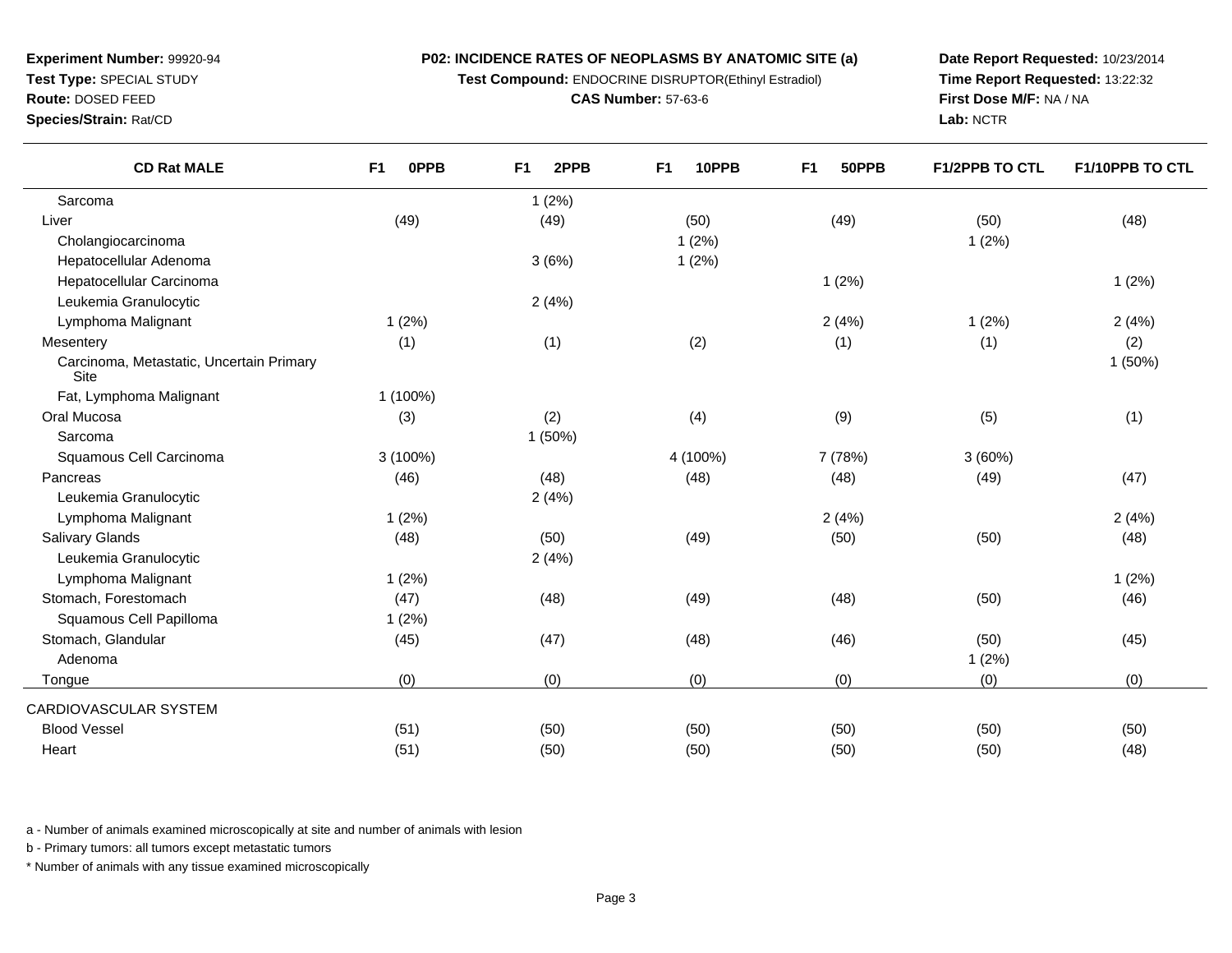**Test Compound:** ENDOCRINE DISRUPTOR(Ethinyl Estradiol)

**CAS Number:** 57-63-6

**Date Report Requested:** 10/23/2014 **Time Report Requested:** 13:22:32**First Dose M/F:** NA / NA**Lab:** NCTR

| <b>CD Rat MALE</b>                 | F1<br>0PPB | F1<br>2PPB | F1<br>10PPB | F <sub>1</sub><br>50PPB | <b>F1/2PPB TO CTL</b> | <b>F1/10PPB TO CTL</b> |
|------------------------------------|------------|------------|-------------|-------------------------|-----------------------|------------------------|
| Endocardium, Schwannoma Malignant  | 1(2%)      | 2(4%)      |             |                         |                       |                        |
| Leukemia Granulocytic              |            | 2(4%)      |             |                         |                       |                        |
| Mesothelioma Benign                |            |            | 1(2%)       |                         |                       |                        |
| Schwannoma Benign                  |            |            |             | 1(2%)                   |                       |                        |
| <b>ENDOCRINE SYSTEM</b>            |            |            |             |                         |                       |                        |
| <b>Adrenal Cortex</b>              | (47)       | (50)       | (50)        | (50)                    | (49)                  | (45)                   |
| Adenoma                            | 2(4%)      | 1(2%)      | 2(4%)       | 1(2%)                   |                       | 1(2%)                  |
| Carcinoma                          |            |            | 2(4%)       |                         |                       |                        |
| Leukemia Granulocytic              |            | 2(4%)      |             |                         |                       |                        |
| Adrenal Medulla                    | (46)       | (48)       | (49)        | (49)                    | (49)                  | (45)                   |
| Bilateral, Pheochromocytoma Benign |            |            |             |                         | 1(2%)                 |                        |
| Leukemia Granulocytic              |            | 1(2%)      |             |                         |                       |                        |
| Pheochromocytoma Benign            | 2(4%)      | 2(4%)      | 4(8%)       | 1(2%)                   | 3(6%)                 | 1(2%)                  |
| Pheochromocytoma Complex           | 1(2%)      | 1(2%)      | 1(2%)       |                         |                       |                        |
| Pheochromocytoma Malignant         | 1(2%)      | 1(2%)      | 2(4%)       |                         |                       |                        |
| Islets, Pancreatic                 | (46)       | (48)       | (49)        | (49)                    | (49)                  | (47)                   |
| Adenoma                            |            |            |             | 2(4%)                   |                       | 2(4%)                  |
| Leukemia Granulocytic              |            | 1(2%)      |             |                         |                       |                        |
| Parathyroid Gland                  | (49)       | (46)       | (46)        | (46)                    | (50)                  | (44)                   |
| Adenoma                            | 4(8%)      |            | 1(2%)       | 1(2%)                   | 3(6%)                 | 1(2%)                  |
| Leukemia Granulocytic              |            | 1(2%)      |             |                         |                       |                        |
| <b>Pituitary Gland</b>             | (48)       | (50)       | (50)        | (50)                    | (50)                  | (47)                   |
| Leukemia Granulocytic              |            | 2(4%)      |             |                         |                       |                        |
| Lymphoma Malignant                 | 1(2%)      |            |             | 1(2%)                   |                       | 2(4%)                  |
| Pars Distalis, Adenoma             | 25 (52%)   | 24 (48%)   | 28 (56%)    | 16 (32%)                | 29 (58%)              | 28 (60%)               |
| Schwannoma Malignant               | 1(2%)      |            |             |                         |                       |                        |
| <b>Thyroid Gland</b>               | (47)       | (49)       | (50)        | (49)                    | (50)                  | (47)                   |
| C Cell, Adenoma                    | 5(11%)     |            | 1(2%)       |                         | 3(6%)                 | 1(2%)                  |
|                                    |            |            |             |                         |                       |                        |

a - Number of animals examined microscopically at site and number of animals with lesion

b - Primary tumors: all tumors except metastatic tumors

**Experiment Number:** 99920-94**Test Type:** SPECIAL STUDY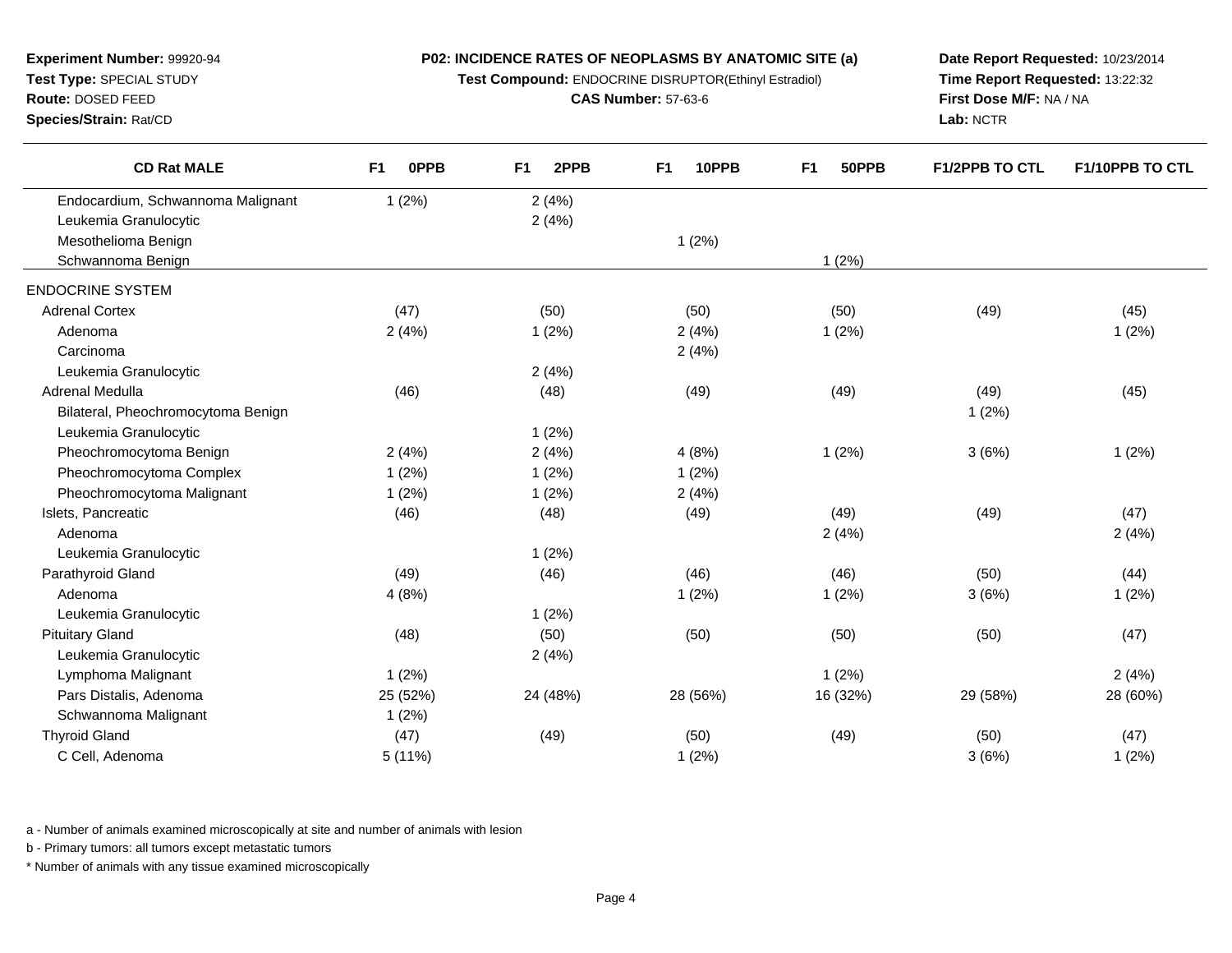**Test Compound:** ENDOCRINE DISRUPTOR(Ethinyl Estradiol)

**CAS Number:** 57-63-6

**F1 2PPB F1 10PPB F1 50PPB F1/2PPB TO CTL F1/10PPB TO CTL**

**Date Report Requested:** 10/23/2014**Time Report Requested:** 13:22:33**First Dose M/F:** NA / NA**Lab:** NCTR

| C Cell, Carcinoma                                       |       | 1(2%) |          |       | 2(4%)    |       |
|---------------------------------------------------------|-------|-------|----------|-------|----------|-------|
| Follicular Cel, Adenoma                                 |       |       | 1(2%)    |       |          |       |
| Follicular Cel, Carcinoma                               |       |       |          | 1(2%) |          |       |
| Leukemia Granulocytic                                   |       | 2(4%) |          |       |          |       |
| Lymphoma Malignant                                      |       |       |          | 1(2%) |          | 1(2%) |
| <b>GENERAL BODY SYSTEM</b>                              |       |       |          |       |          |       |
| <b>Tissue NOS</b>                                       | (1)   | (0)   | (1)      | (0)   | (1)      | (0)   |
| Lipoma                                                  |       |       | 1 (100%) |       |          |       |
| Schwannoma Malignant                                    |       |       |          |       | 1 (100%) |       |
| <b>GENITAL SYSTEM</b>                                   |       |       |          |       |          |       |
| <b>Coagulating Gland</b>                                | (46)  | (49)  | (49)     | (49)  | (49)     | (47)  |
| Carcinoma, Metastatic, Prostate,<br>Dorsal/Lateral Lobe |       |       |          |       |          | 1(2%) |
| Carcinoma, Metastatic, Uncertain Primary<br>Site        |       |       |          |       |          | 1(2%) |
| Leukemia Granulocytic                                   |       | 1(2%) |          |       |          |       |
| Lymphoma Malignant                                      | 1(2%) |       |          |       |          |       |
| <b>Ductus Deferens</b>                                  | (0)   | (0)   | (0)      | (0)   | (0)      | (1)   |
| Epididymis                                              | (51)  | (50)  | (50)     | (50)  | (50)     | (49)  |
| Leukemia Granulocytic                                   |       | 1(2%) |          |       |          |       |
| Lymphoma Malignant                                      | 1(2%) |       |          | 1(2%) | 1(2%)    | 1(2%) |
| Mesothelioma Benign                                     |       |       | 1(2%)    |       |          |       |
| Penis                                                   | (0)   | (1)   | (0)      | (0)   | (1)      | (1)   |
| Squamous Cell Carcinoma, Metastatic,<br>Preputial Gland |       |       |          |       | 1 (100%) |       |
| <b>Preputial Gland</b>                                  | (51)  | (50)  | (50)     | (50)  | (50)     | (50)  |
| Adenoma                                                 |       |       |          |       | 1(2%)    |       |
|                                                         |       |       |          |       |          |       |

a - Number of animals examined microscopically at site and number of animals with lesion

c  $2(4%)$ 

b - Primary tumors: all tumors except metastatic tumors

Leukemia Granulocytic

\* Number of animals with any tissue examined microscopically

# **Experiment Number:** 99920-94**Test Type:** SPECIAL STUDY**Route:** DOSED FEED

**CD Rat MALE**

**F1 0PPB**

**Species/Strain:** Rat/CD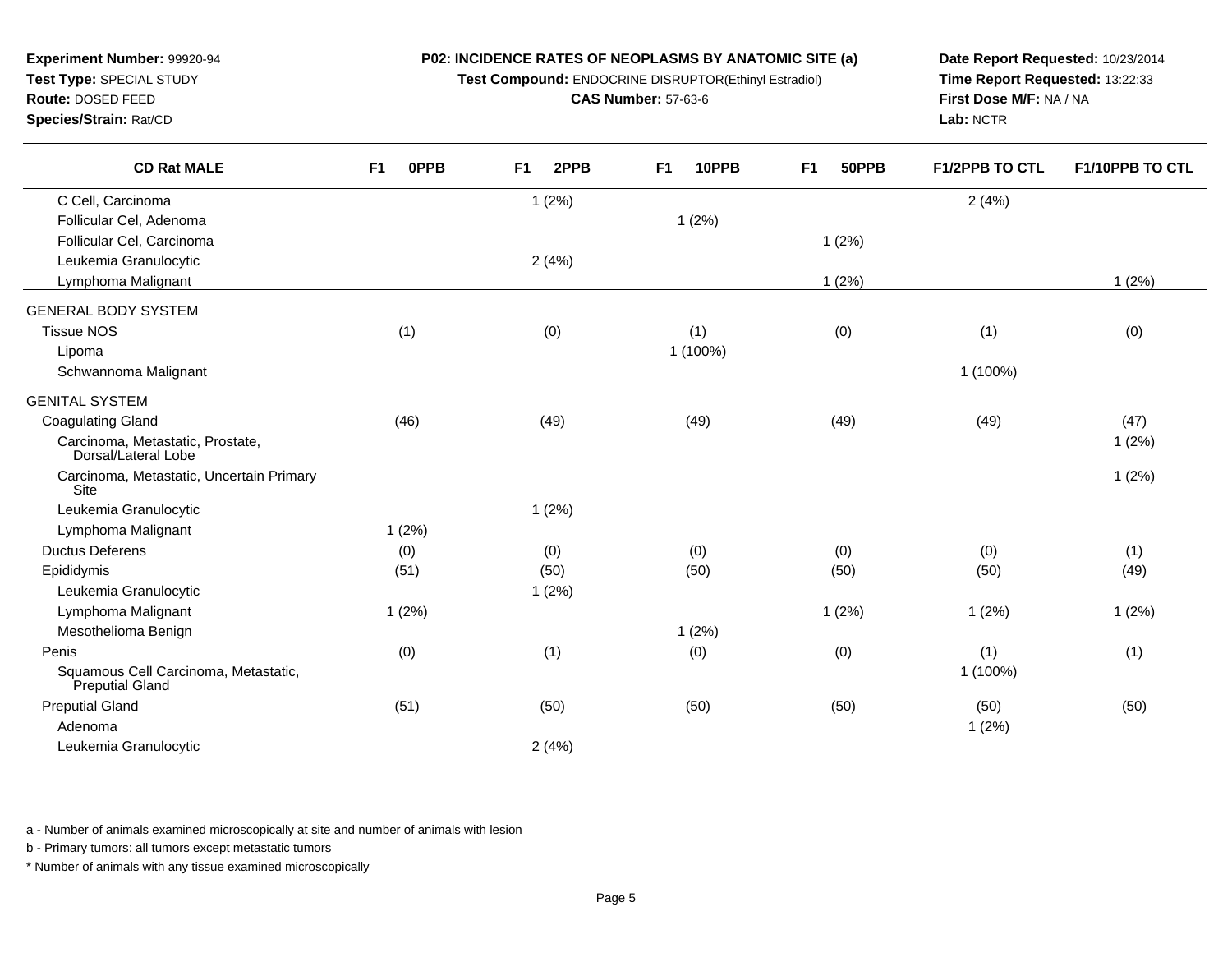**Test Compound:** ENDOCRINE DISRUPTOR(Ethinyl Estradiol)

**CAS Number:** 57-63-6

**Date Report Requested:** 10/23/2014**Time Report Requested:** 13:22:33**First Dose M/F:** NA / NA**Lab:** NCTR

| <b>CD Rat MALE</b>                                      | <b>OPPB</b><br>F <sub>1</sub> | 2PPB<br>F <sub>1</sub> | 10PPB<br>F <sub>1</sub> | 50PPB<br>F <sub>1</sub> | <b>F1/2PPB TO CTL</b> | F1/10PPB TO CTL |
|---------------------------------------------------------|-------------------------------|------------------------|-------------------------|-------------------------|-----------------------|-----------------|
| Lymphoma Malignant                                      | 1(2%)                         |                        |                         | 1(2%)                   | 1(2%)                 | 1(2%)           |
| Squamous Cell Carcinoma                                 | 4(8%)                         | 5(10%)                 | 5 (10%)                 | 2(4%)                   | 4(8%)                 | 3(6%)           |
| Prostate, Dorsal/Lateral Lobe                           | (36)                          | (37)                   | (45)                    | (41)                    | (38)                  | (42)            |
| Carcinoma                                               |                               |                        |                         |                         |                       | 1(2%)           |
| Carcinoma, Metastatic, Uncertain Primary<br>Site        |                               |                        |                         |                         |                       | 1(2%)           |
| Leukemia Granulocytic                                   |                               | 2(5%)                  |                         |                         |                       |                 |
| Lymphoma Malignant                                      | 1(3%)                         |                        |                         | 1(2%)                   |                       |                 |
| Prostate, Dorsal/lateral Lobe                           | (13)                          | (13)                   | (5)                     | (9)                     | (12)                  | (7)             |
| Prostate, Ventral Lobe                                  | (49)                          | (50)                   | (50)                    | (50)                    | (50)                  | (49)            |
| Carcinoma                                               |                               |                        |                         |                         |                       | 1(2%)           |
| Lymphoma Malignant                                      | 1(2%)                         |                        |                         | 1(2%)                   |                       |                 |
| <b>Rete Testes</b>                                      | (46)                          | (44)                   | (46)                    | (47)                    | (47)                  | (43)            |
| <b>Seminal Vesicle</b>                                  | (43)                          | (46)                   | (47)                    | (47)                    | (49)                  | (43)            |
| Adenoma                                                 | 1(2%)                         |                        |                         |                         |                       |                 |
| Carcinoma                                               |                               |                        | 1(2%)                   | 1(2%)                   |                       |                 |
| Carcinoma, Metastatic, Prostate,<br>Dorsal/Lateral Lobe |                               |                        |                         |                         |                       | 1(2%)           |
| Carcinoma, Metastatic, Uncertain Primary<br><b>Site</b> |                               |                        |                         |                         |                       | 1(2%)           |
| Leukemia Granulocytic                                   |                               | 1(2%)                  |                         |                         |                       |                 |
| <b>Testes</b>                                           | (48)                          | (50)                   | (50)                    | (50)                    | (50)                  | (48)            |
| Lymphoma Malignant                                      | 1(2%)                         |                        |                         |                         |                       | 1(2%)           |
| Sarcoma                                                 |                               |                        |                         |                         | 1(2%)                 |                 |
| Seminoma Benign                                         |                               |                        |                         | 1(2%)                   |                       |                 |
| <b>HEMATOPOIETIC SYSTEM</b>                             |                               |                        |                         |                         |                       |                 |
| <b>Bone Marrow</b>                                      | (46)                          | (48)                   | (48)                    | (48)                    | (50)                  | (46)            |
| Leukemia Granulocytic                                   |                               | 2(4%)                  |                         |                         |                       |                 |
| Lymphoma Malignant                                      | 1(2%)                         |                        |                         | 2(4%)                   | 1(2%)                 | 2(4%)           |
|                                                         |                               |                        |                         |                         |                       |                 |

a - Number of animals examined microscopically at site and number of animals with lesion

b - Primary tumors: all tumors except metastatic tumors

\* Number of animals with any tissue examined microscopically

### **Experiment Number:** 99920-94**Test Type:** SPECIAL STUDY

**Route:** DOSED FEED

**Species/Strain:** Rat/CD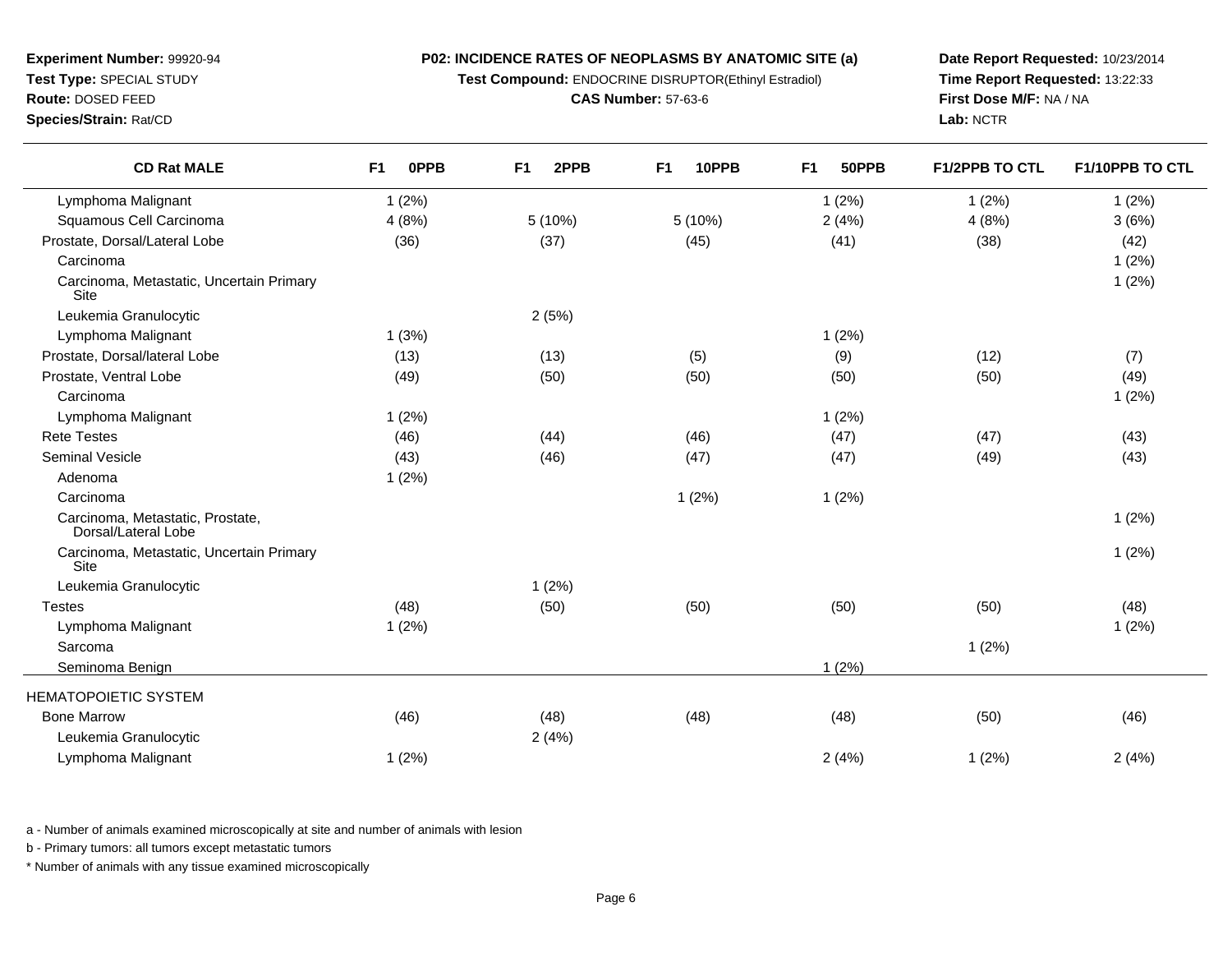**Test Compound:** ENDOCRINE DISRUPTOR(Ethinyl Estradiol)

**CAS Number:** 57-63-6

**Date Report Requested:** 10/23/2014**Time Report Requested:** 13:22:33**First Dose M/F:** NA / NA**Lab:** NCTR

| <b>CD Rat MALE</b>                                      | F <sub>1</sub><br><b>OPPB</b> | F <sub>1</sub><br>2PPB | 10PPB<br>F <sub>1</sub> | F <sub>1</sub><br>50PPB | <b>F1/2PPB TO CTL</b> | F1/10PPB TO CTL |
|---------------------------------------------------------|-------------------------------|------------------------|-------------------------|-------------------------|-----------------------|-----------------|
| Lymph Node                                              | (14)                          | (16)                   | (16)                    | (15)                    | (19)                  | (14)            |
| Axillary, Leukemia Granulocytic                         |                               | 1(6%)                  |                         |                         |                       |                 |
| Axillary, Lymphoma Malignant                            | 1(7%)                         |                        |                         | 1(7%)                   |                       | 1(7%)           |
| Deep Cervical, Leukemia Granulocytic                    |                               | 1(6%)                  |                         |                         |                       |                 |
| Deep Cervical, Lymphoma Malignant                       |                               |                        |                         |                         |                       | 1(7%)           |
| Inguinal, Lymphoma Malignant                            |                               |                        |                         |                         |                       | 1(7%)           |
| Lumbar, Leukemia Granulocytic                           |                               | 1(6%)                  |                         |                         |                       |                 |
| Lumbar, Lymphoma Malignant                              |                               |                        |                         | 1(7%)                   |                       | 1(7%)           |
| Mediastinal, Lymphoma Malignant                         | 1(7%)                         |                        |                         |                         |                       | 1(7%)           |
| Pancreatic, Leukemia Granulocytic                       |                               | 1(6%)                  |                         |                         |                       |                 |
| Pancreatic, Lymphoma Malignant                          |                               |                        |                         | 1(7%)                   |                       |                 |
| Renal, Leukemia Granulocytic                            |                               | 1(6%)                  |                         |                         |                       |                 |
| Renal, Lymphoma Malignant                               | 1(7%)                         |                        |                         | 1(7%)                   |                       | 1(7%)           |
| Squamous Cell Carcinoma, Metastatic,<br>Preputial Gland |                               |                        |                         |                         | 1(5%)                 |                 |
| Lymph Node, Mandibular                                  | (49)                          | (50)                   | (50)                    | (48)                    | (50)                  | (47)            |
| Leukemia Granulocytic                                   |                               | 2(4%)                  |                         |                         |                       |                 |
| Lymphoma Malignant                                      | 1(2%)                         |                        |                         | 2(4%)                   | 1(2%)                 | 2(4%)           |
| Lymph Node, Mesenteric                                  | (45)                          | (46)                   | (49)                    | (47)                    | (50)                  | (44)            |
| Leukemia Granulocytic                                   |                               | 2(4%)                  |                         |                         |                       |                 |
| Lymphoma Malignant                                      | 1(2%)                         |                        |                         | 2(4%)                   | 1(2%)                 | 2(5%)           |
| Spleen                                                  | (48)                          | (49)                   | (49)                    | (49)                    | (50)                  | (47)            |
| Hemangiosarcoma                                         |                               |                        |                         |                         |                       |                 |
| Leukemia Granulocytic                                   |                               | 2(4%)                  |                         |                         |                       |                 |
| Lymphoma Malignant                                      | 1(2%)                         |                        |                         | 2(4%)                   | 1(2%)                 | 2(4%)           |
| Thymus                                                  | (45)                          | (44)                   | (46)                    | (44)                    | (46)                  | (40)            |
| Leukemia Granulocytic                                   |                               | 2(5%)                  |                         |                         |                       |                 |
| Lymphoma Malignant                                      | 1(2%)                         |                        |                         | 1(2%)                   |                       | 1(3%)           |
| Sarcoma                                                 |                               |                        | 1(2%)                   | 1(2%)                   |                       |                 |

a - Number of animals examined microscopically at site and number of animals with lesion

b - Primary tumors: all tumors except metastatic tumors

\* Number of animals with any tissue examined microscopically

**Experiment Number:** 99920-94**Test Type:** SPECIAL STUDY**Route:** DOSED FEED**Species/Strain:** Rat/CD

 $\overline{\phantom{0}}$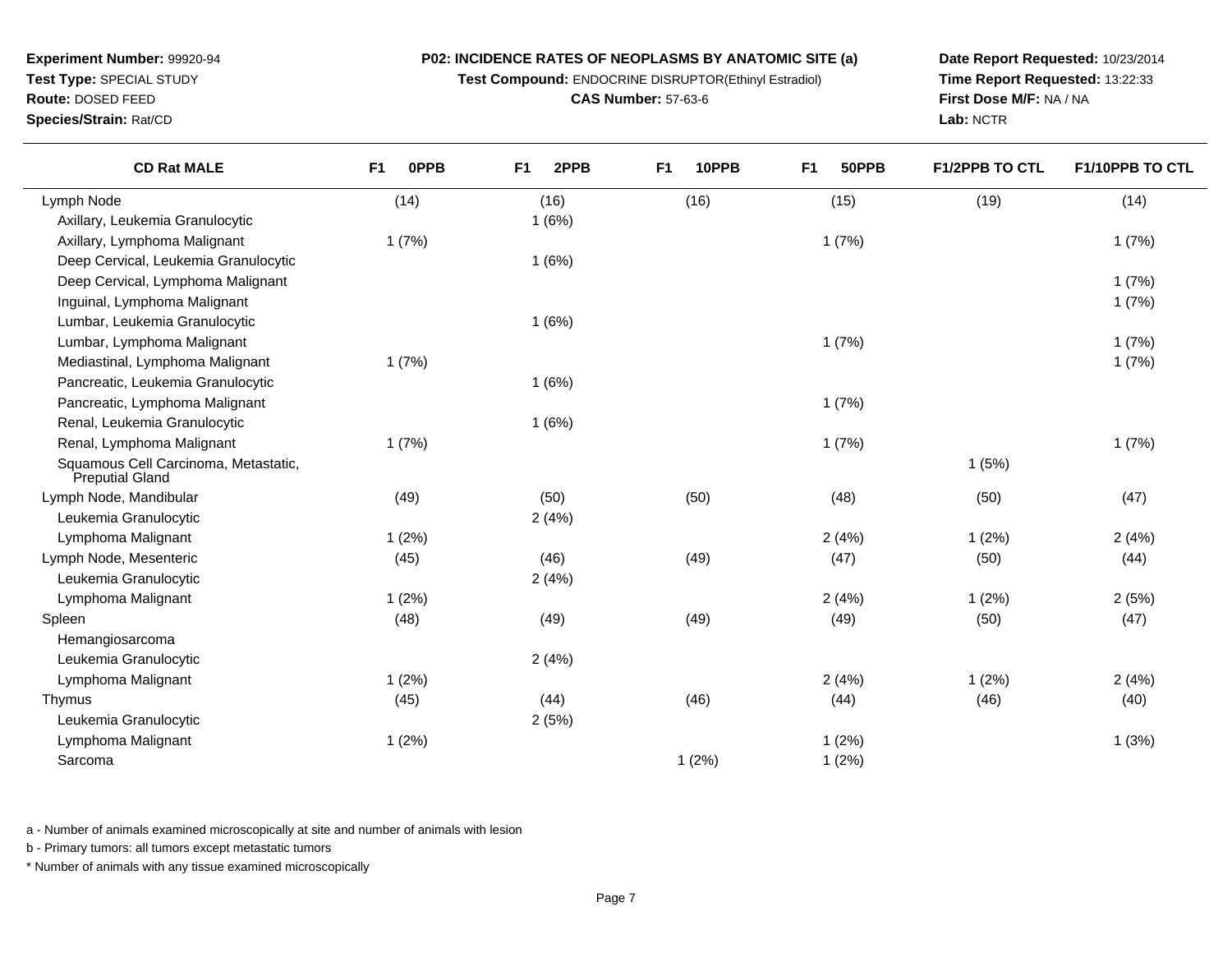**Test Compound:** ENDOCRINE DISRUPTOR(Ethinyl Estradiol)

**CAS Number:** 57-63-6

**Date Report Requested:** 10/23/2014**Time Report Requested:** 13:22:33**First Dose M/F:** NA / NA**Lab:** NCTR

| <b>CD Rat MALE</b>               | F <sub>1</sub><br><b>OPPB</b> | F <sub>1</sub><br>2PPB | F <sub>1</sub><br>10PPB | F <sub>1</sub><br>50PPB | <b>F1/2PPB TO CTL</b> | F1/10PPB TO CTL |
|----------------------------------|-------------------------------|------------------------|-------------------------|-------------------------|-----------------------|-----------------|
| Thymoma Benign                   |                               |                        |                         |                         | 1(2%)                 |                 |
| <b>INTEGUMENTARY SYSTEM</b>      |                               |                        |                         |                         |                       |                 |
| Mammary Gland                    | (44)                          | (45)                   | (47)                    | (44)                    | (45)                  | (47)            |
| Adenocarcinoma                   | 1(2%)                         |                        |                         |                         |                       |                 |
| Adenoma                          |                               |                        |                         |                         | 1(2%)                 | 1(2%)           |
| Fibroadenoma                     | 1(2%)                         | 3(7%)                  | 1(2%)                   | 2(5%)                   |                       | 1(2%)           |
| Fibroma                          | 1(2%)                         | 3(7%)                  |                         |                         | 1(2%)                 |                 |
| Leukemia Granulocytic            |                               | 2(4%)                  |                         |                         |                       |                 |
| Lipoma                           | 1(2%)                         |                        |                         |                         |                       |                 |
| Lymphoma Malignant               | 1(2%)                         |                        |                         | 1(2%)                   |                       | 1(2%)           |
| <b>Skin</b>                      | (51)                          | (50)                   | (50)                    | (50)                    | (50)                  | (49)            |
| Basal Cell Adenoma               | 1(2%)                         | 1(2%)                  | 1(2%)                   |                         |                       |                 |
| Fibroma                          | 2(4%)                         |                        | 1(2%)                   | 2(4%)                   |                       | 1(2%)           |
| Hemangioma                       |                               |                        | 1(2%)                   |                         |                       |                 |
| Keratoacanthoma                  | 2(4%)                         | 3(6%)                  | 1(2%)                   | 2(4%)                   | 1(2%)                 | 2(4%)           |
| Lipoma                           |                               |                        |                         |                         | 1(2%)                 |                 |
| Lymphoma Malignant               |                               |                        |                         | 1(2%)                   |                       | 1(2%)           |
| Osteosarcoma                     |                               |                        |                         |                         |                       |                 |
| Prepuce, Keratoacanthoma         |                               |                        |                         |                         |                       | 1(2%)           |
| Prepuce, Squamous Cell Carcinoma |                               |                        |                         |                         |                       |                 |
| Sarcoma                          | 4(8%)                         |                        | 1(2%)                   |                         | 1(2%)                 |                 |
| Schwannoma Malignant             |                               |                        |                         | 1(2%)                   |                       |                 |
| Sebaceous Gl, Adenoma            |                               |                        |                         |                         | 1(2%)                 |                 |
| Squamous Cell Carcinoma          |                               | 1(2%)                  |                         |                         |                       | 1(2%)           |
| Squamous Cell Papilloma          |                               |                        | 1(2%)                   |                         | 2(4%)                 | 1(2%)           |
| MUSCULOSKELETAL SYSTEM           |                               |                        |                         |                         |                       |                 |
| <b>Bone</b>                      | (2)                           | (0)                    | (0)                     | (1)                     | (0)                   | (0)             |
|                                  |                               |                        |                         |                         |                       |                 |

a - Number of animals examined microscopically at site and number of animals with lesion

b - Primary tumors: all tumors except metastatic tumors

\* Number of animals with any tissue examined microscopically

## **Experiment Number:** 99920-94**Test Type:** SPECIAL STUDY

**Route:** DOSED FEED

**Species/Strain:** Rat/CD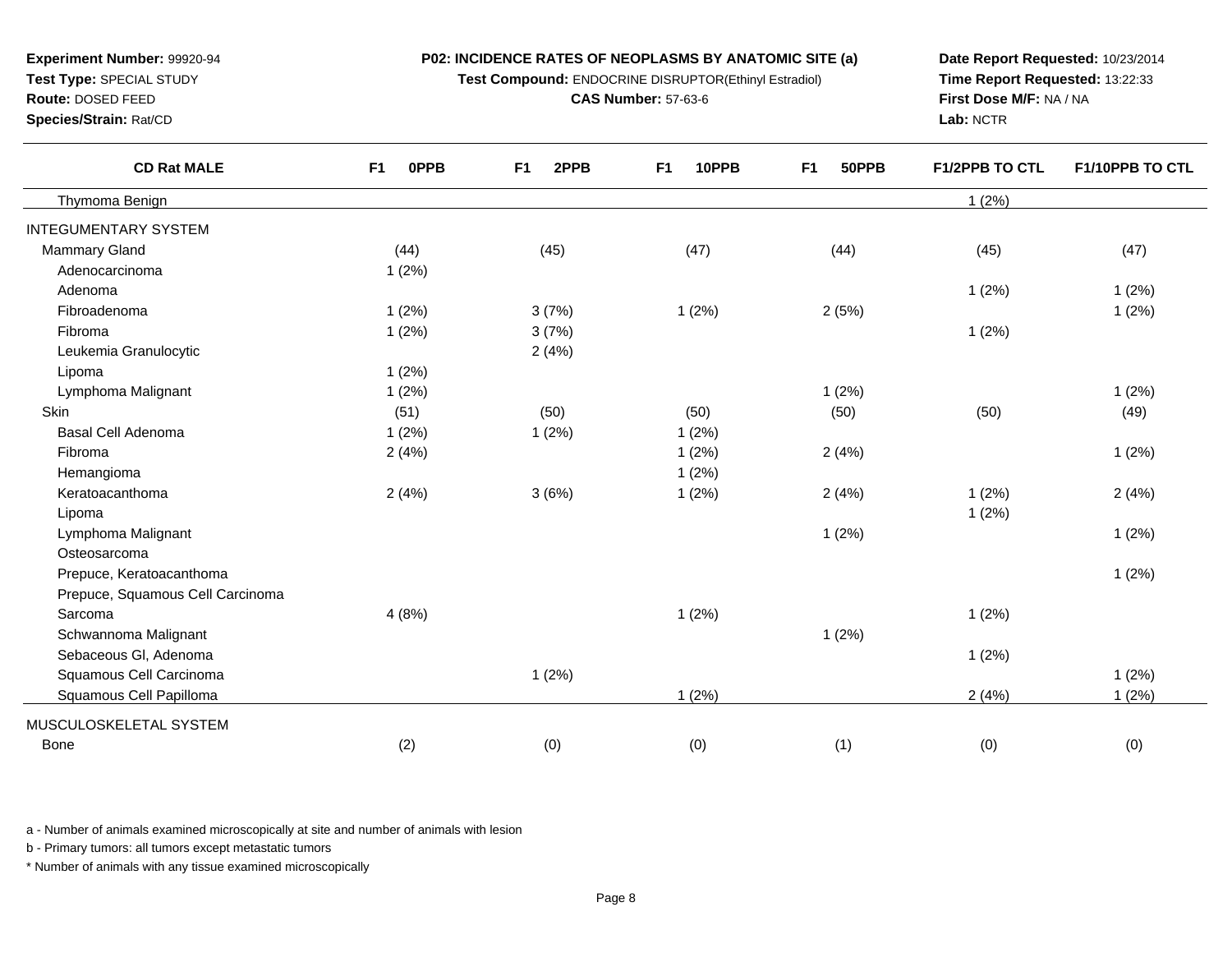**Test Compound:** ENDOCRINE DISRUPTOR(Ethinyl Estradiol)

**CAS Number:** 57-63-6

**Date Report Requested:** 10/23/2014**Time Report Requested:** 13:22:33**First Dose M/F:** NA / NA**Lab:** NCTR

| <b>CD Rat MALE</b>                                                   | 0PPB<br>F <sub>1</sub> | 2PPB<br>F <sub>1</sub> | F <sub>1</sub><br>10PPB | F <sub>1</sub><br>50PPB | <b>F1/2PPB TO CTL</b> | F1/10PPB TO CTL |
|----------------------------------------------------------------------|------------------------|------------------------|-------------------------|-------------------------|-----------------------|-----------------|
| Cranium, Nerve, Squamous Cell<br>Carcinoma, Deep Invasion            |                        |                        |                         |                         |                       |                 |
| Cranium, Osteosarcoma                                                | 1(50%)                 |                        |                         |                         |                       |                 |
| Cranium, Schwannoma Malignant,<br>Metastatic, Uncertain Primary Site | $1(50\%)$              |                        |                         |                         |                       |                 |
| Bone, Femur                                                          | (51)                   | (50)                   | (50)                    | (50)                    | (50)                  | (50)            |
| Leukemia Granulocytic                                                |                        | 1(2%)                  |                         |                         |                       |                 |
| <b>Skeletal Muscle</b>                                               | (1)                    | (1)                    | (1)                     | (2)                     | (2)                   | (0)             |
| NERVOUS SYSTEM                                                       |                        |                        |                         |                         |                       |                 |
| Brain, Brain Stem                                                    | (49)                   | (50)                   | (50)                    | (50)                    | (50)                  | (48)            |
| Astrocytoma Malignant                                                | 1(2%)                  |                        |                         |                         |                       |                 |
| Leukemia Granulocytic                                                |                        | 1(2%)                  |                         |                         |                       |                 |
| Lymphoma Malignant                                                   |                        |                        |                         | 1(2%)                   |                       |                 |
| Brain, Cerebellum                                                    | (49)                   | (50)                   | (50)                    | (50)                    | (50)                  | (48)            |
| Astrocytoma Malignant                                                |                        |                        |                         |                         |                       |                 |
| Brain, Cerebrum                                                      | (49)                   | (50)                   | (50)                    | (50)                    | (50)                  | (48)            |
| Astrocytoma Malignant                                                | 1(2%)                  |                        |                         |                         |                       |                 |
| <b>Granular Cell Tumor Benign</b>                                    |                        | 1(2%)                  |                         |                         |                       |                 |
| <b>Granular Cell Tumor Malignant</b>                                 |                        | 1(2%)                  | 1(2%)                   |                         |                       |                 |
| Lymphoma Malignant                                                   | 1(2%)                  |                        |                         |                         |                       |                 |
| Reticulosis Malignant                                                |                        |                        |                         |                         | 1(2%)                 |                 |
| <b>Peripheral Nerve</b>                                              | (0)                    | (1)                    | (1)                     | (2)                     | (2)                   | (0)             |
| RESPIRATORY SYSTEM                                                   |                        |                        |                         |                         |                       |                 |
| Lung                                                                 | (46)                   | (46)                   | (48)                    | (48)                    | (50)                  | (45)            |
| Alveolar/Bronchiolar Adenoma                                         | 1(2%)                  |                        |                         |                         |                       |                 |
| Alveolar/Bronchiolar Carcinoma                                       |                        |                        |                         |                         | 1(2%)                 |                 |
| Carcinoma, Metastatic, Adrenal Cortex                                |                        |                        | 1(2%)                   |                         |                       |                 |
| Leukemia Granulocytic                                                |                        | 2(4%)                  |                         |                         |                       |                 |
|                                                                      |                        |                        |                         |                         |                       |                 |

a - Number of animals examined microscopically at site and number of animals with lesion

b - Primary tumors: all tumors except metastatic tumors

\* Number of animals with any tissue examined microscopically

## **Experiment Number:** 99920-94

**Test Type:** SPECIAL STUDY

**Route:** DOSED FEED

 $\overline{\phantom{0}}$ 

 $\overline{\phantom{0}}$ 

**Species/Strain:** Rat/CD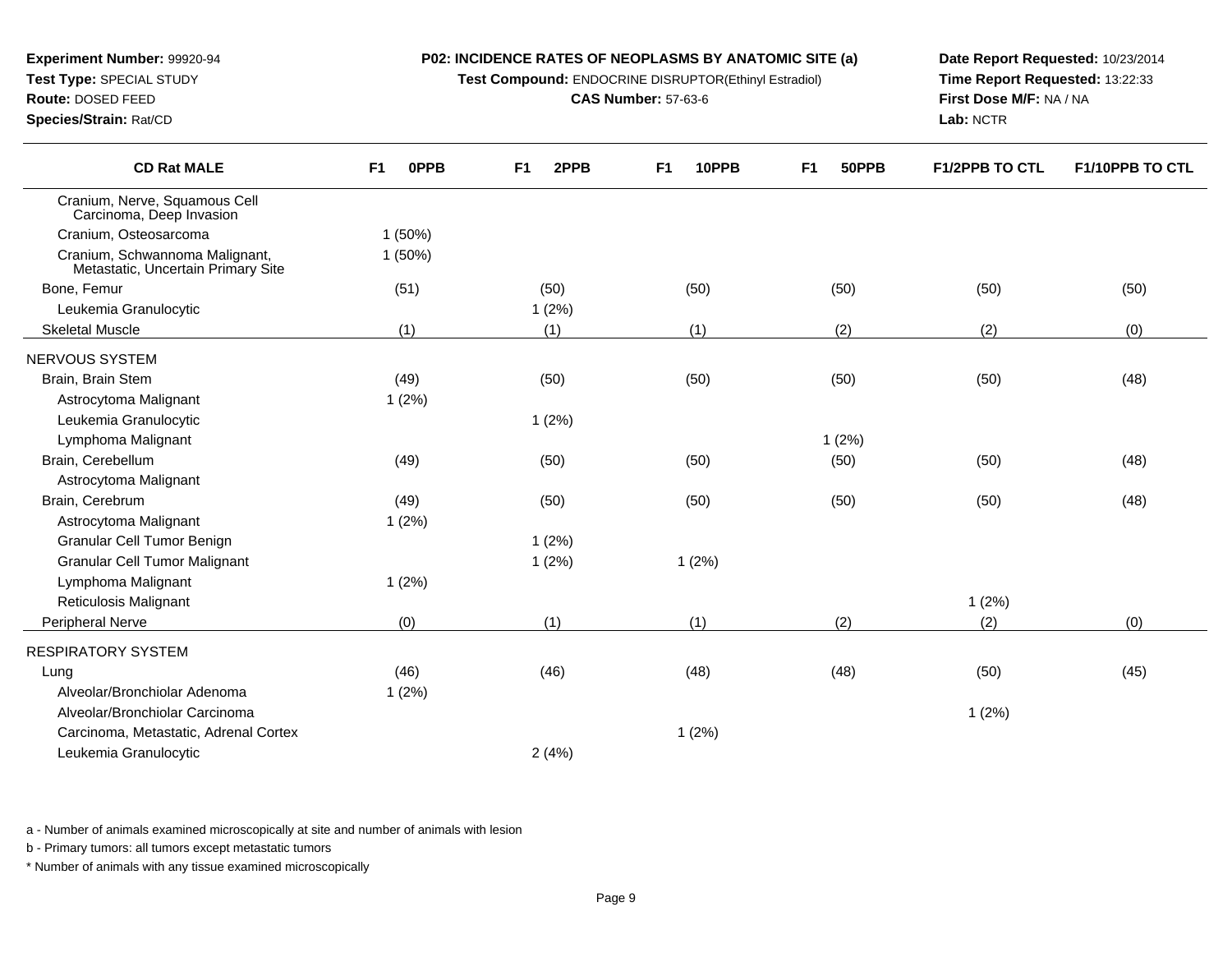**Test Compound:** ENDOCRINE DISRUPTOR(Ethinyl Estradiol)

**CAS Number:** 57-63-6

**Date Report Requested:** 10/23/2014**Time Report Requested:** 13:22:33**First Dose M/F:** NA / NA**Lab:** NCTR

**Species/Strain:** Rat/CD

| <b>CD Rat MALE</b>                                      | F1<br><b>OPPB</b> | F <sub>1</sub><br>2PPB | F <sub>1</sub><br>10PPB | 50PPB<br>F <sub>1</sub> | F1/2PPB TO CTL | F1/10PPB TO CTL |
|---------------------------------------------------------|-------------------|------------------------|-------------------------|-------------------------|----------------|-----------------|
| Lymphoma Malignant                                      | 1(2%)             |                        |                         | 2(4%)                   |                | 2(4%)           |
| Sarcoma, Metastatic, Thymus                             |                   |                        |                         | 1(2%)                   |                |                 |
| Squamous Cell Carcinoma, Metastatic,<br>Preputial Gland |                   | 1(2%)                  |                         |                         |                |                 |
| Nose                                                    | (48)              | (49)                   | (50)                    | (49)                    | (49)           | (48)            |
| Adenoma                                                 | 1(2%)             |                        |                         |                         |                |                 |
| Leukemia Granulocytic                                   |                   | 2(4%)                  |                         |                         |                |                 |
| Lymphoma Malignant                                      | 1(2%)             |                        |                         | 1(2%)                   | 1(2%)          | 2(4%)           |
| Osteosarcoma                                            |                   | 1(2%)                  |                         |                         |                |                 |
| Schwannoma Malignant                                    |                   |                        | 1(2%)                   |                         |                |                 |
| Trachea                                                 | (49)              | (50)                   | (50)                    | (50)                    | (50)           | (46)            |
| Leukemia Granulocytic                                   |                   | 2(4%)                  |                         |                         |                |                 |
| Lymphoma Malignant                                      | 1(2%)             |                        |                         |                         |                |                 |
| SPECIAL SENSES SYSTEM                                   |                   |                        |                         |                         |                |                 |
| Eye                                                     | (46)              | (46)                   | (47)                    | (46)                    | (49)           | (45)            |
| Leukemia Granulocytic                                   |                   | 2(4%)                  |                         |                         |                |                 |
| Lymphoma Malignant                                      | 1(2%)             |                        |                         | 1(2%)                   |                | 2(4%)           |
| Retrobulbar, Squamous Cell Carcinoma,<br>Deep Invasion  |                   |                        |                         | 1(2%)                   |                |                 |
| Schwannoma Malignant                                    |                   |                        | 1(2%)                   |                         |                |                 |
| Harderian Gland                                         | (48)              | (47)                   | (48)                    | (48)                    | (50)           | (46)            |
| Leukemia Granulocytic                                   |                   | 2(4%)                  |                         |                         |                |                 |
| Lymphoma Malignant                                      | 1(2%)             |                        |                         | 1(2%)                   |                | 1(2%)           |
| Schwannoma Malignant                                    |                   |                        | 1(2%)                   |                         |                |                 |
| Squamous Cell Carcinoma, Deep Invasion                  |                   |                        |                         |                         | 1(2%)          |                 |
| <b>Lacrimal Gland</b>                                   | (0)               | (0)                    | (0)                     | (2)                     | (0)            | (1)             |
| Lymphoma Malignant                                      |                   |                        |                         | 1 (50%)                 |                |                 |
| Zymbal's Gland                                          | (1)               | (0)                    | (0)                     | (2)                     | (1)            | (0)             |
| Adenoma                                                 |                   |                        |                         |                         | 1 (100%)       |                 |

a - Number of animals examined microscopically at site and number of animals with lesion

b - Primary tumors: all tumors except metastatic tumors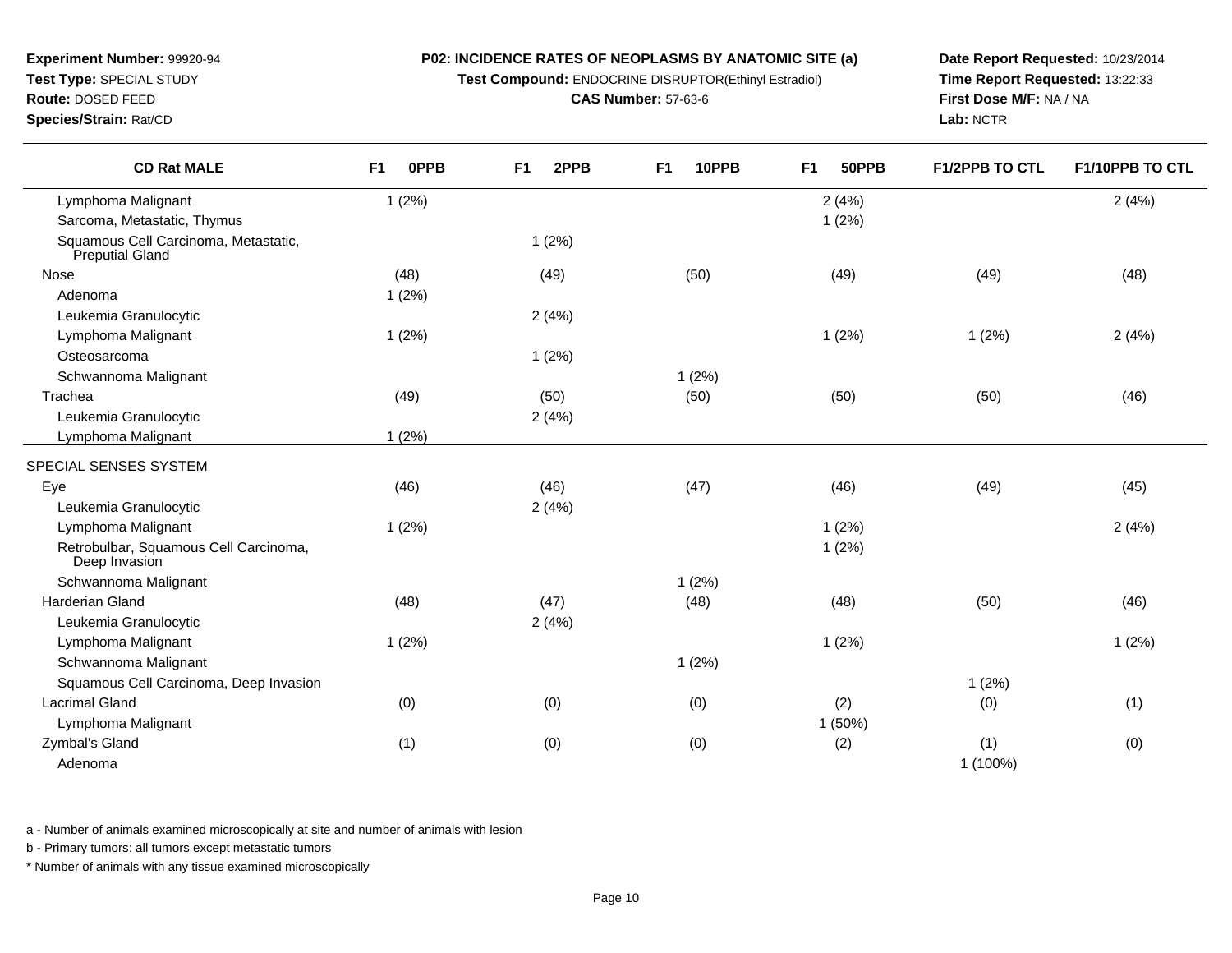**Test Compound:** ENDOCRINE DISRUPTOR(Ethinyl Estradiol)

**CAS Number:** 57-63-6

**Date Report Requested:** 10/23/2014**Time Report Requested:** 13:22:33**First Dose M/F:** NA / NA**Lab:** NCTR

| <b>CD Rat MALE</b>                 | F <sub>1</sub><br><b>OPPB</b> | F <sub>1</sub><br>2PPB | F <sub>1</sub><br>10PPB | F <sub>1</sub><br>50PPB | <b>F1/2PPB TO CTL</b> | <b>F1/10PPB TO CTL</b> |
|------------------------------------|-------------------------------|------------------------|-------------------------|-------------------------|-----------------------|------------------------|
| Carcinoma                          | 1 (100%)                      |                        |                         | 1(50%)                  |                       |                        |
| Squamous Cell Carcinoma            |                               |                        |                         | (50%)                   |                       |                        |
| URINARY SYSTEM                     |                               |                        |                         |                         |                       |                        |
| Kidney                             | (46)                          | (49)                   | (48)                    | (49)                    | (49)                  | (47)                   |
| Bilateral, Renal Tubule, Adenoma   |                               |                        |                         |                         | 1(2%)                 |                        |
| Bilateral, Renal Tubule, Carcinoma |                               | 1(2%)                  |                         | 1(2%)                   |                       |                        |
| Leukemia Granulocytic              |                               | 2(4%)                  |                         |                         |                       |                        |
| Lymphoma Malignant                 | 1(2%)                         |                        |                         | 2(4%)                   |                       | 2(4%)                  |
| Mesenchymal Tumor Malignant        |                               |                        |                         | 1(2%)                   | 1(2%)                 |                        |
| Renal Tubule, Adenoma              |                               |                        |                         |                         | 2(4%)                 |                        |
| Renal Tubule, Carcinoma            |                               |                        |                         |                         | 1(2%)                 |                        |
| Sarcoma                            |                               |                        |                         |                         |                       |                        |
| Transit Epithe, Papilloma          | 1(2%)                         |                        |                         |                         |                       |                        |
| Urethra                            | (2)                           | (2)                    | (0)                     | (2)                     | (1)                   | (5)                    |
| <b>Urinary Bladder</b>             | (45)                          | (48)                   | (49)                    | (49)                    | (49)                  | (45)                   |
| SYSTEMIC LESIONS                   |                               |                        |                         |                         |                       |                        |
| Multiple Organ                     | $*(51)$                       | $*(50)$                | $*(50)$                 | $*(50)$                 | $*(50)$               | $*(50)$                |
| Leukemia Granulocytic              |                               | 2(4%)                  |                         |                         |                       |                        |
| Lymphoma Malignant                 | 1(2%)                         |                        |                         | 2(4%)                   | 1(2%)                 | 2(4%)                  |
| Mesothelioma Benign                |                               |                        | 2(4%)                   |                         |                       |                        |

a - Number of animals examined microscopically at site and number of animals with lesion

b - Primary tumors: all tumors except metastatic tumors

\* Number of animals with any tissue examined microscopically

**Experiment Number:** 99920-94**Test Type:** SPECIAL STUDY

**Route:** DOSED FEED**Species/Strain:** Rat/CD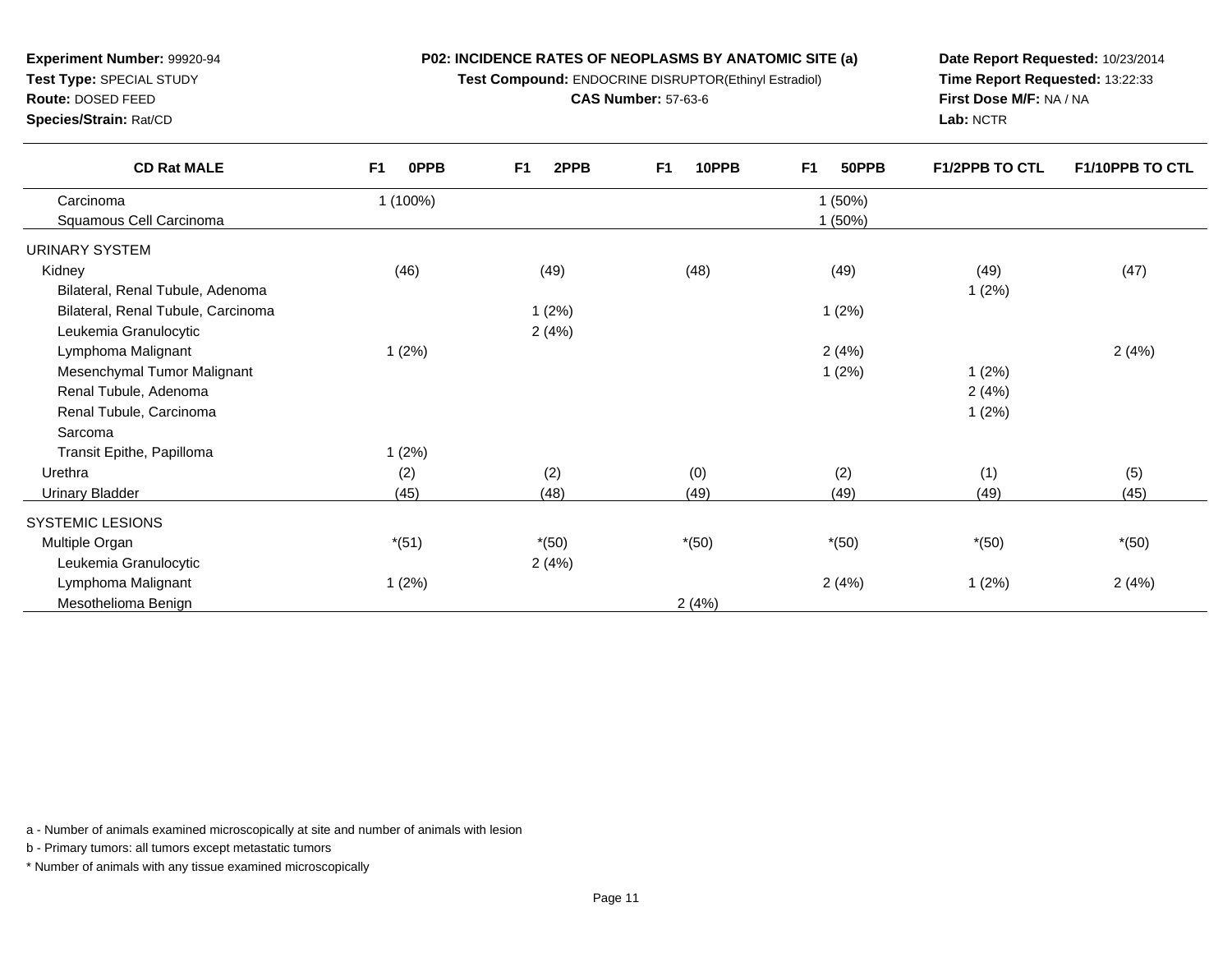#### **P02: INCIDENCE RATES OF NEOPLASMS BY ANATOMIC SITE (a)**

**Test Compound:** ENDOCRINE DISRUPTOR(Ethinyl Estradiol)

**CAS Number:** 57-63-6

**Date Report Requested:** 10/23/2014**Time Report Requested:** 13:22:33**First Dose M/F:** NA / NA**Lab:** NCTR

| <b>CD Rat MALE</b>                      | <b>F1/50PPB TO CTL</b> |  |  |  |
|-----------------------------------------|------------------------|--|--|--|
| <b>Disposition Summary</b>              |                        |  |  |  |
| <b>Animals Initially In Study</b>       | 50                     |  |  |  |
| <b>Early Deaths</b>                     |                        |  |  |  |
| <b>Moribund Sacrifice</b>               | 14                     |  |  |  |
| <b>Natural Death</b>                    | 3                      |  |  |  |
| <b>Survivors</b>                        |                        |  |  |  |
| <b>Moribund Sacrifice</b>               |                        |  |  |  |
| <b>Natural Death</b>                    |                        |  |  |  |
| <b>Terminal Sacrifice</b>               | 33                     |  |  |  |
| <b>Animals Examined Microscopically</b> | 50                     |  |  |  |
| <b>ALIMENTARY SYSTEM</b>                |                        |  |  |  |
| Esophagus                               | (50)                   |  |  |  |
| Intestine Large, Cecum                  | (46)                   |  |  |  |
| Leukemia Granulocytic                   |                        |  |  |  |
| Lymphoma Malignant                      |                        |  |  |  |
| Intestine Large, Colon                  | (48)                   |  |  |  |
| Leukemia Granulocytic                   |                        |  |  |  |
| Lymphoma Malignant                      |                        |  |  |  |
| Intestine Large, Rectum                 | (48)                   |  |  |  |
| Intestine Small, Duodenum               | (47)                   |  |  |  |
| Adenocarcinoma                          |                        |  |  |  |
| Intestine Small, Ileum                  | (45)                   |  |  |  |
| Adenocarcinoma                          |                        |  |  |  |
| Lymphoma Malignant                      |                        |  |  |  |
| Intestine Small, Jejunum                | (48)                   |  |  |  |
| Adenocarcinoma                          | 1 (2%)                 |  |  |  |
| Lymphoma Malignant                      |                        |  |  |  |

a - Number of animals examined microscopically at site and number of animals with lesion

b - Primary tumors: all tumors except metastatic tumors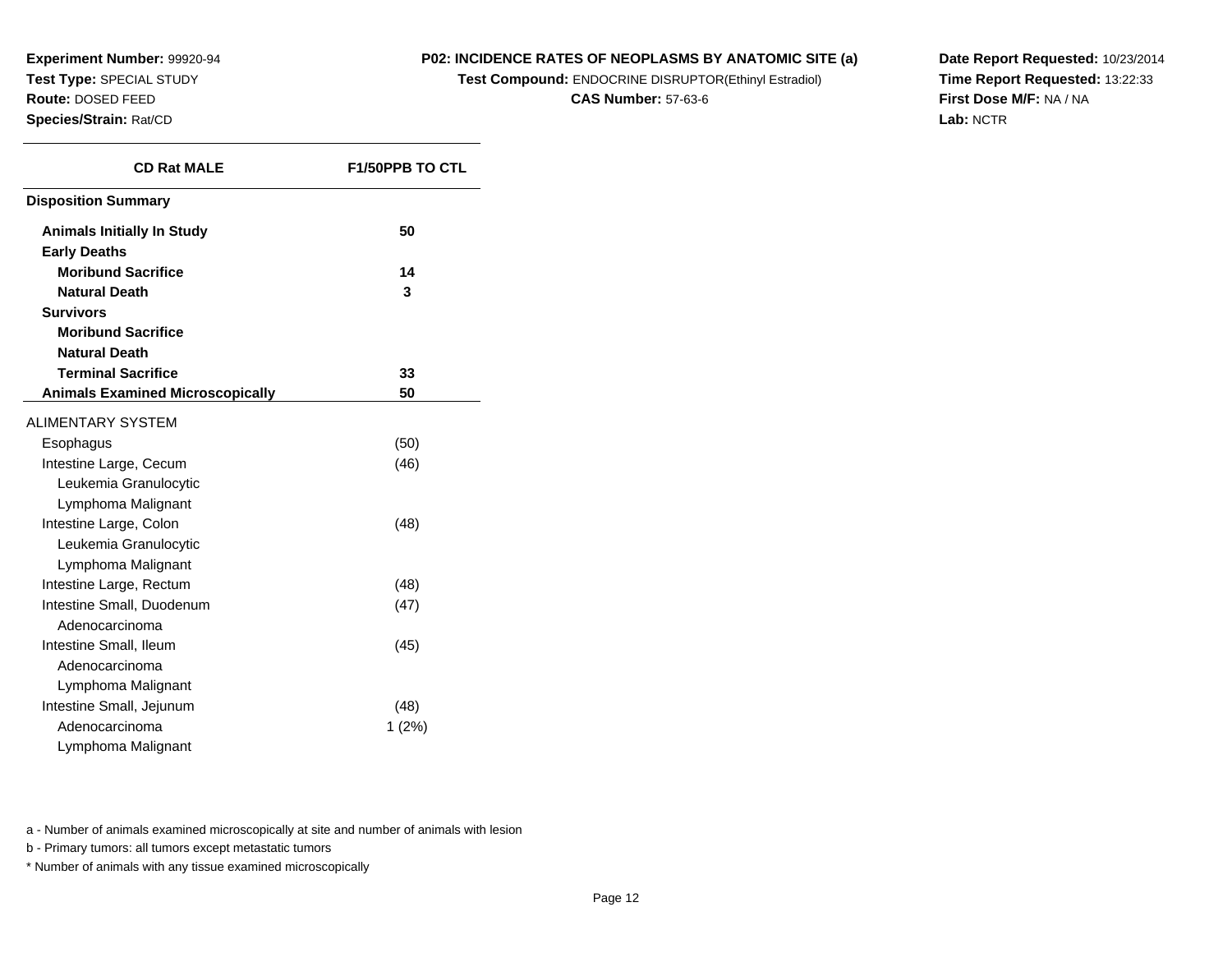#### **P02: INCIDENCE RATES OF NEOPLASMS BY ANATOMIC SITE (a)**

**Test Compound:** ENDOCRINE DISRUPTOR(Ethinyl Estradiol)

**CAS Number:** 57-63-6

**Date Report Requested:** 10/23/2014**Time Report Requested:** 13:22:33**First Dose M/F:** NA / NA**Lab:** NCTR

| <b>CD Rat MALE</b>                               | <b>F1/50PPB TO CTL</b> |
|--------------------------------------------------|------------------------|
| Sarcoma                                          |                        |
| Liver                                            | (49)                   |
| Cholangiocarcinoma                               | 1 (2%)                 |
| Hepatocellular Adenoma                           | $1(2\%)$               |
| Hepatocellular Carcinoma                         | 1(2%)                  |
| Leukemia Granulocytic                            |                        |
| Lymphoma Malignant                               |                        |
| Mesentery                                        | (0)                    |
| Carcinoma, Metastatic, Uncertain Primary<br>Site |                        |
| Fat, Lymphoma Malignant                          |                        |
| Oral Mucosa                                      | (6)                    |
| Sarcoma                                          |                        |
| Squamous Cell Carcinoma                          | 4 (67%)                |
| Pancreas                                         | (50)                   |
| Leukemia Granulocytic                            |                        |
| Lymphoma Malignant                               |                        |
| <b>Salivary Glands</b>                           | (49)                   |
| Leukemia Granulocytic                            |                        |
| Lymphoma Malignant                               |                        |
| Stomach, Forestomach                             | (49)                   |
| Squamous Cell Papilloma                          |                        |
| Stomach, Glandular                               | (49)                   |
| Adenoma                                          |                        |
| Tongue                                           | (1)                    |
| CARDIOVASCULAR SYSTEM                            |                        |
| <b>Blood Vessel</b>                              | (50)                   |
| Heart                                            | (50)                   |

a - Number of animals examined microscopically at site and number of animals with lesion

b - Primary tumors: all tumors except metastatic tumors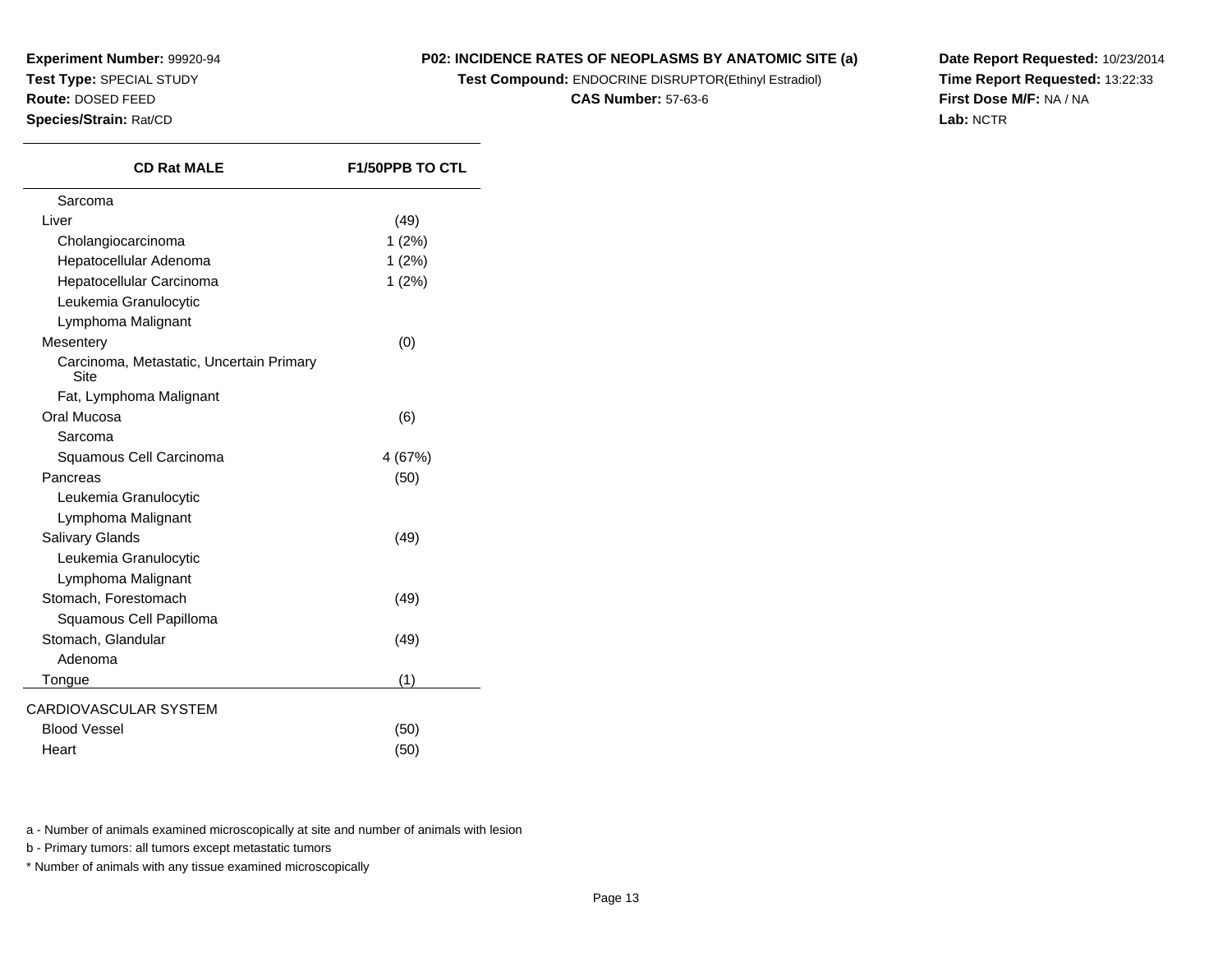#### **P02: INCIDENCE RATES OF NEOPLASMS BY ANATOMIC SITE (a)**

**Test Compound:** ENDOCRINE DISRUPTOR(Ethinyl Estradiol)

**CAS Number:** 57-63-6

**Date Report Requested:** 10/23/2014**Time Report Requested:** 13:22:33**First Dose M/F:** NA / NA**Lab:** NCTR

| <b>CD Rat MALE</b>                 | <b>F1/50PPB TO CTL</b> |
|------------------------------------|------------------------|
| Endocardium, Schwannoma Malignant  |                        |
| Leukemia Granulocytic              |                        |
| Mesothelioma Benign                |                        |
| Schwannoma Benign                  |                        |
| <b>ENDOCRINE SYSTEM</b>            |                        |
| <b>Adrenal Cortex</b>              | (50)                   |
| Adenoma                            | 1(2%)                  |
| Carcinoma                          |                        |
| Leukemia Granulocytic              |                        |
| Adrenal Medulla                    | (50)                   |
| Bilateral, Pheochromocytoma Benign |                        |
| Leukemia Granulocytic              |                        |
| Pheochromocytoma Benign            | 1(2%)                  |
| Pheochromocytoma Complex           |                        |
| Pheochromocytoma Malignant         |                        |
| Islets, Pancreatic                 | (50)                   |
| Adenoma                            |                        |
| Leukemia Granulocytic              |                        |
| Parathyroid Gland                  | (50)                   |
| Adenoma                            |                        |
| Leukemia Granulocytic              |                        |
| <b>Pituitary Gland</b>             | (49)                   |
| Leukemia Granulocytic              |                        |
| Lymphoma Malignant                 |                        |
| Pars Distalis, Adenoma             | 24 (49%)               |
| Schwannoma Malignant               |                        |
| <b>Thyroid Gland</b>               | (49)                   |
| C Cell, Adenoma                    | 1(2%)                  |

a - Number of animals examined microscopically at site and number of animals with lesion

b - Primary tumors: all tumors except metastatic tumors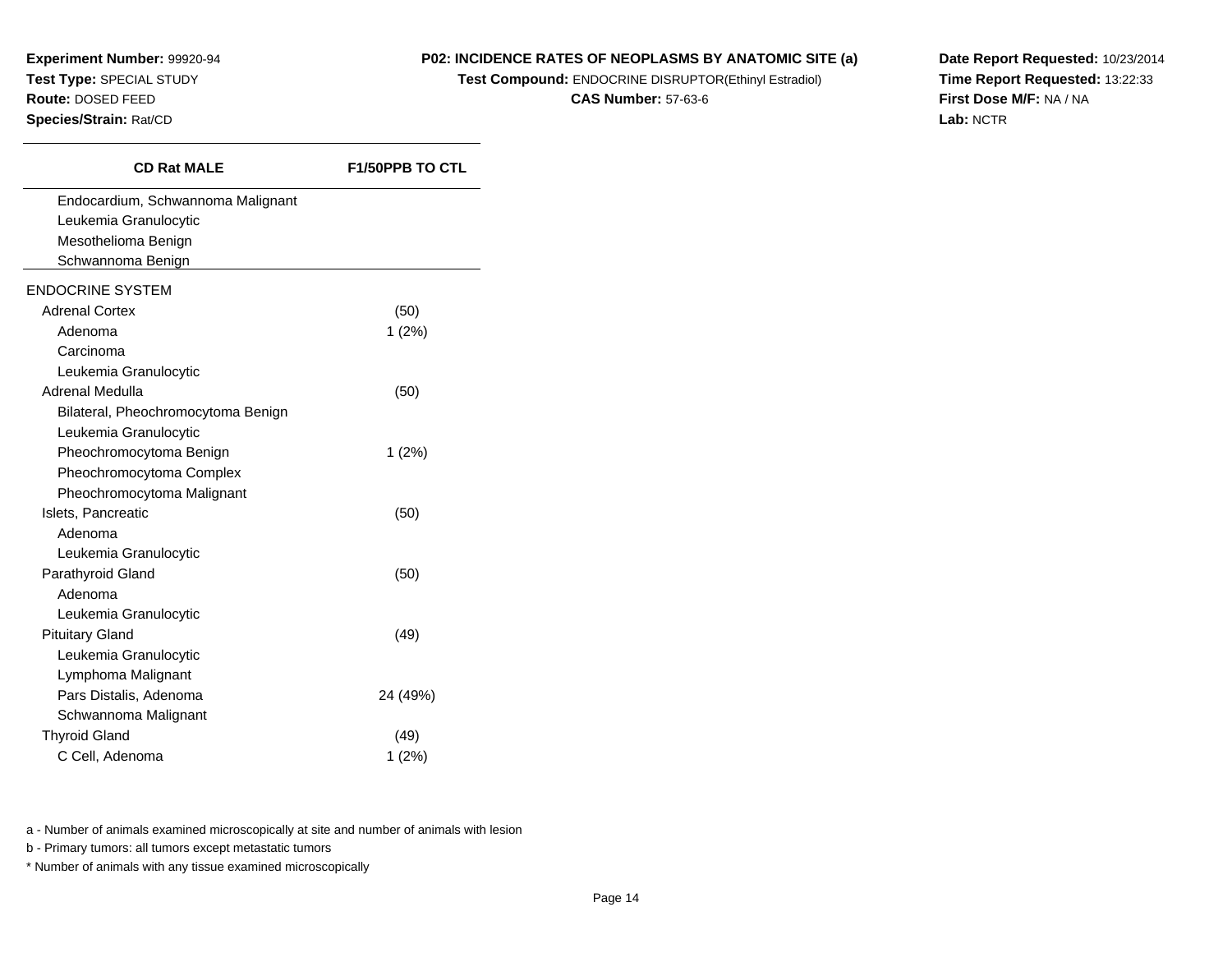#### **P02: INCIDENCE RATES OF NEOPLASMS BY ANATOMIC SITE (a)**

**Test Compound:** ENDOCRINE DISRUPTOR(Ethinyl Estradiol)

**CAS Number:** 57-63-6

**Date Report Requested:** 10/23/2014**Time Report Requested:** 13:22:33**First Dose M/F:** NA / NA**Lab:** NCTR

| <b>CD Rat MALE</b>                                             | <b>F1/50PPB TO CTL</b> |
|----------------------------------------------------------------|------------------------|
| C Cell, Carcinoma                                              | 1(2%)                  |
| Follicular Cel, Adenoma                                        |                        |
| Follicular Cel, Carcinoma                                      |                        |
| Leukemia Granulocytic                                          |                        |
| Lymphoma Malignant                                             |                        |
| <b>GENERAL BODY SYSTEM</b>                                     |                        |
| <b>Tissue NOS</b>                                              | (0)                    |
| Lipoma                                                         |                        |
| Schwannoma Malignant                                           |                        |
| <b>GENITAL SYSTEM</b>                                          |                        |
| <b>Coagulating Gland</b>                                       | (48)                   |
| Carcinoma, Metastatic, Prostate,<br>Dorsal/Lateral Lobe        |                        |
| Carcinoma, Metastatic, Uncertain Primary<br>Site               |                        |
| Leukemia Granulocytic                                          |                        |
| Lymphoma Malignant                                             |                        |
| <b>Ductus Deferens</b>                                         | (0)                    |
| Epididymis                                                     | (50)                   |
| Leukemia Granulocytic                                          |                        |
| Lymphoma Malignant                                             |                        |
| Mesothelioma Benign                                            |                        |
| Penis                                                          | (0)                    |
| Squamous Cell Carcinoma, Metastatic,<br><b>Preputial Gland</b> |                        |
| <b>Preputial Gland</b>                                         | (50)                   |
| Adenoma                                                        |                        |
| Leukemia Granulocytic                                          |                        |

a - Number of animals examined microscopically at site and number of animals with lesion

b - Primary tumors: all tumors except metastatic tumors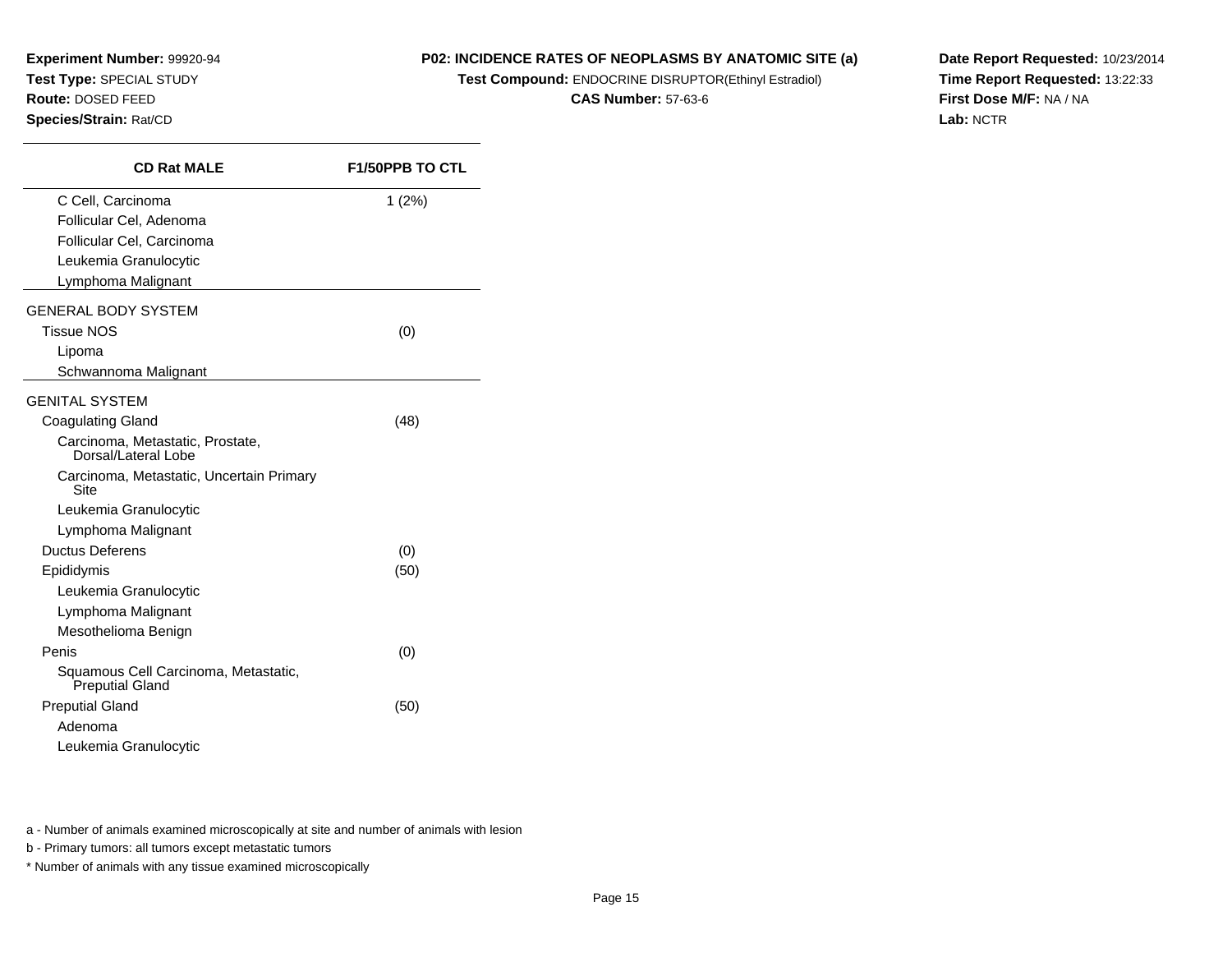#### **P02: INCIDENCE RATES OF NEOPLASMS BY ANATOMIC SITE (a)**

**Test Compound:** ENDOCRINE DISRUPTOR(Ethinyl Estradiol)

**CAS Number:** 57-63-6

**Date Report Requested:** 10/23/2014**Time Report Requested:** 13:22:33**First Dose M/F:** NA / NA**Lab:** NCTR

| Lymphoma Malignant                                      | $1(2\%)$<br>(38) |
|---------------------------------------------------------|------------------|
|                                                         |                  |
| Squamous Cell Carcinoma                                 |                  |
| Prostate, Dorsal/Lateral Lobe                           |                  |
| Carcinoma                                               |                  |
| Carcinoma, Metastatic, Uncertain Primary<br>Site        |                  |
| Leukemia Granulocytic                                   |                  |
| Lymphoma Malignant                                      |                  |
| Prostate, Dorsal/lateral Lobe                           | (12)             |
| Prostate, Ventral Lobe                                  | (50)             |
| Carcinoma                                               |                  |
| Lymphoma Malignant                                      |                  |
| <b>Rete Testes</b>                                      | (46)             |
| Seminal Vesicle                                         | (48)             |
| Adenoma                                                 |                  |
| Carcinoma                                               |                  |
| Carcinoma, Metastatic, Prostate,<br>Dorsal/Lateral Lobe |                  |
| Carcinoma, Metastatic, Uncertain Primary<br>Site        |                  |
| Leukemia Granulocytic                                   |                  |
| <b>Testes</b>                                           | (50)             |
| Lymphoma Malignant                                      |                  |
| Sarcoma                                                 |                  |
| Seminoma Benign                                         |                  |
| <b>HEMATOPOIETIC SYSTEM</b>                             |                  |
| <b>Bone Marrow</b>                                      | (49)             |
| Leukemia Granulocytic                                   |                  |
| Lymphoma Malignant                                      |                  |

a - Number of animals examined microscopically at site and number of animals with lesion

b - Primary tumors: all tumors except metastatic tumors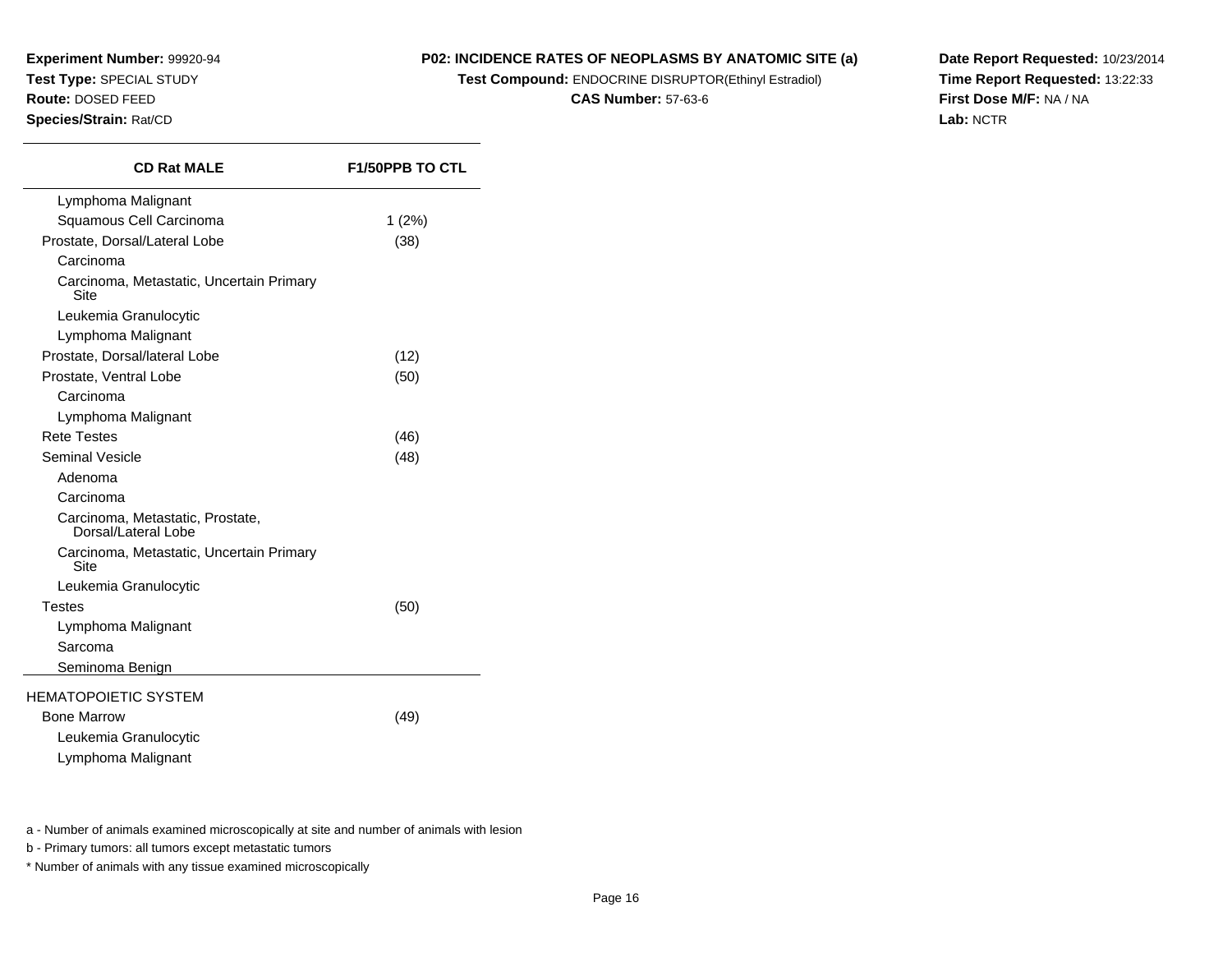#### **P02: INCIDENCE RATES OF NEOPLASMS BY ANATOMIC SITE (a)**

**Test Compound:** ENDOCRINE DISRUPTOR(Ethinyl Estradiol)

**CAS Number:** 57-63-6

**Date Report Requested:** 10/23/2014**Time Report Requested:** 13:22:34**First Dose M/F:** NA / NA**Lab:** NCTR

| <b>CD Rat MALE</b>                                      | <b>F1/50PPB TO CTL</b> |
|---------------------------------------------------------|------------------------|
| Lymph Node                                              | (19)                   |
| Axillary, Leukemia Granulocytic                         |                        |
| Axillary, Lymphoma Malignant                            |                        |
| Deep Cervical, Leukemia Granulocytic                    |                        |
| Deep Cervical, Lymphoma Malignant                       |                        |
| Inguinal, Lymphoma Malignant                            |                        |
| Lumbar, Leukemia Granulocytic                           |                        |
| Lumbar, Lymphoma Malignant                              |                        |
| Mediastinal, Lymphoma Malignant                         |                        |
| Pancreatic, Leukemia Granulocytic                       |                        |
| Pancreatic, Lymphoma Malignant                          |                        |
| Renal, Leukemia Granulocytic                            |                        |
| Renal, Lymphoma Malignant                               |                        |
| Squamous Cell Carcinoma, Metastatic,<br>Preputial Gland |                        |
| Lymph Node, Mandibular                                  | (50)                   |
| Leukemia Granulocytic                                   |                        |
| Lymphoma Malignant                                      |                        |
| Lymph Node, Mesenteric                                  | (48)                   |
| Leukemia Granulocytic                                   |                        |
| Lymphoma Malignant                                      |                        |
| Spleen                                                  | (50)                   |
| Hemangiosarcoma                                         | 1(2%)                  |
| Leukemia Granulocytic                                   |                        |
| Lymphoma Malignant                                      |                        |
| Thymus                                                  | (47)                   |
| Leukemia Granulocytic                                   |                        |
| Lymphoma Malignant                                      |                        |
| Sarcoma                                                 |                        |
|                                                         |                        |

a - Number of animals examined microscopically at site and number of animals with lesion

b - Primary tumors: all tumors except metastatic tumors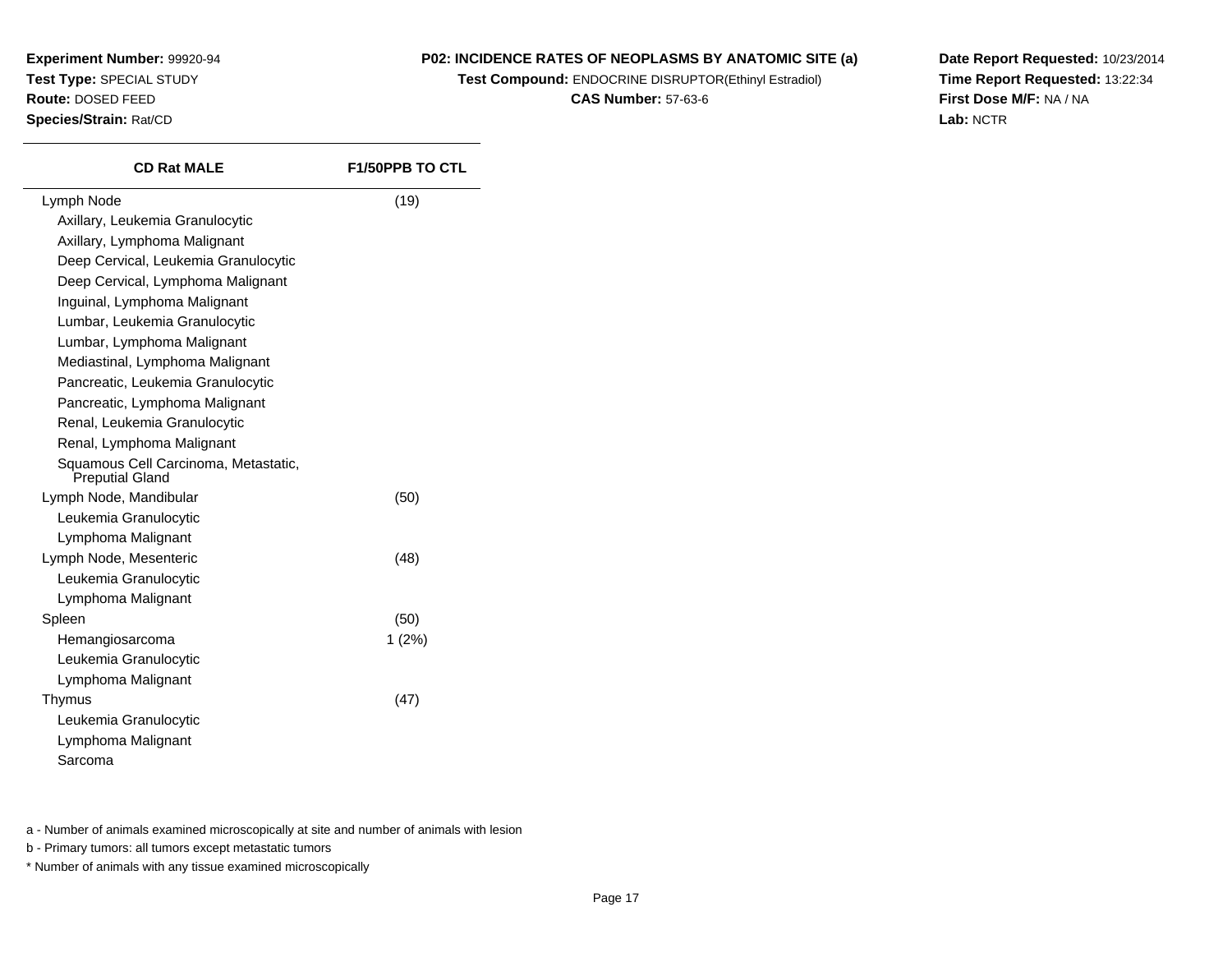#### **P02: INCIDENCE RATES OF NEOPLASMS BY ANATOMIC SITE (a)**

**Test Compound:** ENDOCRINE DISRUPTOR(Ethinyl Estradiol)

**CAS Number:** 57-63-6

**Date Report Requested:** 10/23/2014**Time Report Requested:** 13:22:34**First Dose M/F:** NA / NA**Lab:** NCTR

| <b>CD Rat MALE</b>               | F1/50PPB TO CTL |
|----------------------------------|-----------------|
| Thymoma Benign                   |                 |
| <b>INTEGUMENTARY SYSTEM</b>      |                 |
| <b>Mammary Gland</b>             | (48)            |
| Adenocarcinoma                   |                 |
| Adenoma                          | 2(4%)           |
| Fibroadenoma                     | 1(2%)           |
| Fibroma                          | 1(2%)           |
| Leukemia Granulocytic            |                 |
| Lipoma                           |                 |
| Lymphoma Malignant               |                 |
| <b>Skin</b>                      | (50)            |
| Basal Cell Adenoma               | 2(4%)           |
| Fibroma                          |                 |
| Hemangioma                       |                 |
| Keratoacanthoma                  | 1(2%)           |
| Lipoma                           |                 |
| Lymphoma Malignant               |                 |
| Osteosarcoma                     | $1(2\%)$        |
| Prepuce, Keratoacanthoma         |                 |
| Prepuce, Squamous Cell Carcinoma | $1(2\%)$        |
| Sarcoma                          |                 |
| Schwannoma Malignant             |                 |
| Sebaceous Gl, Adenoma            |                 |
| Squamous Cell Carcinoma          | $1(2\%)$        |
| Squamous Cell Papilloma          |                 |
| MUSCULOSKELETAL SYSTEM           |                 |
| <b>Bone</b>                      | (1)             |

a - Number of animals examined microscopically at site and number of animals with lesion

b - Primary tumors: all tumors except metastatic tumors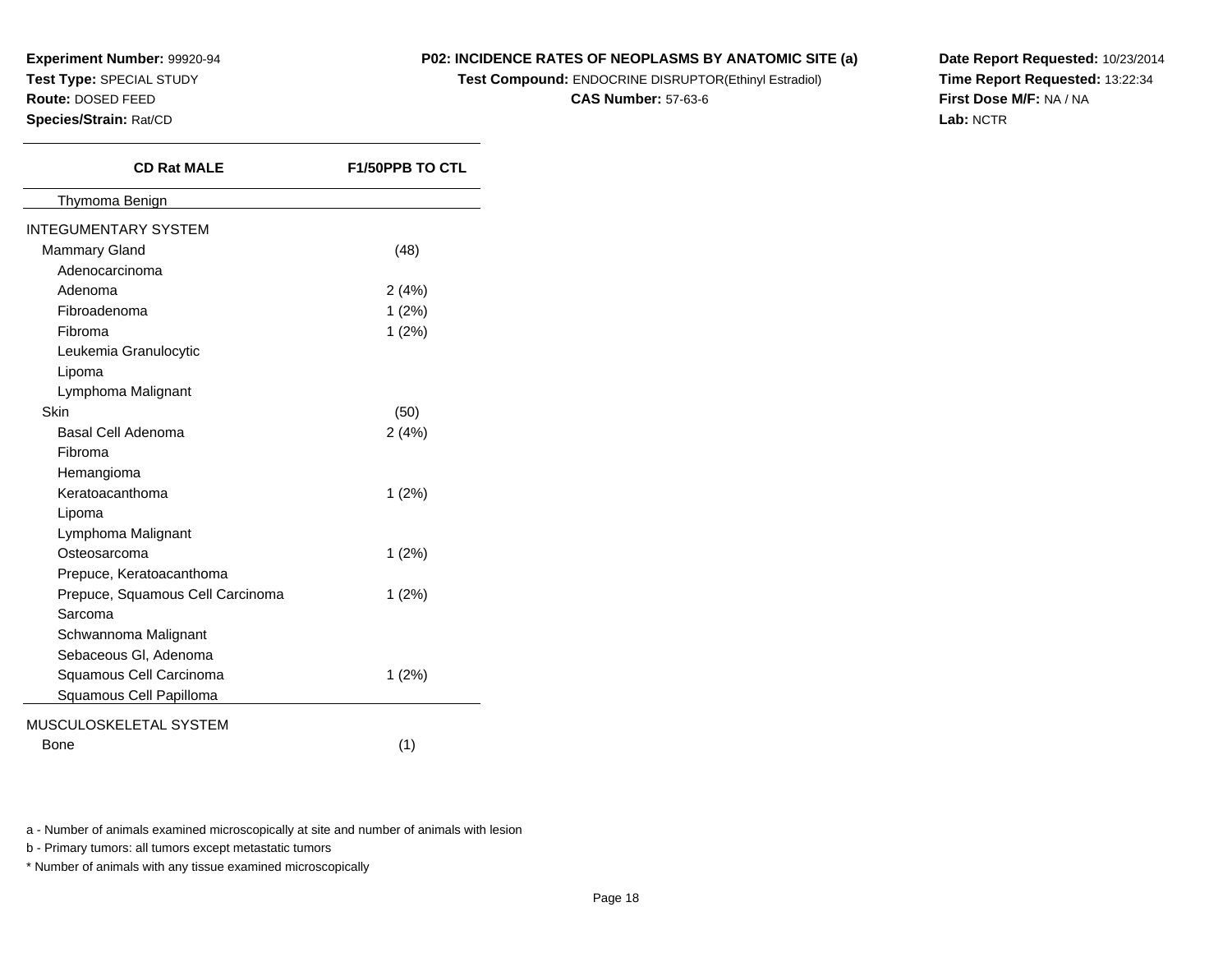**Experiment Number:** 99920-94**Test Type:** SPECIAL STUDY**Route:** DOSED FEED

**Species/Strain:** Rat/CD

**P02: INCIDENCE RATES OF NEOPLASMS BY ANATOMIC SITE (a)**

**Test Compound:** ENDOCRINE DISRUPTOR(Ethinyl Estradiol)

**CAS Number:** 57-63-6

**Date Report Requested:** 10/23/2014**Time Report Requested:** 13:22:34**First Dose M/F:** NA / NA**Lab:** NCTR

| <b>CD Rat MALE</b>                                                   | <b>F1/50PPB TO CTL</b> |
|----------------------------------------------------------------------|------------------------|
| Cranium, Nerve, Squamous Cell<br>Carcinoma, Deep Invasion            | 1 (100%)               |
| Cranium, Osteosarcoma                                                |                        |
| Cranium, Schwannoma Malignant,<br>Metastatic, Uncertain Primary Site |                        |
| Bone, Femur                                                          | (50)                   |
| Leukemia Granulocytic                                                |                        |
| <b>Skeletal Muscle</b>                                               | (1)                    |
| NERVOUS SYSTEM                                                       |                        |
| Brain, Brain Stem                                                    | (50)                   |
| Astrocytoma Malignant                                                | $1(2\%)$               |
| Leukemia Granulocytic                                                |                        |
| Lymphoma Malignant                                                   |                        |
| Brain, Cerebellum                                                    | (50)                   |
| Astrocytoma Malignant                                                | 1(2%)                  |
| Brain, Cerebrum                                                      | (50)                   |
| Astrocytoma Malignant                                                | $1(2\%)$               |
| Granular Cell Tumor Benign                                           | 1(2%)                  |
| <b>Granular Cell Tumor Malignant</b>                                 |                        |
| Lymphoma Malignant                                                   |                        |
| <b>Reticulosis Malignant</b>                                         |                        |
| Peripheral Nerve                                                     | (0)                    |
| <b>RESPIRATORY SYSTEM</b>                                            |                        |
| Lung                                                                 | (50)                   |
| Alveolar/Bronchiolar Adenoma                                         |                        |
| Alveolar/Bronchiolar Carcinoma                                       |                        |
| Carcinoma, Metastatic, Adrenal Cortex                                |                        |
| Leukemia Granulocytic                                                |                        |

a - Number of animals examined microscopically at site and number of animals with lesion

b - Primary tumors: all tumors except metastatic tumors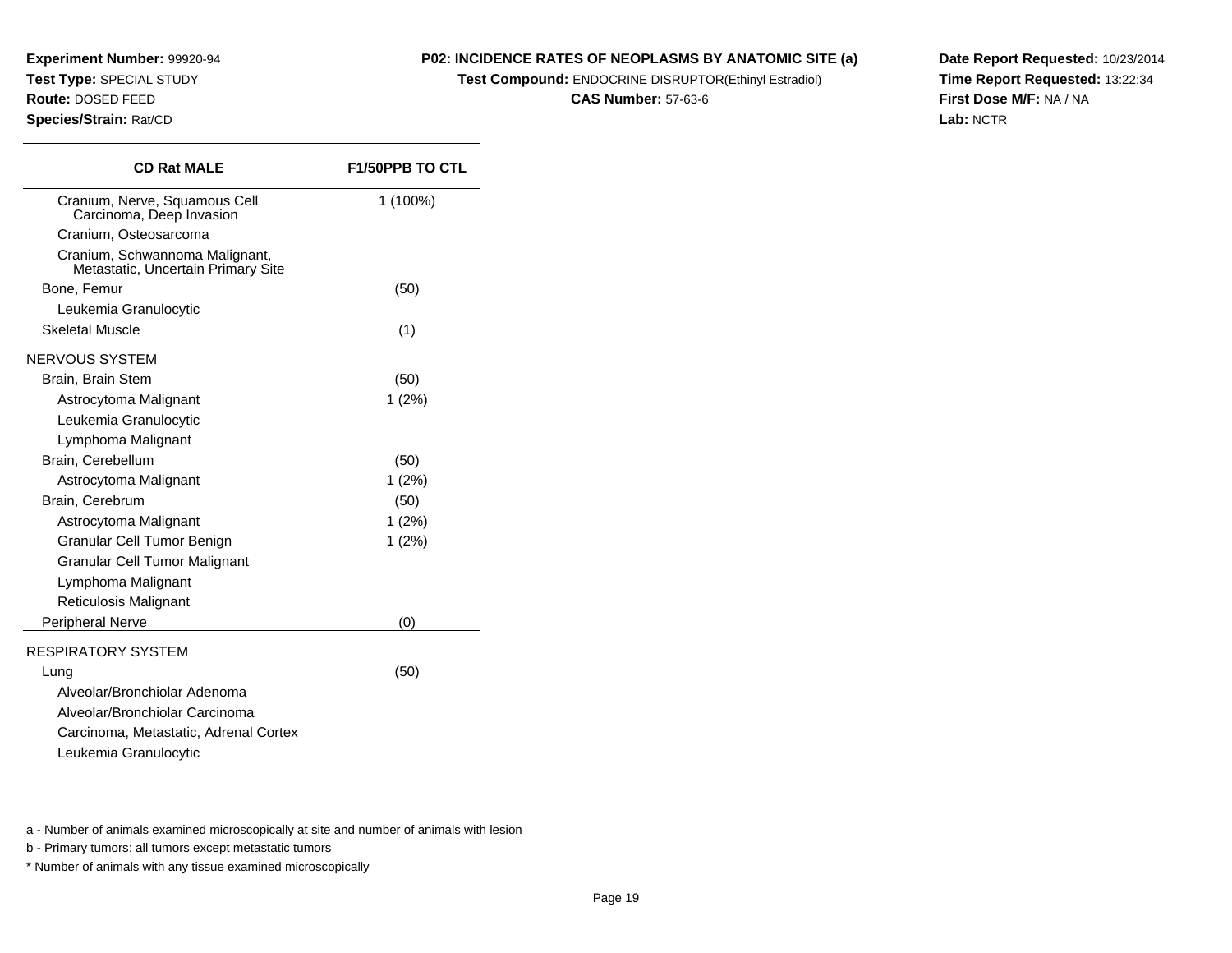#### **P02: INCIDENCE RATES OF NEOPLASMS BY ANATOMIC SITE (a)**

**Test Compound:** ENDOCRINE DISRUPTOR(Ethinyl Estradiol)

**CAS Number:** 57-63-6

**Date Report Requested:** 10/23/2014**Time Report Requested:** 13:22:34**First Dose M/F:** NA / NA**Lab:** NCTR

| <b>CD Rat MALE</b>                                             | <b>F1/50PPB TO CTL</b> |
|----------------------------------------------------------------|------------------------|
| Lymphoma Malignant                                             |                        |
| Sarcoma, Metastatic, Thymus                                    |                        |
| Squamous Cell Carcinoma, Metastatic,<br><b>Preputial Gland</b> |                        |
| Nose                                                           | (50)                   |
| Adenoma                                                        |                        |
| Leukemia Granulocytic                                          |                        |
| Lymphoma Malignant                                             |                        |
| Osteosarcoma                                                   |                        |
| Schwannoma Malignant                                           |                        |
| Trachea                                                        | (50)                   |
| Leukemia Granulocytic                                          |                        |
| Lymphoma Malignant                                             |                        |
| SPECIAL SENSES SYSTEM                                          |                        |
| Eye                                                            | (48)                   |
| Leukemia Granulocytic                                          |                        |
| Lymphoma Malignant                                             |                        |
| Retrobulbar, Squamous Cell Carcinoma,<br>Deep Invasion         |                        |
| Schwannoma Malignant                                           |                        |
| Harderian Gland                                                | (50)                   |
| Leukemia Granulocytic                                          |                        |
| Lymphoma Malignant                                             |                        |
| Schwannoma Malignant                                           |                        |
| Squamous Cell Carcinoma, Deep Invasion                         | 1(2%)                  |
| <b>Lacrimal Gland</b>                                          | (1)                    |
| Lymphoma Malignant                                             |                        |
| Zymbal's Gland                                                 | (0)                    |
| Adenoma                                                        |                        |

a - Number of animals examined microscopically at site and number of animals with lesion

b - Primary tumors: all tumors except metastatic tumors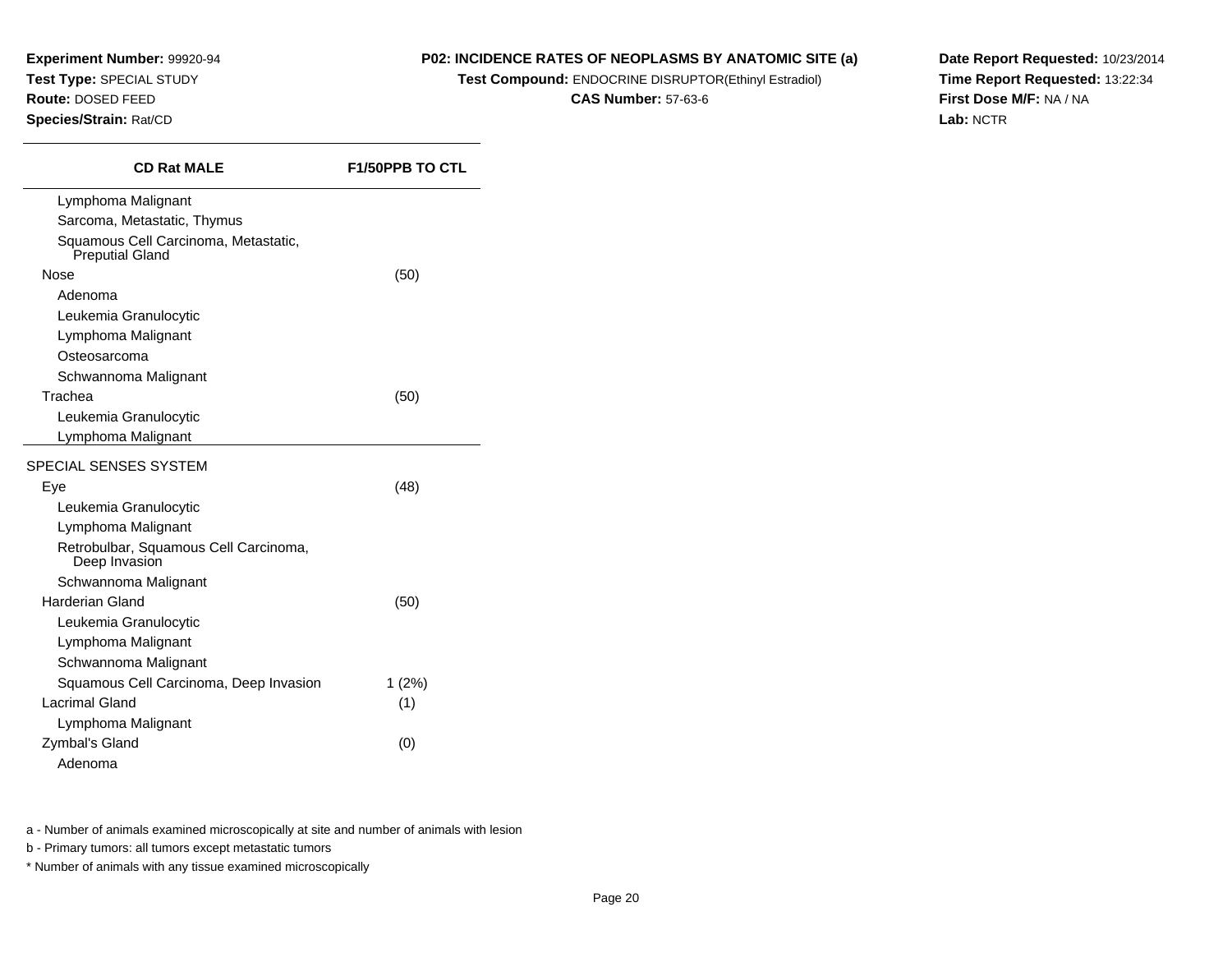#### **P02: INCIDENCE RATES OF NEOPLASMS BY ANATOMIC SITE (a)**

**Test Compound:** ENDOCRINE DISRUPTOR(Ethinyl Estradiol)

**CAS Number:** 57-63-6

**Date Report Requested:** 10/23/2014**Time Report Requested:** 13:22:34**First Dose M/F:** NA / NA**Lab:** NCTR

| (49)     |
|----------|
| 2(4%)    |
|          |
|          |
|          |
|          |
|          |
|          |
| $1(2\%)$ |
|          |
|          |
|          |
|          |
| *(50)    |
|          |
|          |
|          |
| (49)     |

a - Number of animals examined microscopically at site and number of animals with lesion

b - Primary tumors: all tumors except metastatic tumors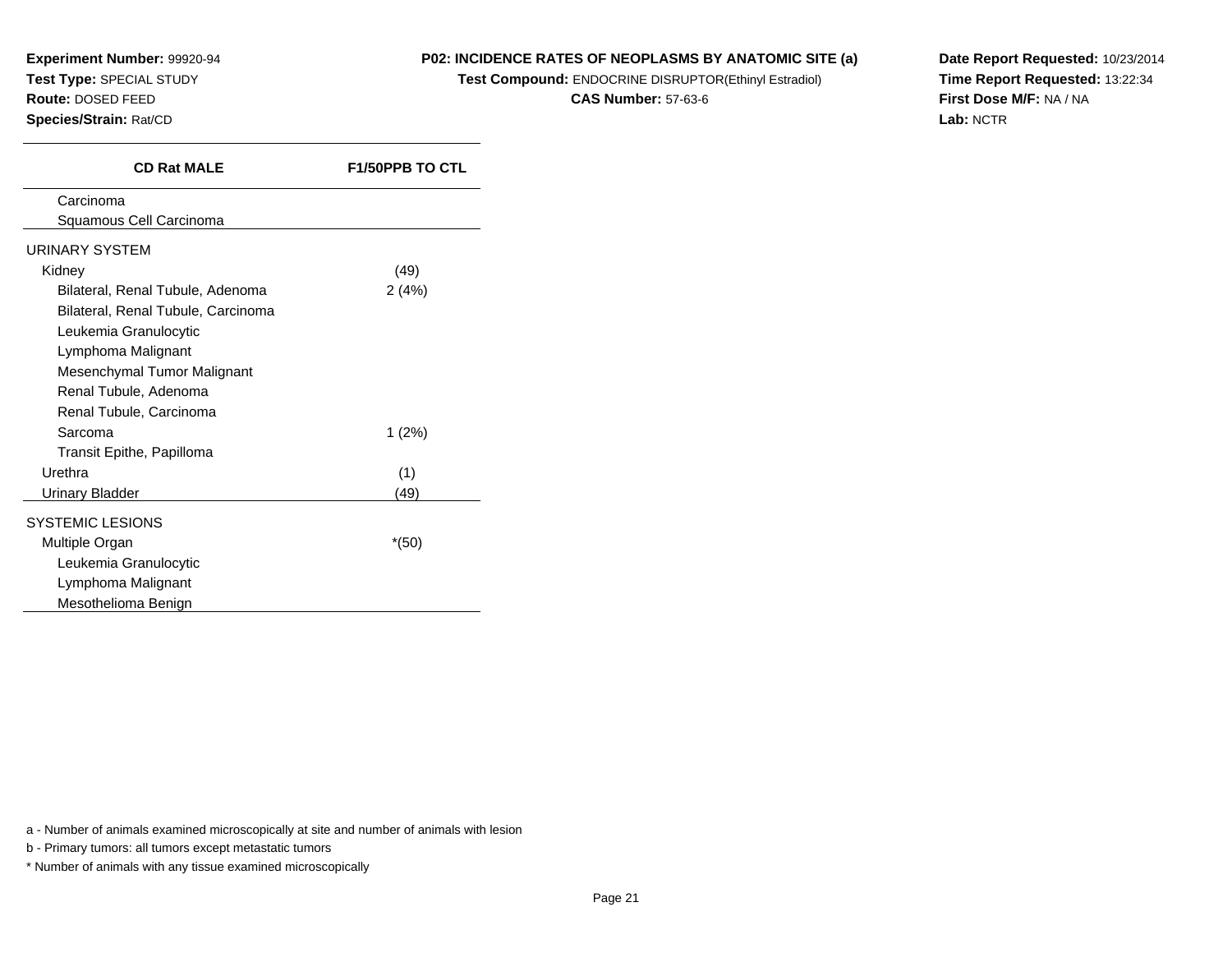**Test Compound:** ENDOCRINE DISRUPTOR(Ethinyl Estradiol)

**CAS Number:** 57-63-6

**Date Report Requested:** 10/23/2014**Time Report Requested:** 13:22:34**First Dose M/F:** NA / NA**Lab:** NCTR

| <b>CD Rat MALE</b>                                                             | 0PPB<br>F1 | 2PPB<br>F1. | 10PPB<br>F1 | 50PPB<br>F1 | <b>F1/2PPB TO CTL</b> | <b>F1/10PPB TO CTL</b> |
|--------------------------------------------------------------------------------|------------|-------------|-------------|-------------|-----------------------|------------------------|
| <b>Tumor Summary for MALE</b>                                                  |            |             |             |             |                       |                        |
| <b>Total Animals with Primary Neoplasms (b)</b>                                | 42         | 36          | 43          | 35          | 41                    | 33                     |
| <b>Total Primary Neoplasms</b>                                                 | 73         | 59          | 70          | 50          | 74                    | 50                     |
| <b>Total Animals with Benign Neoplasms</b>                                     | 36         | 29          | 34          | 23          | 37                    | 29                     |
| <b>Total Benign Neoplasms</b>                                                  | 51         | 41          | 45          | 29          | 53                    | 41                     |
| <b>Total Animals with Malignant Neoplasms</b>                                  | 19         | 15          | 19          | 19          | 17                    | 8                      |
| <b>Total Malignant Neoplasms</b>                                               | 22         | 18          | 23          | 21          | 21                    | 9                      |
| <b>Total Animals with Metastatic Neoplasms</b>                                 |            |             |             |             |                       |                        |
| <b>Total Metastatic Neoplasms</b>                                              |            |             |             |             | 2                     | 6                      |
| <b>Total Animals with Malignant Neoplasms</b><br><b>Uncertain Primary Site</b> |            |             |             |             |                       |                        |
| Total Animals with Neoplasms Uncertain -<br><b>Benign or Malignant</b>         |            |             |             |             |                       |                        |
| <b>Total Uncertain Neoplasms</b>                                               |            |             |             |             |                       |                        |

a - Number of animals examined microscopically at site and number of animals with lesion

b - Primary tumors: all tumors except metastatic tumors

**Experiment Number:** 99920-94**Test Type:** SPECIAL STUDY**Route:** DOSED FEED**Species/Strain:** Rat/CD

 $\overline{\phantom{a}}$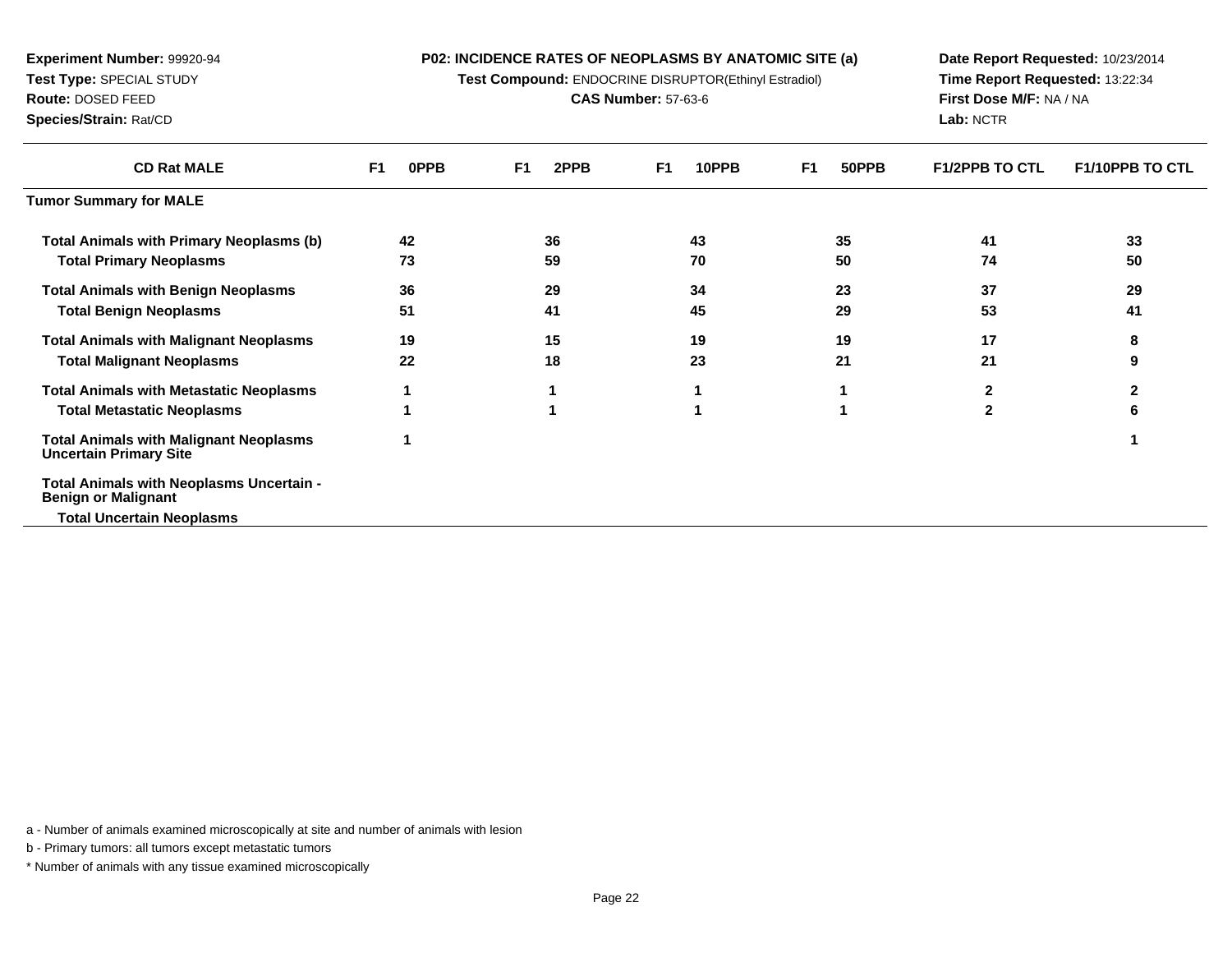#### **P02: INCIDENCE RATES OF NEOPLASMS BY ANATOMIC SITE (a)**

**Test Compound:** ENDOCRINE DISRUPTOR(Ethinyl Estradiol)

**CAS Number:** 57-63-6

**Date Report Requested:** 10/23/2014**Time Report Requested:** 13:22:34**First Dose M/F:** NA / NA**Lab:** NCTR

| <b>CD Rat MALE</b>                                                             | <b>F1/50PPB TO CTL</b> |
|--------------------------------------------------------------------------------|------------------------|
| <b>Tumor Summary for MALE</b>                                                  |                        |
| Total Animals with Primary Neoplasms (b)                                       | 35                     |
| <b>Total Primary Neoplasms</b>                                                 | 57                     |
| <b>Total Animals with Benign Neoplasms</b>                                     | 29                     |
| <b>Total Benign Neoplasms</b>                                                  | 38                     |
| <b>Total Animals with Malignant Neoplasms</b>                                  | 15                     |
| <b>Total Malignant Neoplasms</b>                                               | 19                     |
| <b>Total Animals with Metastatic Neoplasms</b>                                 |                        |
| <b>Total Metastatic Neoplasms</b>                                              |                        |
| <b>Total Animals with Malignant Neoplasms</b><br><b>Uncertain Primary Site</b> |                        |
| Total Animals with Neoplasms Uncertain -<br><b>Benign or Malignant</b>         |                        |
| <b>Total Uncertain Neoplasms</b>                                               |                        |

\*\*\*END OF MALE DATA\*\*\*

a - Number of animals examined microscopically at site and number of animals with lesion

b - Primary tumors: all tumors except metastatic tumors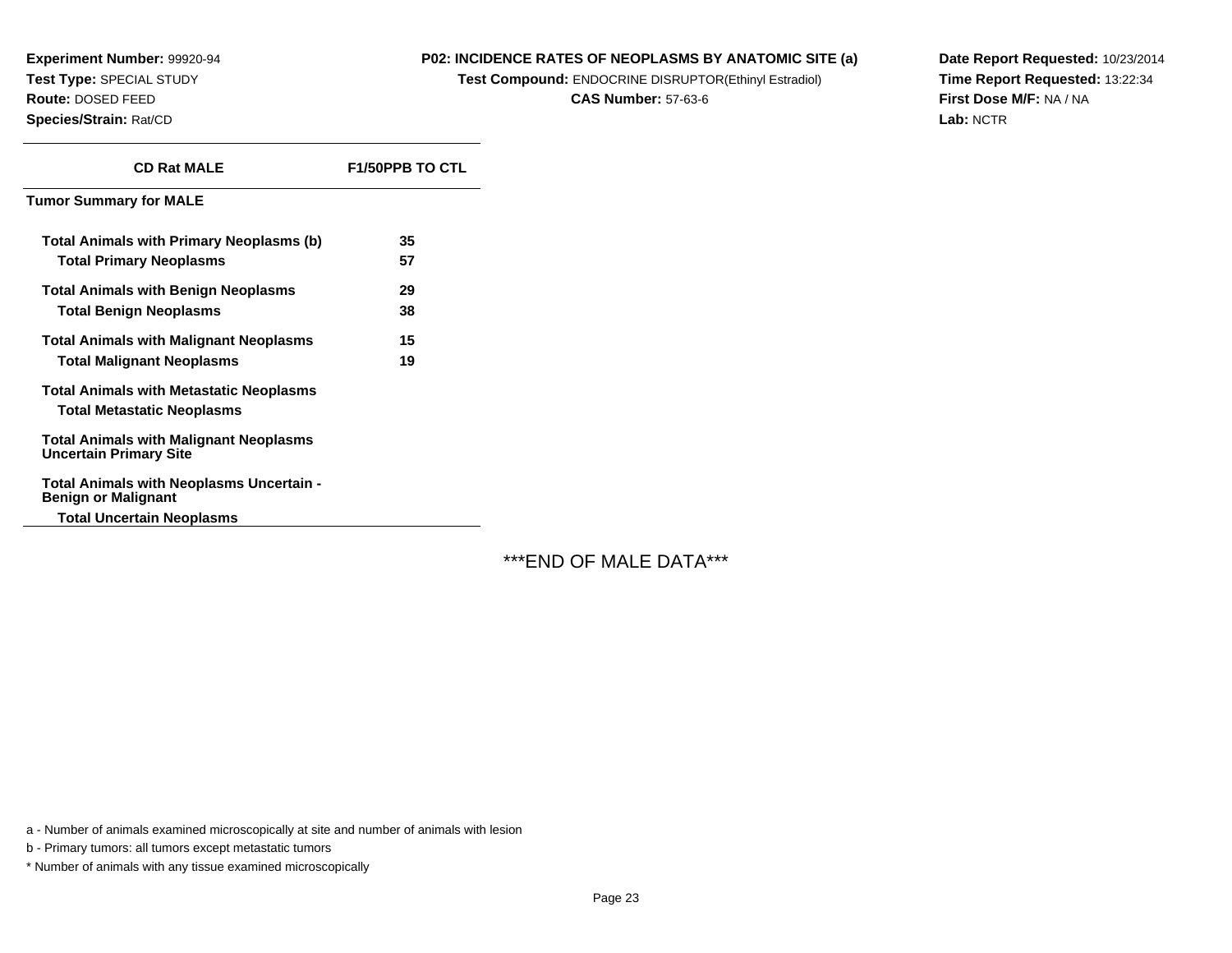**Test Compound:** ENDOCRINE DISRUPTOR(Ethinyl Estradiol)

**CAS Number:** 57-63-6

**Date Report Requested:** 10/23/2014**Time Report Requested:** 13:22:34**First Dose M/F:** NA / NA**Lab:** NCTR

| <b>CD Rat FEMALE</b>                                     | <b>OPPB</b><br>F1 | 2PPB<br>F <sub>1</sub> | <b>10 PPB</b><br>F <sub>1</sub> | <b>50 PPB</b><br>F <sub>1</sub> | <b>F1/2PPB TO CTL</b> | F1/10PPB TO CTL |
|----------------------------------------------------------|-------------------|------------------------|---------------------------------|---------------------------------|-----------------------|-----------------|
| <b>Disposition Summary</b>                               |                   |                        |                                 |                                 |                       |                 |
| <b>Animals Initially In Study</b><br><b>Early Deaths</b> | 51                | 50                     | 50                              | 50                              | 50                    | 50              |
| <b>Moribund Sacrifice</b>                                | 24                | 22                     | 27                              | 17                              | 26                    | 27              |
| <b>Natural Death</b>                                     |                   | $5\phantom{1}$         | $\mathbf 3$                     | 8                               | $\overline{7}$        | 1               |
| <b>Survivors</b>                                         |                   |                        |                                 |                                 |                       |                 |
| <b>Moribund Sacrifice</b>                                | 1                 |                        | $\mathbf 1$                     |                                 | 1                     |                 |
| <b>Terminal Sacrifice</b>                                | 26                | 23                     | 19                              | 25                              | 16                    | 22              |
| <b>Animals Examined Microscopically</b>                  | 51                | 50                     | 50                              | 50                              | 50                    | 50              |
| ALIMENTARY SYSTEM                                        |                   |                        |                                 |                                 |                       |                 |
| Esophagus                                                | (51)              | (50)                   | (49)                            | (50)                            | (50)                  | (50)            |
| Intestine Large, Cecum                                   | (51)              | (50)                   | (49)                            | (49)                            | (50)                  | (50)            |
| Lymphoid Tiss, Leukemia Mononuclear                      |                   |                        |                                 | 1(2%)                           |                       |                 |
| Lymphoma Malignant                                       |                   |                        |                                 |                                 |                       | 1(2%)           |
| Intestine Large, Colon                                   | (51)              | (50)                   | (49)                            | (49)                            | (50)                  | (50)            |
| Carcinoma                                                |                   |                        |                                 |                                 | 1(2%)                 |                 |
| Lymphoid Tiss, Leukemia Mononuclear                      |                   |                        |                                 | 1(2%)                           |                       |                 |
| Lymphoma Malignant                                       |                   |                        |                                 |                                 | 1(2%)                 | 1(2%)           |
| Intestine Large, Rectum                                  | (51)              | (50)                   | (49)                            | (50)                            | (50)                  | (50)            |
| Granular Cell Tumor Malignant, Metastatic,<br>Vagina     |                   |                        |                                 | 1(2%)                           |                       |                 |
| Leiomyosarcoma, Metastatic, Uterus                       |                   | 1(2%)                  |                                 |                                 |                       |                 |
| Intestine Small, Duodenum                                | (51)              | (50)                   | (49)                            | (49)                            | (50)                  | (50)            |
| Leiomyoma                                                |                   |                        |                                 |                                 |                       |                 |
| Lymphoma Malignant                                       |                   |                        |                                 |                                 |                       | 1(2%)           |
| Intestine Small, Ileum                                   | (51)              | (50)                   | (48)                            | (49)                            | (48)                  | (50)            |
| Lymphoma Malignant                                       |                   |                        |                                 |                                 |                       | 1(2%)           |
| Intestine Small, Jejunum                                 | (51)              | (50)                   | (47)                            | (47)                            | (48)                  | (50)            |
|                                                          |                   |                        |                                 |                                 |                       |                 |

a - Number of animals examined microscopically at site and number of animals with lesion

b - Primary tumors: all tumors except metastatic tumors

\* Number of animals with any tissue examined microscopically

**Experiment Number:** 99920-94**Test Type:** SPECIAL STUDY**Route:** DOSED FEED

**Species/Strain:** Rat/CD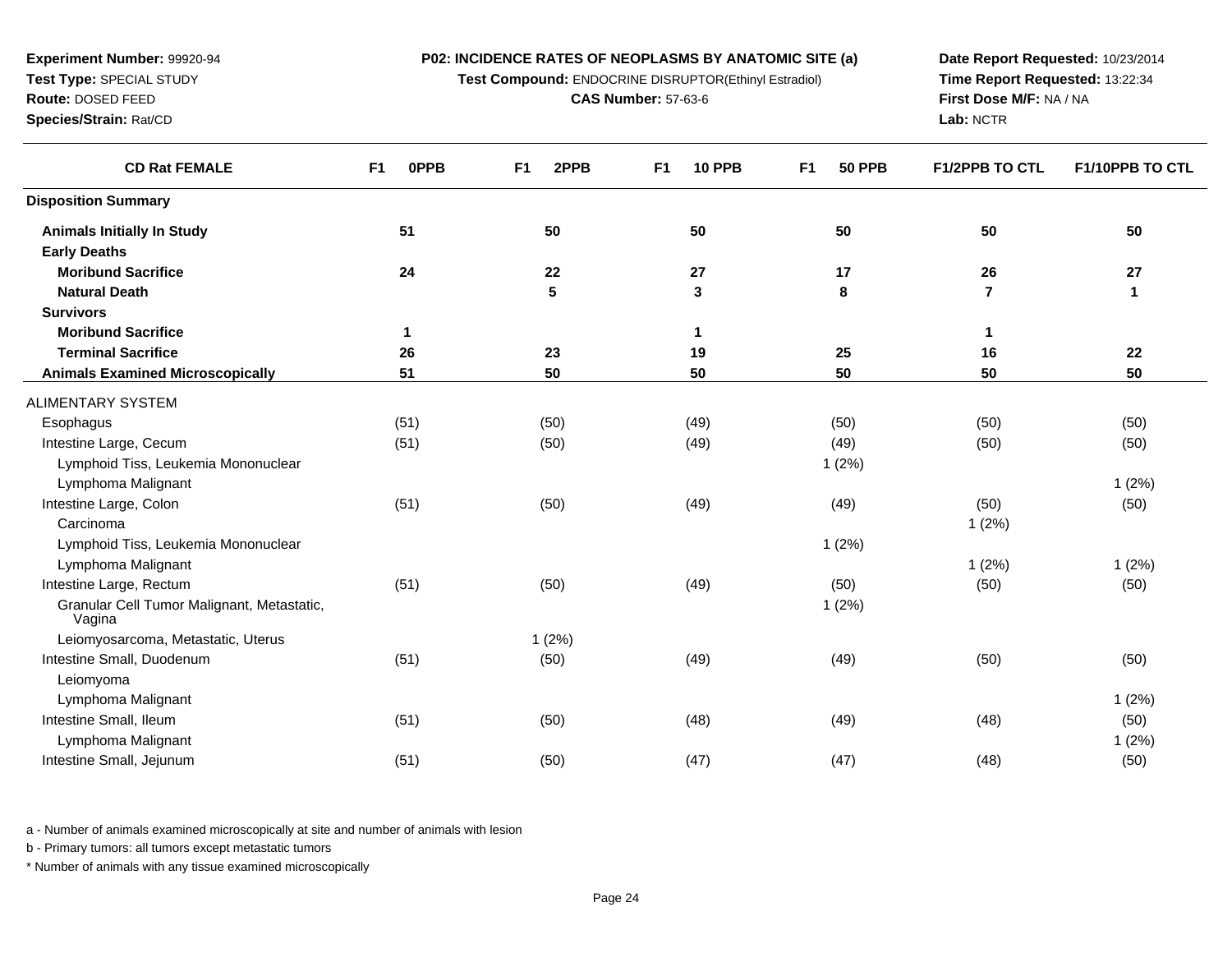**Test Compound:** ENDOCRINE DISRUPTOR(Ethinyl Estradiol)

**CAS Number:** 57-63-6

**Date Report Requested:** 10/23/2014**Time Report Requested:** 13:22:34**First Dose M/F:** NA / NA**Lab:** NCTR

| <b>CD Rat FEMALE</b>               | F <sub>1</sub><br><b>OPPB</b> | 2PPB<br>F <sub>1</sub> | F <sub>1</sub><br><b>10 PPB</b> | <b>50 PPB</b><br>F <sub>1</sub> | <b>F1/2PPB TO CTL</b> | F1/10PPB TO CTL |
|------------------------------------|-------------------------------|------------------------|---------------------------------|---------------------------------|-----------------------|-----------------|
| Leiomyoma                          |                               |                        |                                 |                                 |                       | 1(2%)           |
| Lymphoma Malignant                 |                               |                        |                                 |                                 |                       | 1(2%)           |
| Liver                              | (51)                          | (50)                   | (49)                            | (50)                            | (50)                  | (50)            |
| Cholangiocarcinoma                 | 1(2%)                         |                        |                                 |                                 |                       |                 |
| Cholangioma                        |                               |                        |                                 |                                 |                       |                 |
| Hepatocellular Adenoma             | 1(2%)                         | 1(2%)                  | 1(2%)                           | 2(4%)                           | 1(2%)                 | 1(2%)           |
| Hepatocellular Adenoma, Multiple   |                               |                        |                                 |                                 |                       |                 |
| Leukemia Mononuclear               |                               |                        |                                 | 1(2%)                           |                       |                 |
| Lymphoma Malignant                 |                               |                        |                                 | 1(2%)                           | 2(4%)                 | 1(2%)           |
| Mesentery                          | (2)                           | (2)                    | (0)                             | (1)                             | (2)                   | (1)             |
| Leiomyosarcoma, Metastatic, Uterus |                               | 1(50%)                 |                                 |                                 |                       |                 |
| Mesothelioma Malignant             |                               |                        |                                 |                                 |                       | 1 (100%)        |
| Oral Mucosa                        | (3)                           | (1)                    | (4)                             | (4)                             | (5)                   | (7)             |
| Lymphoma Malignant                 |                               |                        |                                 |                                 |                       | 1(14%)          |
| Squamous Cell Carcinoma            | $3(100\%)$                    | 1 (100%)               | 1(25%)                          | 2(50%)                          | 3(60%)                | 2(29%)          |
| Pancreas                           | (51)                          | (50)                   | (49)                            | (49)                            | (50)                  | (50)            |
| Acinar Cell, Adenocarcinoma        |                               |                        |                                 | 1(2%)                           |                       |                 |
| Acinar Cell, Adenoma               |                               | 1(2%)                  |                                 |                                 |                       |                 |
| Lymphoma Malignant                 |                               |                        |                                 |                                 | 2(4%)                 | 1(2%)           |
| <b>Salivary Glands</b>             | (51)                          | (49)                   | (49)                            | (50)                            | (50)                  | (50)            |
| Leukemia Mononuclear               |                               |                        |                                 | 1(2%)                           |                       |                 |
| Lymphoma Malignant                 |                               |                        |                                 |                                 | 2(4%)                 | 1(2%)           |
| Stomach, Forestomach               | (51)                          | (50)                   | (49)                            | (50)                            | (50)                  | (50)            |
| Lymphoma Malignant                 |                               |                        |                                 |                                 |                       | 1(2%)           |
| Squamous Cell Papilloma            | 1(2%)                         |                        | 1(2%)                           |                                 | 1(2%)                 |                 |
| Stomach, Glandular                 | (51)                          | (50)                   | (49)                            | (50)                            | (50)                  | (50)            |
| Tooth                              | (0)                           | (0)                    | (0)                             | (0)                             | (1)                   | (0)             |

CARDIOVASCULAR SYSTEM

a - Number of animals examined microscopically at site and number of animals with lesion

b - Primary tumors: all tumors except metastatic tumors

\* Number of animals with any tissue examined microscopically

## **Experiment Number:** 99920-94**Test Type:** SPECIAL STUDY**Route:** DOSED FEED

**Species/Strain:** Rat/CD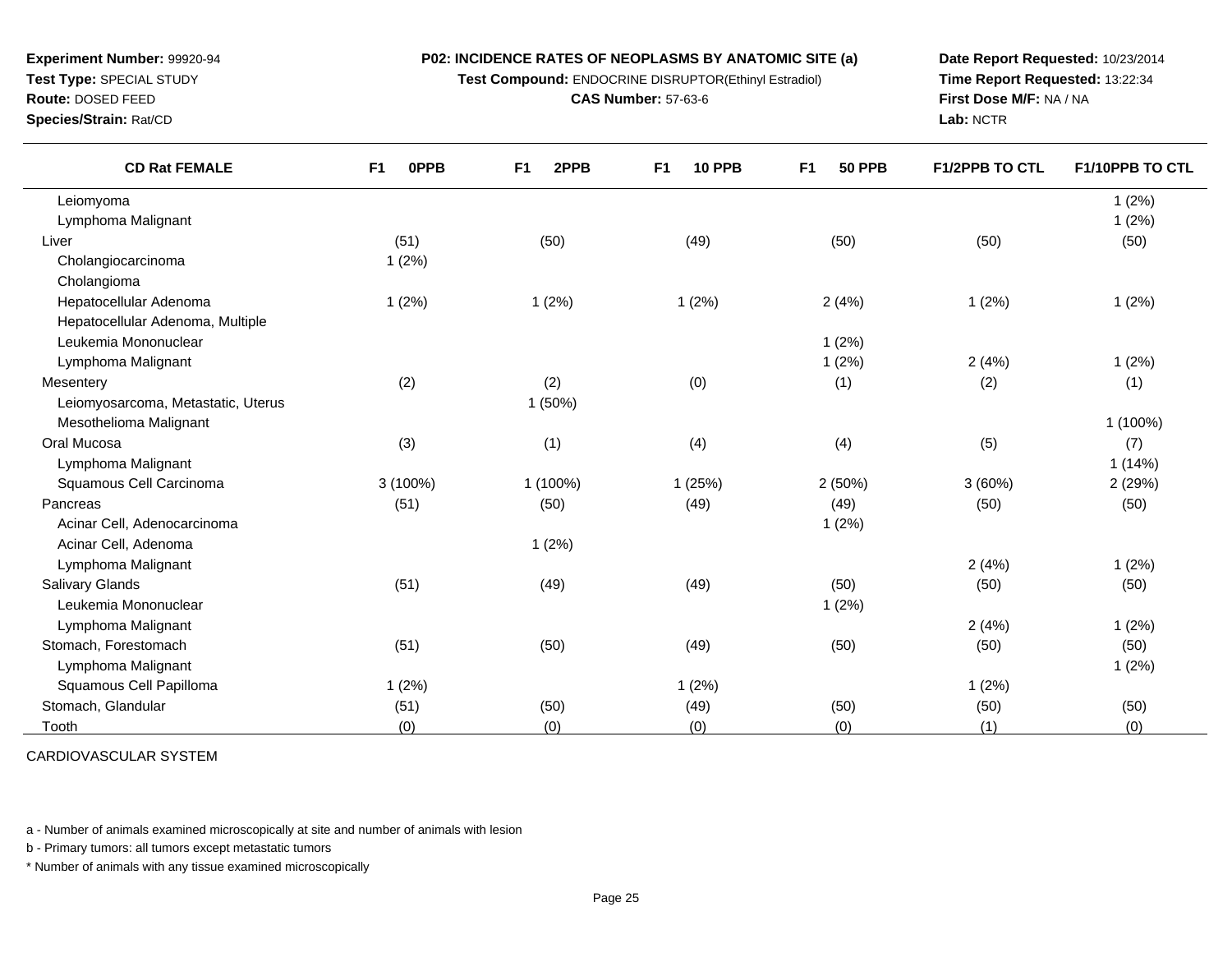**Test Compound:** ENDOCRINE DISRUPTOR(Ethinyl Estradiol)

**CAS Number:** 57-63-6

**Date Report Requested:** 10/23/2014**Time Report Requested:** 13:22:34**First Dose M/F:** NA / NA**Lab:** NCTR

| <b>CD Rat FEMALE</b>                 | <b>OPPB</b><br>F <sub>1</sub> | F <sub>1</sub><br>2PPB | F <sub>1</sub><br><b>10 PPB</b> | F1<br><b>50 PPB</b> | <b>F1/2PPB TO CTL</b> | F1/10PPB TO CTL |
|--------------------------------------|-------------------------------|------------------------|---------------------------------|---------------------|-----------------------|-----------------|
| <b>Blood Vessel</b>                  | (51)                          | (50)                   | (49)                            | (50)                | (50)                  | (50)            |
| Heart                                | (51)                          | (50)                   | (49)                            | (50)                | (50)                  | (50)            |
| Endocardium, Schwannoma Malignant    |                               | 1(2%)                  |                                 |                     |                       |                 |
| Leukemia Mononuclear                 |                               |                        |                                 | 1(2%)               |                       |                 |
| Lymphoma Malignant                   |                               |                        |                                 |                     | 1(2%)                 |                 |
| <b>ENDOCRINE SYSTEM</b>              |                               |                        |                                 |                     |                       |                 |
| <b>Adrenal Cortex</b>                | (51)                          | (50)                   | (49)                            | (50)                | (50)                  | (50)            |
| Adenoma                              | 1(2%)                         | 2(4%)                  | 1(2%)                           | 1(2%)               | 1(2%)                 | 2(4%)           |
| Leukemia Mononuclear                 |                               |                        |                                 | 1(2%)               |                       |                 |
| Lymphoma Malignant                   |                               |                        |                                 |                     |                       | 1(2%)           |
| Adrenal Medulla                      | (48)                          | (50)                   | (49)                            | (50)                | (49)                  | (48)            |
| Leukemia Mononuclear                 |                               |                        |                                 | 1(2%)               |                       |                 |
| Pheochromocytoma Benign              | 2(4%)                         |                        |                                 |                     |                       | 1(2%)           |
| Islets, Pancreatic                   | (51)                          | (50)                   | (49)                            | (49)                | (50)                  | (50)            |
| Adenoma                              | 1(2%)                         | 1(2%)                  |                                 | 1(2%)               |                       |                 |
| Carcinoma                            |                               |                        | 1(2%)                           | 1(2%)               |                       |                 |
| Lymphoma Malignant                   |                               |                        |                                 |                     | 2(4%)                 | 1(2%)           |
| Parathyroid Gland                    | (48)                          | (47)                   | (46)                            | (43)                | (46)                  | (44)            |
| Adenoma                              |                               | 1(2%)                  |                                 | 1(2%)               |                       |                 |
| Carcinoma, Metastatic, Thyroid Gland |                               | 1(2%)                  |                                 |                     |                       |                 |
| Leukemia Mononuclear                 |                               |                        |                                 | 1(2%)               |                       |                 |
| Lymphoma Malignant                   |                               |                        |                                 |                     |                       | 1(2%)           |
| <b>Pituitary Gland</b>               | (51)                          | (50)                   | (50)                            | (50)                | (50)                  | (50)            |
| Leukemia Mononuclear                 |                               |                        |                                 | 1(2%)               |                       |                 |
| Lymphoma Malignant                   |                               |                        |                                 |                     |                       | 1(2%)           |
| Pars Distalis, Adenoma               | 38 (75%)                      | 35 (70%)               | 40 (80%)                        | 37 (74%)            | 37 (74%)              | 36 (72%)        |
| Pars Distalis, Carcinoma             |                               | 1(2%)                  |                                 | 1(2%)               | 1(2%)                 | 1(2%)           |
|                                      |                               |                        |                                 |                     |                       |                 |

a - Number of animals examined microscopically at site and number of animals with lesion

b - Primary tumors: all tumors except metastatic tumors

**Experiment Number:** 99920-94**Test Type:** SPECIAL STUDY**Route:** DOSED FEED**Species/Strain:** Rat/CD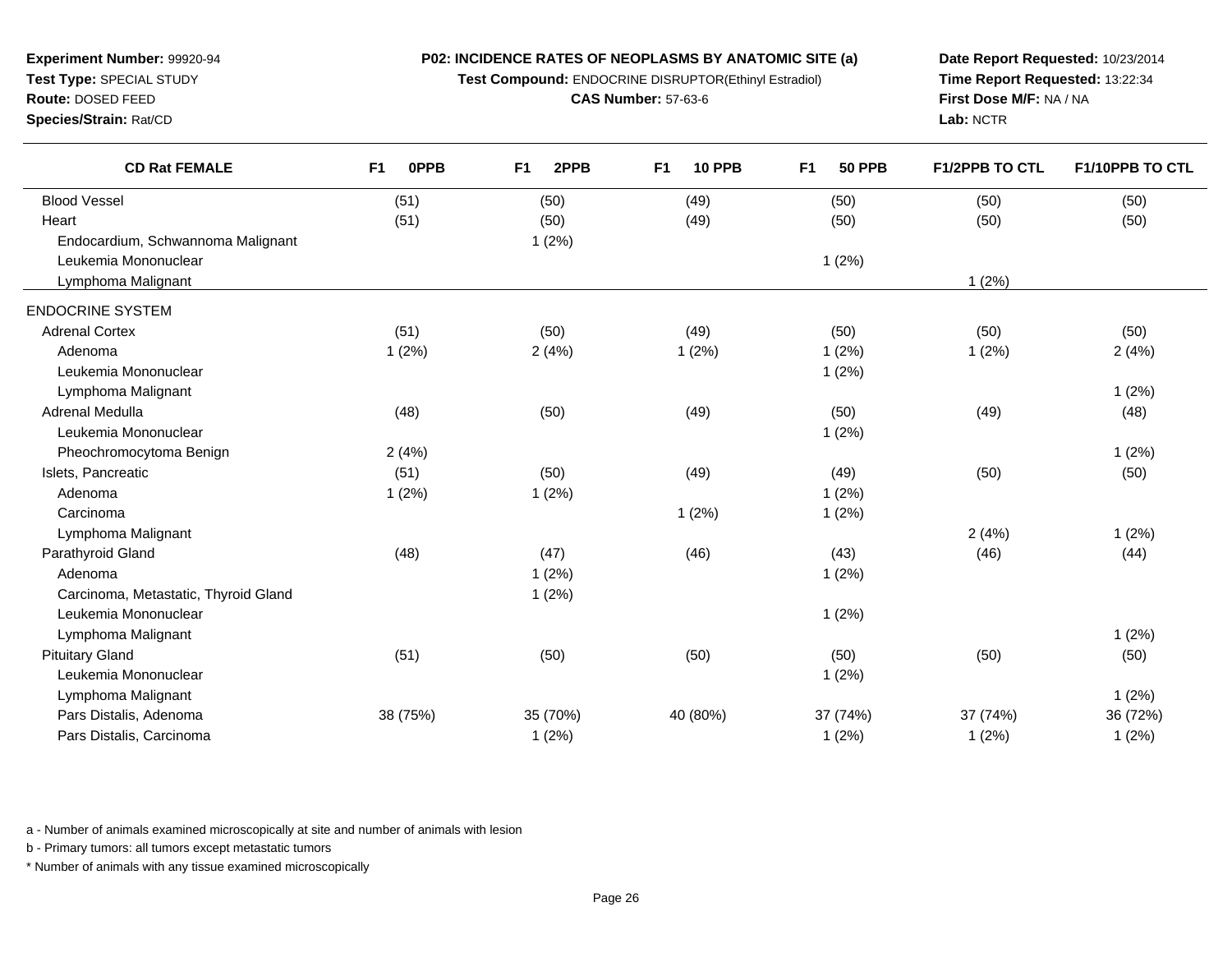**Test Compound:** ENDOCRINE DISRUPTOR(Ethinyl Estradiol)

d (51) (50) (50) (49) (50) (50) (50) (50) (50)

**F1 2PPB F1 10 PPB F1 50 PPB F1/2PPB TO CTL F1/10PPB TO CTL**

1 (2%)

**CAS Number:** 57-63-6

**Date Report Requested:** 10/23/2014**Time Report Requested:** 13:22:34**First Dose M/F:** NA / NA**Lab:** NCTR

 $(2%)$ 

 $(2%)$ 

 $(2\%)$ 

| Bilateral, C Cell, Carcinoma  |       | 1(2%) |          |       |       |       |
|-------------------------------|-------|-------|----------|-------|-------|-------|
| C Cell, Adenoma               | 2(4%) | 3(6%) | 1(2%)    | 1(2%) | 1(2%) | 3(6%) |
| C Cell, Carcinoma             |       |       |          |       | 1(2%) |       |
| Follicular Cel, Adenoma       | 1(2%) |       |          |       | 1(2%) |       |
| Follicular Cel, Carcinoma     |       |       |          |       | 2(4%) |       |
| Leukemia Mononuclear          |       |       |          | 1(2%) |       |       |
| Lymphoma Malignant            |       |       |          |       | 2(4%) | 1(2%) |
| <b>GENERAL BODY SYSTEM</b>    |       |       |          |       |       |       |
| <b>Tissue NOS</b>             | (0)   | (0)   | (1)      | (0)   | (0)   | (0)   |
| Sarcoma                       |       |       | 1 (100%) |       |       |       |
| <b>GENITAL SYSTEM</b>         |       |       |          |       |       |       |
| <b>Clitoral Gland</b>         | (50)  | (49)  | (48)     | (50)  | (50)  | (49)  |
| Adenoma                       |       |       |          | 2(4%) |       |       |
| Carcinoma                     |       | 1(2%) |          | 1(2%) | 1(2%) |       |
| Leukemia Mononuclear          |       |       |          | 1(2%) |       |       |
| Lymphoma Malignant            |       |       |          |       | 2(4%) | 1(2%) |
| Sarcoma                       |       |       |          |       | 1(2%) |       |
| Squamous Cell Carcinoma       |       | 1(2%) |          | 1(2%) |       |       |
| Squamous Cell Papilloma       | 1(2%) |       |          |       |       |       |
| Ovary                         | (51)  | (50)  | (49)     | (50)  | (50)  | (50)  |
| Carcinoma, Metastatic, Kidney |       |       |          |       | 1(2%) |       |
| Granulosa Cell Tumor Benign   |       |       | 1(2%)    |       | 1(2%) |       |
| Leukemia Mononuclear          |       |       |          | 1(2%) |       |       |
| Lymphoma Malignant            |       |       |          |       | 1(2%) | 1(2%) |
| Sertoli Cell Tumor Benign     | 1(2%) | 1(2%) | 1(2%)    |       |       |       |
|                               |       |       |          |       |       |       |

a - Number of animals examined microscopically at site and number of animals with lesion

b - Primary tumors: all tumors except metastatic tumors

**Experiment Number:** 99920-94**Test Type:** SPECIAL STUDY**Route:** DOSED FEED**Species/Strain:** Rat/CD

Metastatic, Nose

Bilateral, C Cell, Carcinoma

Thyroid Gland

**CD Rat FEMALE**

Pars Nervosa, Schwannoma Malignant,

**F1 0PPB**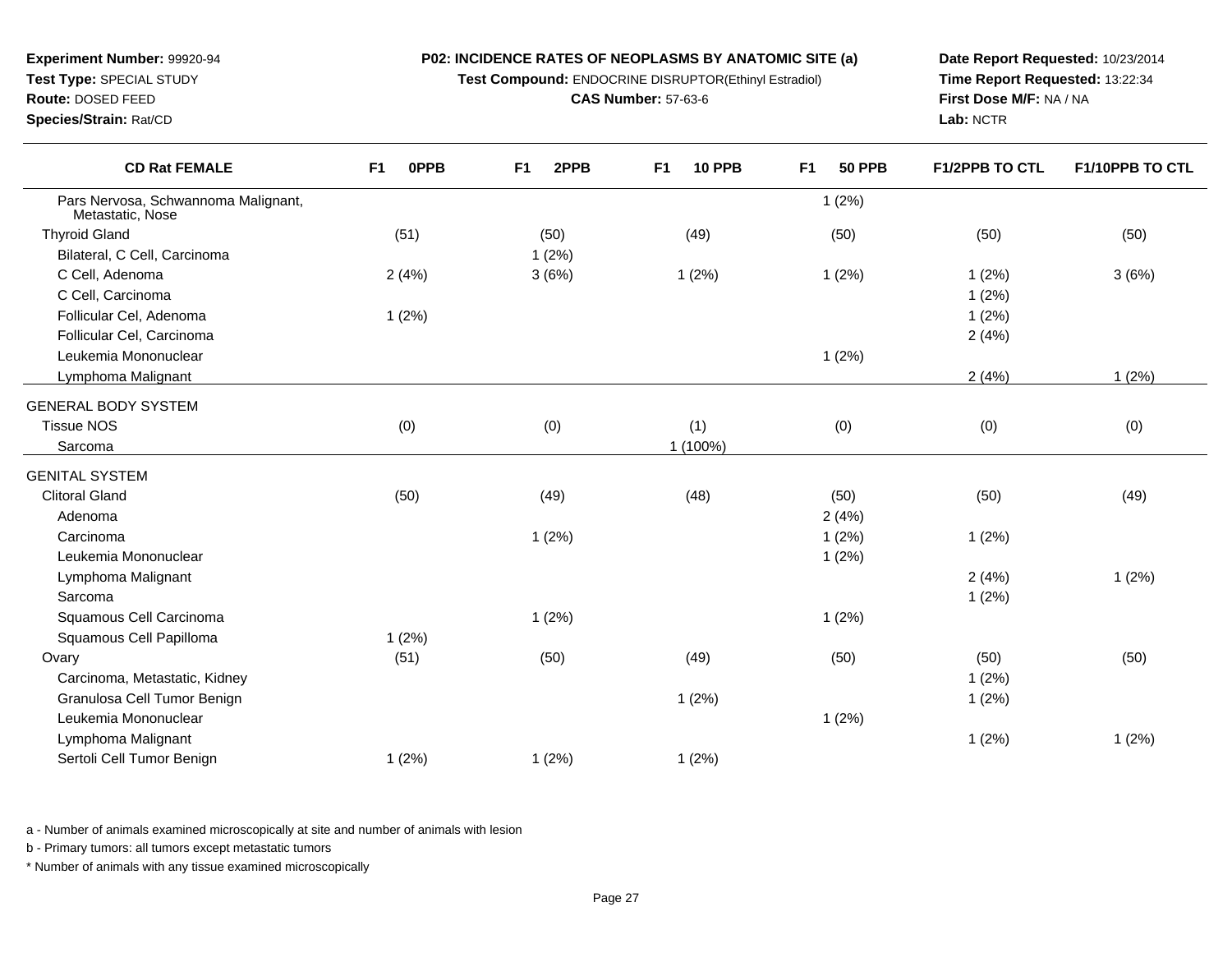**Test Compound:** ENDOCRINE DISRUPTOR(Ethinyl Estradiol)

**CAS Number:** 57-63-6

**Date Report Requested:** 10/23/2014**Time Report Requested:** 13:22:34**First Dose M/F:** NA / NA**Lab:** NCTR

| <b>CD Rat FEMALE</b> | 0PPB | 2PPB<br>F1 | <b>10 PPB</b><br>F1 | F1<br><b>50 PPB</b> | <b>F1/2PPB TO CTL</b> | F1/10PPB TO CTL |
|----------------------|------|------------|---------------------|---------------------|-----------------------|-----------------|
| Oviduct              | (51) | (50)       | (49)                | (50)                | (50)                  | (50)            |
| Leukemia Mononuclear |      |            |                     | (2%)                |                       |                 |
| Lymphoma Malignant   |      |            |                     |                     |                       | (2%)            |
| $1.14 \pm 0.000$     | (FA) | (2.0)      | (40)                | (5.0)               | (2.0)                 | (0)             |

| Lymphoma Malignant                   |       |       |         |           |        | 1(2%)   |
|--------------------------------------|-------|-------|---------|-----------|--------|---------|
| <b>Uterus</b>                        | (51)  | (50)  | (49)    | (50)      | (50)   | (50)    |
| Cervix, Squamous Cell Carcinoma      |       |       |         | 1(2%)     |        |         |
| Endometrium, Adenocarcinoma          |       | 1(2%) |         |           |        |         |
| Endometrium, Adenoma                 | 1(2%) |       |         | 2(4%)     | 1(2%)  | 2(4%)   |
| Fibrous Histiocytoma                 |       |       |         |           |        | 1(2%)   |
| Leiomyoma                            |       | 1(2%) |         |           |        |         |
| Leiomyosarcoma                       |       | 1(2%) |         |           |        |         |
| Leukemia Mononuclear                 |       |       |         | 1(2%)     |        |         |
| Lymphoma Malignant                   |       |       |         |           | 1(2%)  | 1(2%)   |
| Polyp Stromal                        | 2(4%) | 4(8%) | 5 (10%) | 5(10%)    | 5(10%) | 6 (12%) |
| Sarcoma Stromal                      |       |       |         |           |        | 1(2%)   |
| Vagina                               | (51)  | (50)  | (49)    | (49)      | (50)   | (48)    |
| Granular Cell Tumor Benign           |       |       | 1(2%)   |           |        |         |
| <b>Granular Cell Tumor Malignant</b> |       |       |         | 1(2%)     |        |         |
| Leukemia Mononuclear                 |       |       |         | 1(2%)     |        |         |
| Lymphoma Malignant                   |       |       |         |           | 1(2%)  | 1(2%)   |
| Polyp                                |       | 1(2%) | 1(2%)   |           | 1(2%)  |         |
| HEMATOPOIETIC SYSTEM                 |       |       |         |           |        |         |
| <b>Bone Marrow</b>                   | (51)  | (50)  | (49)    | (50)      | (50)   | (50)    |
| Leukemia Mononuclear                 |       |       |         | 1(2%)     |        |         |
| Lymphoma Malignant                   |       |       |         | 1(2%)     | 1(2%)  | 1(2%)   |
| Lymph Node                           | (16)  | (14)  | (6)     | (10)      | (15)   | (12)    |
| Axillary, Lymphoma Malignant         |       |       |         | $1(10\%)$ |        | 1(8%)   |
|                                      |       |       |         |           |        |         |

Carcinoma, Metastatic, Thyroid Glandd and  $1(7%)$ 

**Experiment Number:** 99920-94**Test Type:** SPECIAL STUDY**Route:** DOSED FEED**Species/Strain:** Rat/CD

a - Number of animals examined microscopically at site and number of animals with lesion

b - Primary tumors: all tumors except metastatic tumors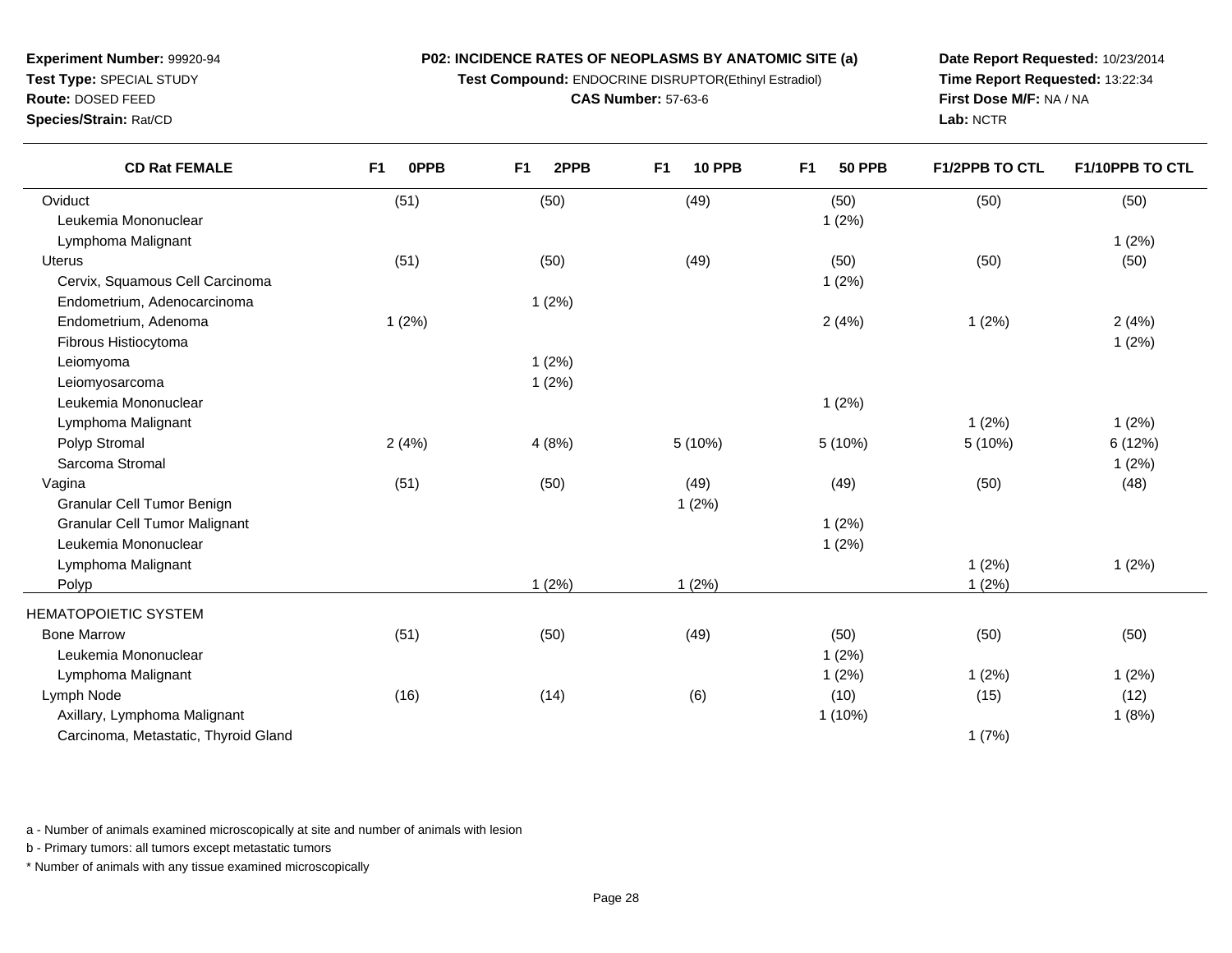**Test Compound:** ENDOCRINE DISRUPTOR(Ethinyl Estradiol)

**CAS Number:** 57-63-6

**Date Report Requested:** 10/23/2014**Time Report Requested:** 13:22:34**First Dose M/F:** NA / NA**Lab:** NCTR

| <b>CD Rat FEMALE</b>                                          | <b>OPPB</b><br>F <sub>1</sub> | 2PPB<br>F <sub>1</sub> | <b>10 PPB</b><br>F <sub>1</sub> | F <sub>1</sub><br><b>50 PPB</b> | <b>F1/2PPB TO CTL</b> | F1/10PPB TO CTL |
|---------------------------------------------------------------|-------------------------------|------------------------|---------------------------------|---------------------------------|-----------------------|-----------------|
| Deep Cervical, Carcinoma, Metastatic,<br><b>Thyroid Gland</b> |                               |                        |                                 |                                 | 1(7%)                 |                 |
| Deep Cervical, Lymphoma Malignant                             |                               |                        |                                 | $1(10\%)$                       |                       | 1(8%)           |
| Inguinal, Lymphoma Malignant                                  |                               |                        |                                 |                                 |                       | 1(8%)           |
| Lumbar, Leukemia Mononuclear                                  |                               |                        |                                 | $1(10\%)$                       |                       |                 |
| Lumbar, Lymphoma Malignant                                    |                               |                        |                                 | $1(10\%)$                       | 1(7%)                 | 1(8%)           |
| Mediastinal, Lymphoma Malignant                               |                               |                        |                                 | $1(10\%)$                       | 1(7%)                 | 1(8%)           |
| Pancreatic, Lymphoma Malignant                                |                               |                        |                                 | $1(10\%)$                       |                       |                 |
| Popliteal, Lymphoma Malignant                                 |                               |                        |                                 | $1(10\%)$                       |                       |                 |
| Renal, Leukemia Mononuclear                                   |                               |                        |                                 | $1(10\%)$                       |                       |                 |
| Renal, Lymphoma Malignant                                     |                               |                        |                                 | $1(10\%)$                       |                       | 1(8%)           |
| Lymph Node, Mandibular                                        | (51)                          | (50)                   | (49)                            | (50)                            | (50)                  | (49)            |
| Leukemia Mononuclear                                          |                               |                        |                                 | 1(2%)                           |                       |                 |
| Lymphoma Malignant                                            |                               |                        |                                 | 1(2%)                           | 2(4%)                 | 1(2%)           |
| Lymph Node, Mesenteric                                        | (51)                          | (50)                   | (47)                            | (50)                            | (50)                  | (50)            |
| Leukemia Mononuclear                                          |                               |                        |                                 | 1(2%)                           |                       |                 |
| Lymphoma Malignant                                            |                               |                        |                                 | 1(2%)                           | 2(4%)                 | 1(2%)           |
| Spleen                                                        | (51)                          | (50)                   | (49)                            | (50)                            | (50)                  | (50)            |
| Leukemia Mononuclear                                          |                               |                        |                                 | 1(2%)                           |                       |                 |
| Lymphoma Malignant                                            |                               |                        |                                 | 1(2%)                           | 1(2%)                 | 1(2%)           |
| Sarcoma                                                       |                               |                        |                                 | 1(2%)                           |                       |                 |
| Thymus                                                        | (51)                          | (44)                   | (45)                            | (48)                            | (44)                  | (46)            |
| Leukemia Mononuclear                                          |                               |                        |                                 | 1(2%)                           |                       |                 |
| Lymphoma Malignant                                            |                               |                        |                                 | 1(2%)                           | 1(2%)                 | 1(2%)           |
| Thymoma Benign                                                |                               |                        |                                 |                                 |                       |                 |
| <b>INTEGUMENTARY SYSTEM</b>                                   |                               |                        |                                 |                                 |                       |                 |
| <b>Mammary Gland</b>                                          | (51)                          | (49)                   | (49)                            | (50)                            | (49)                  | (50)            |
| Adenocarcinoma                                                | 5 (10%)                       | 9(18%)                 | 9(18%)                          | 6 (12%)                         | 3(6%)                 | 8 (16%)         |

a - Number of animals examined microscopically at site and number of animals with lesion

b - Primary tumors: all tumors except metastatic tumors

**Experiment Number:** 99920-94**Test Type:** SPECIAL STUDY**Route:** DOSED FEED**Species/Strain:** Rat/CD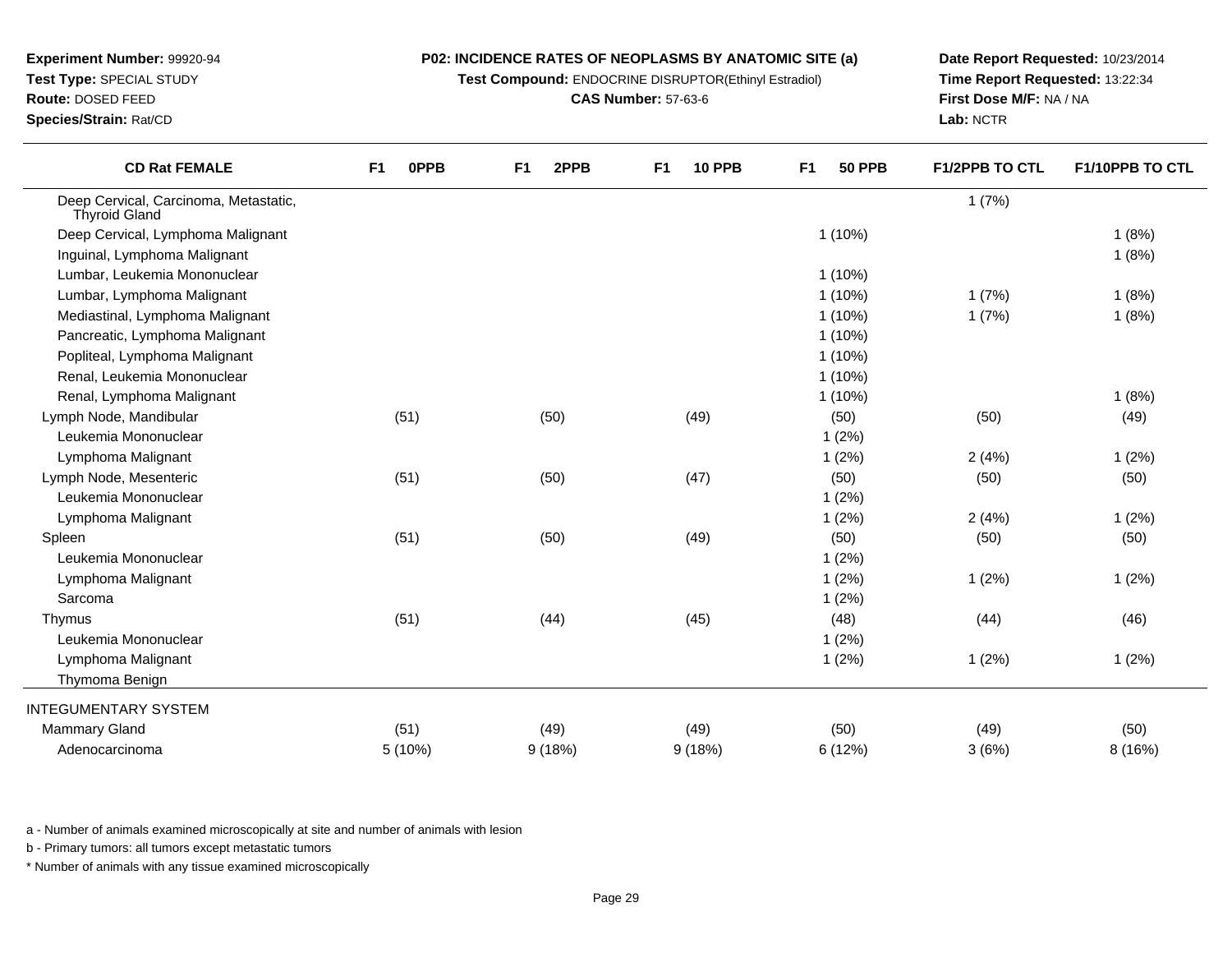**Route:** DOSED FEED **Species/Strain:** Rat/CD**CAS Number:** 57-63-6**First Dose M/F:** NA / NA**Lab:** NCTR**CD Rat FEMALE F1 0PPB F1 2PPB F1 10 PPB F1 50 PPB F1/2PPB TO CTL F1/10PPB TO CTL** Adenocarcinoma, Multiplee 3 (6%)  $(3.6\%)$  3 (6%) Fibroadenoma 18 (35%) 14 (29%) 18 (37%) 22 (44%) 16 (33%) 15 (30%) Fibroadenoma, Multiple 14 (27%) 14 (29%) 15 (31%) 5 (10%) 10 (20%) 13 (26%) Lymphoma Malignantt the contract of  $1(2\%)$  2 (4%) 1 (2%) **Skin** n (51) (50) (49) (50) (50) (50) (50) Basal Cell Carcinoma $1 (2\%)$ Fibrous Histiocytoma $1 (2\%)$ Keratoacanthomaa and  $1(2\%)$ Lymphoma Malignantt the contract of  $2(4%)$ Sarcomaa and  $1 (2\%)$ Sebaceous Gl, Carcinoma 1 (2%) Squamous Cell Papilloma 1 (2%) Subcut Tiss, Granular Cell Tumor Benign Subcut Tiss, Leiomyosarcoma, Metastatic,Uterus Subcut Tiss, Lipoma1 (2%)MUSCULOSKELETAL SYSTEMBone, Femur (51) (50) (49) (50) (50) (50) Lymphoma Malignantt the contract of  $1(2\%)$ Skeletal Musclee (1) (0) (1) (1) (0) (1) (1) (0) (4) Lymphoma Malignantt the contract of the contract of the contract of the contract of the contract of the contract of the contract of the contract of the contract of the contract of the contract of the contract of the contract of the contrac NERVOUS SYSTEM Brain, Brain Stem (51) (50) (49) (50) (50) (50) Carcinoma, Metastatic, Pituitary Glandd 1 (2%) 1 (2%) 1 (2%) 1 (2%) 1 (2%) 1 (2%) 1 (2%) Lymphoma Malignantt the contract of  $1(2\%)$ Brain, Cerebellum (51) (50) (49) (50) (50) (50) Brain, Cerebrumm (51) (50) (49) (50) (50) (50) Astrocytoma Noss and  $1(2\%)$ 

**P02: INCIDENCE RATES OF NEOPLASMS BY ANATOMIC SITE (a)Test Compound:** ENDOCRINE DISRUPTOR(Ethinyl Estradiol)

**Date Report Requested:** 10/23/2014**Time Report Requested:** 13:22:34

a - Number of animals examined microscopically at site and number of animals with lesion

b - Primary tumors: all tumors except metastatic tumors

**Experiment Number:** 99920-94**Test Type:** SPECIAL STUDY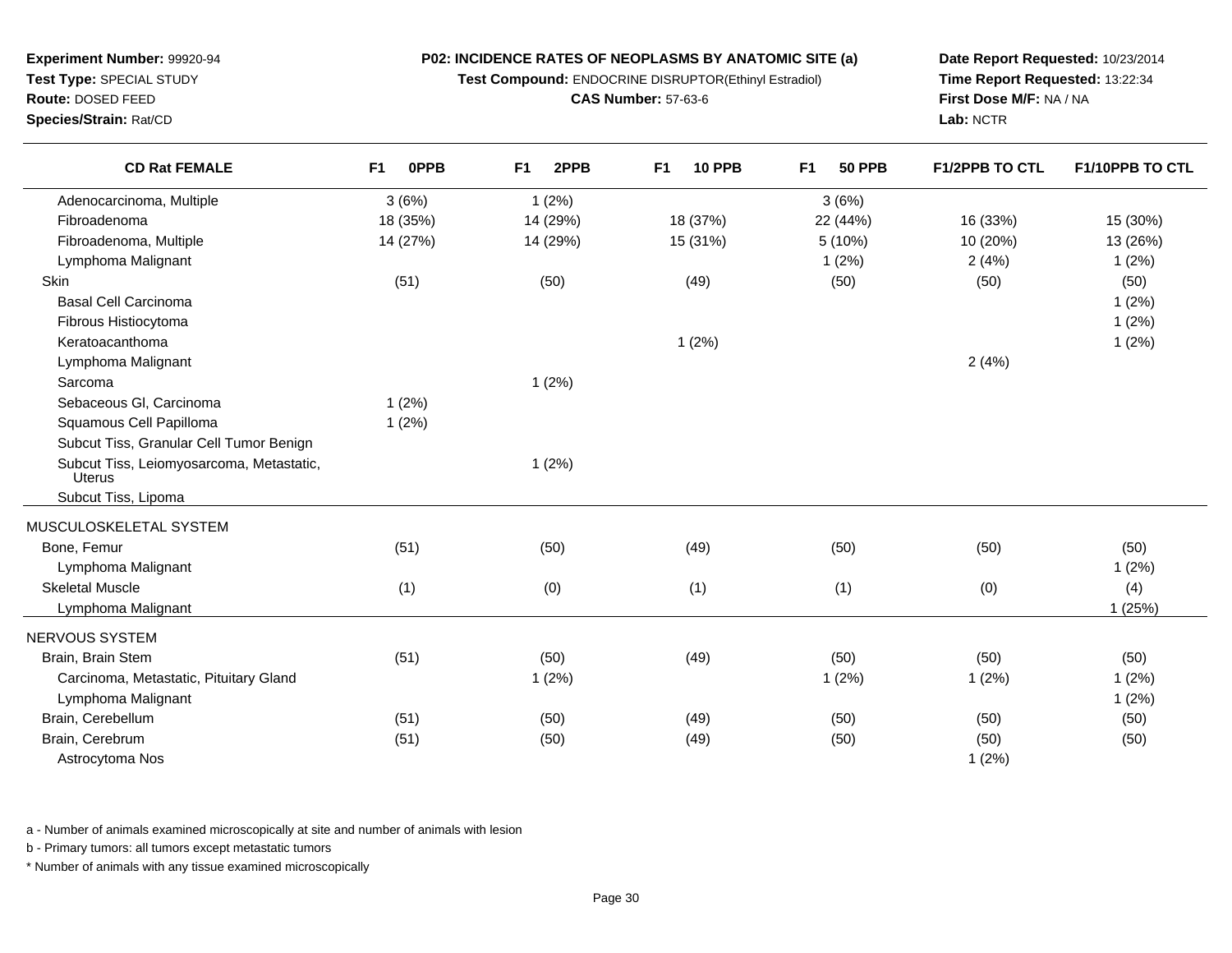**Test Compound:** ENDOCRINE DISRUPTOR(Ethinyl Estradiol)

**F1 2PPB F1 10 PPB F1 50 PPB F1/2PPB TO CTL F1/10PPB TO CTL**

**CAS Number:** 57-63-6

**Date Report Requested:** 10/23/2014**Time Report Requested:** 13:22:35**First Dose M/F:** NA / NA**Lab:** NCTR

| Leukemia Mononuclear                   |      |          |       | 1(2%) |       |       |
|----------------------------------------|------|----------|-------|-------|-------|-------|
| Oligodendroglioma Nos                  |      |          | 1(2%) |       |       |       |
| Peripheral Nerve                       | (1)  | (0)      | (0)   | (0)   | (0)   | (2)   |
| RESPIRATORY SYSTEM                     |      |          |       |       |       |       |
| Lung                                   | (51) | (50)     | (49)  | (50)  | (50)  | (50)  |
| Alveolar/Bronchiolar Adenoma           |      | 1(2%)    |       |       |       | 1(2%) |
| Leukemia Mononuclear                   |      |          |       | 1(2%) |       |       |
| Lymphoma Malignant                     |      |          |       |       | 2(4%) | 1(2%) |
| Nephroblastoma, Metastatic, Kidney     |      |          |       |       |       | 1(2%) |
| Nose                                   | (51) | (50)     | (49)  | (50)  | (50)  | (50)  |
| Leukemia Mononuclear                   |      |          |       | 1(2%) |       |       |
| Lymphoma Malignant                     |      |          |       |       | 1(2%) | 1(2%) |
| Schwannoma Malignant                   |      |          |       | 1(2%) |       |       |
| Trachea                                | (51) | (50)     | (49)  | (50)  | (50)  | (50)  |
| Leukemia Mononuclear                   |      |          |       | 1(2%) |       |       |
| Lymphoma Malignant                     |      |          |       |       |       | 1(2%) |
| SPECIAL SENSES SYSTEM                  |      |          |       |       |       |       |
| Ear                                    | (0)  | (1)      | (0)   | (0)   | (0)   | (0)   |
| <b>Neural Crest Tumor</b>              |      | 1 (100%) |       |       |       |       |
| Eye                                    | (51) | (49)     | (48)  | (49)  | (50)  | (50)  |
| Bilateral, Leukemia Mononuclear        |      |          |       | 1(2%) |       |       |
| Lymphoma Malignant                     |      |          |       |       | 2(4%) | 1(2%) |
| Squamous Cell Carcinoma, Deep Invasion |      |          |       |       | 1(2%) |       |
| Harderian Gland                        | (51) | (49)     | (49)  | (50)  | (50)  | (50)  |
| Leukemia Mononuclear                   |      |          |       | 1(2%) |       |       |
| Lymphoma Malignant                     |      |          |       |       | 2(4%) | 1(2%) |
|                                        |      |          |       |       |       |       |
|                                        |      |          |       |       |       |       |

a - Number of animals examined microscopically at site and number of animals with lesion

b - Primary tumors: all tumors except metastatic tumors

**Experiment Number:** 99920-94**Test Type:** SPECIAL STUDY**Route:** DOSED FEED**Species/Strain:** Rat/CD

**CD Rat FEMALE**

Granular Cell Tumor Benign

**F1 0PPB**

1 (2%)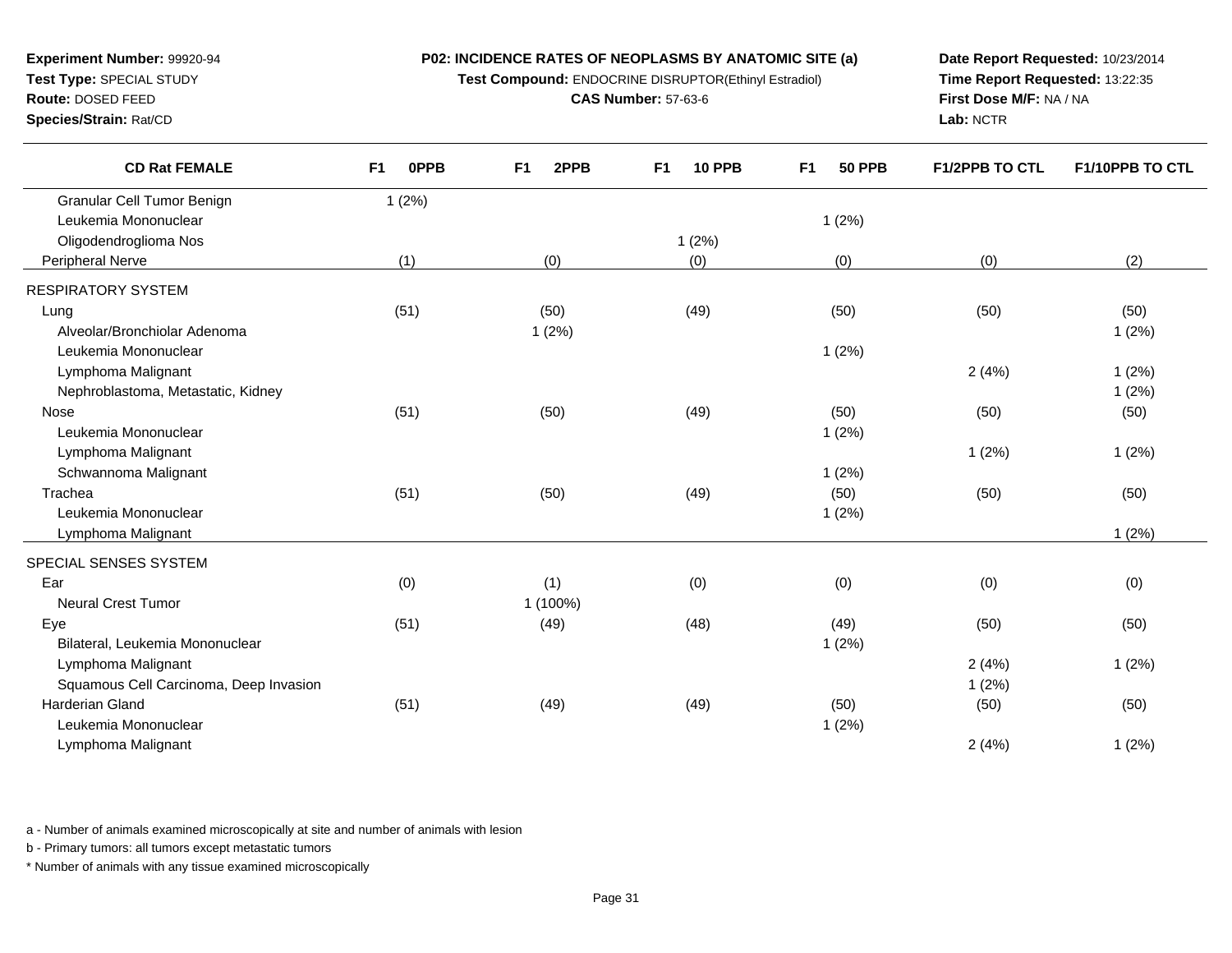**Test Compound:** ENDOCRINE DISRUPTOR(Ethinyl Estradiol)

**CAS Number:** 57-63-6

**Date Report Requested:** 10/23/2014**Time Report Requested:** 13:22:35**First Dose M/F:** NA / NA**Lab:** NCTR

| <b>CD Rat FEMALE</b>               | F1<br><b>OPPB</b> | F <sub>1</sub><br>2PPB | F1<br><b>10 PPB</b> | F1<br><b>50 PPB</b> | <b>F1/2PPB TO CTL</b> | <b>F1/10PPB TO CTL</b> |
|------------------------------------|-------------------|------------------------|---------------------|---------------------|-----------------------|------------------------|
| Zymbal's Gland                     | (0)               | (0)                    | (0)                 | (0)                 | (0)                   | (0)                    |
| Carcinoma                          |                   |                        |                     |                     |                       |                        |
| URINARY SYSTEM                     |                   |                        |                     |                     |                       |                        |
| Kidney                             | (51)              | (50)                   | (49)                | (50)                | (50)                  | (50)                   |
| Bilateral, Renal Tubule, Carcinoma |                   | 2(4%)                  |                     | 1(2%)               | 1(2%)                 |                        |
| Leukemia Mononuclear               |                   |                        |                     | 1(2%)               |                       |                        |
| Lymphoma Malignant                 |                   |                        |                     | 1(2%)               | 2(4%)                 | 1(2%)                  |
| Nephroblastoma                     |                   |                        |                     |                     |                       | 1(2%)                  |
| Renal Tubule, Adenoma              |                   |                        |                     | 1(2%)               |                       |                        |
| <b>Urinary Bladder</b>             | (51)              | (49)                   | (49)                | (48)                | (48)                  | (50)                   |
| Leukemia Mononuclear               |                   |                        |                     | 1(2%)               |                       |                        |
| <b>SYSTEMIC LESIONS</b>            |                   |                        |                     |                     |                       |                        |
| Multiple Organ                     | $*(51)$           | $*(50)$                | $*(50)$             | $*(50)$             | $*(50)$               | $*(50)$                |
| Leukemia Mononuclear               |                   |                        |                     | 1(2%)               |                       |                        |
| Lymphoma Malignant                 |                   |                        |                     | 1(2%)               | 2(4%)                 | 1(2%)                  |

t the contract of  $1(2\%)$ 

a - Number of animals examined microscopically at site and number of animals with lesion

b - Primary tumors: all tumors except metastatic tumors

**Experiment Number:** 99920-94**Test Type:** SPECIAL STUDY**Route:** DOSED FEED**Species/Strain:** Rat/CD

Mesothelioma Malignant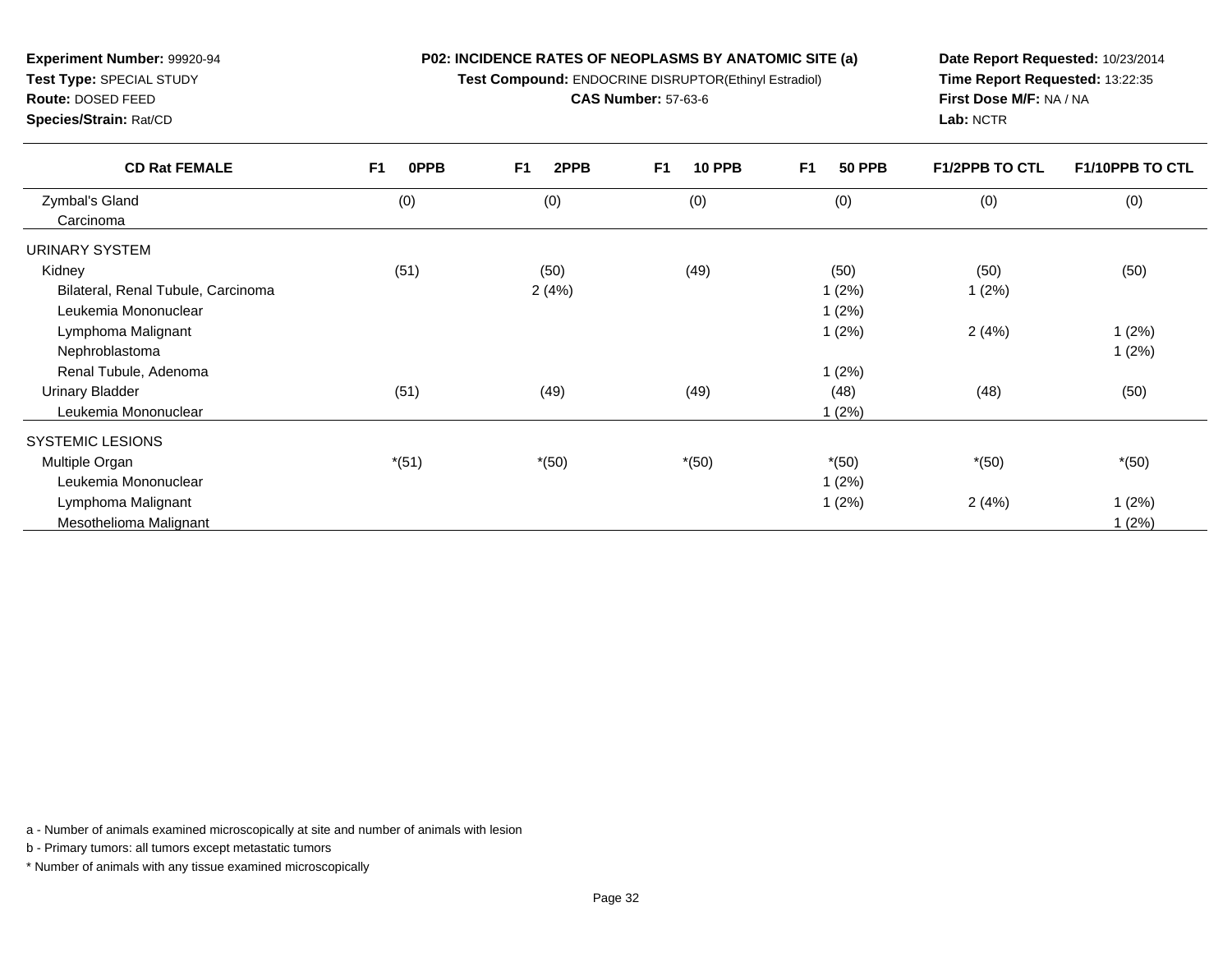#### **P02: INCIDENCE RATES OF NEOPLASMS BY ANATOMIC SITE (a)**

**Test Compound:** ENDOCRINE DISRUPTOR(Ethinyl Estradiol)

**CAS Number:** 57-63-6

**Date Report Requested:** 10/23/2014**Time Report Requested:** 13:22:35**First Dose M/F:** NA / NA**Lab:** NCTR

| <b>CD Rat FEMALE</b>                                 | <b>F1/50PPB TO CTL</b> |  |  |
|------------------------------------------------------|------------------------|--|--|
| <b>Disposition Summary</b>                           |                        |  |  |
| <b>Animals Initially In Study</b>                    | 50                     |  |  |
| <b>Early Deaths</b>                                  |                        |  |  |
| <b>Moribund Sacrifice</b>                            | 22                     |  |  |
| <b>Natural Death</b>                                 | 6                      |  |  |
| <b>Survivors</b>                                     |                        |  |  |
| <b>Moribund Sacrifice</b>                            |                        |  |  |
| <b>Terminal Sacrifice</b>                            | 22                     |  |  |
| <b>Animals Examined Microscopically</b>              | 50                     |  |  |
| <b>ALIMENTARY SYSTEM</b>                             |                        |  |  |
| Esophagus                                            | (50)                   |  |  |
| Intestine Large, Cecum                               | (50)                   |  |  |
| Lymphoid Tiss, Leukemia Mononuclear                  |                        |  |  |
| Lymphoma Malignant                                   |                        |  |  |
| Intestine Large, Colon                               | (50)                   |  |  |
| Carcinoma                                            |                        |  |  |
| Lymphoid Tiss, Leukemia Mononuclear                  |                        |  |  |
| Lymphoma Malignant                                   |                        |  |  |
| Intestine Large, Rectum                              | (50)                   |  |  |
| Granular Cell Tumor Malignant, Metastatic,<br>Vagina |                        |  |  |
| Leiomyosarcoma, Metastatic, Uterus                   |                        |  |  |
| Intestine Small, Duodenum                            | (50)                   |  |  |
| Leiomyoma                                            | 1(2%)                  |  |  |
| Lymphoma Malignant                                   |                        |  |  |
| Intestine Small, Ileum                               | (49)                   |  |  |
| Lymphoma Malignant                                   |                        |  |  |
| Intestine Small, Jejunum                             | (50)                   |  |  |
|                                                      |                        |  |  |

a - Number of animals examined microscopically at site and number of animals with lesion

b - Primary tumors: all tumors except metastatic tumors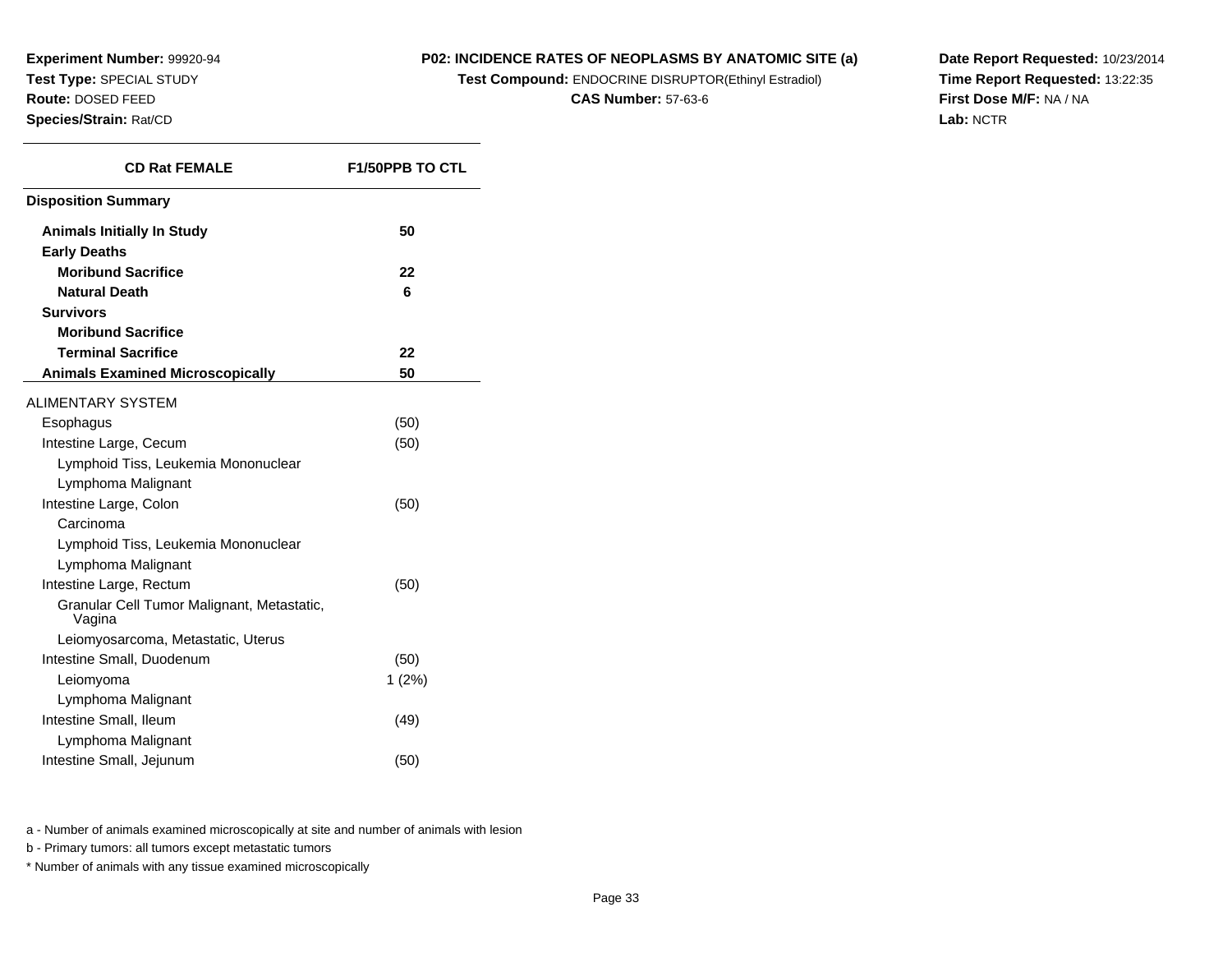#### **P02: INCIDENCE RATES OF NEOPLASMS BY ANATOMIC SITE (a)**

**Test Compound:** ENDOCRINE DISRUPTOR(Ethinyl Estradiol)

**CAS Number:** 57-63-6

**Date Report Requested:** 10/23/2014**Time Report Requested:** 13:22:35**First Dose M/F:** NA / NA**Lab:** NCTR

| <b>CD Rat FEMALE</b>               | <b>F1/50PPB TO CTL</b> |  |  |
|------------------------------------|------------------------|--|--|
| Leiomyoma                          |                        |  |  |
| Lymphoma Malignant                 |                        |  |  |
| Liver                              | (50)                   |  |  |
| Cholangiocarcinoma                 |                        |  |  |
| Cholangioma                        | 1(2%)                  |  |  |
| Hepatocellular Adenoma             | 2(4%)                  |  |  |
| Hepatocellular Adenoma, Multiple   | 1(2%)                  |  |  |
| Leukemia Mononuclear               |                        |  |  |
| Lymphoma Malignant                 |                        |  |  |
| Mesentery                          | (0)                    |  |  |
| Leiomyosarcoma, Metastatic, Uterus |                        |  |  |
| Mesothelioma Malignant             |                        |  |  |
| Oral Mucosa                        | (4)                    |  |  |
| Lymphoma Malignant                 |                        |  |  |
| Squamous Cell Carcinoma            | 1(25%)                 |  |  |
| Pancreas                           | (50)                   |  |  |
| Acinar Cell, Adenocarcinoma        |                        |  |  |
| Acinar Cell, Adenoma               |                        |  |  |
| Lymphoma Malignant                 |                        |  |  |
| <b>Salivary Glands</b>             | (50)                   |  |  |
| Leukemia Mononuclear               |                        |  |  |
| Lymphoma Malignant                 |                        |  |  |
| Stomach, Forestomach               | (50)                   |  |  |
| Lymphoma Malignant                 |                        |  |  |
| Squamous Cell Papilloma            |                        |  |  |
| Stomach, Glandular                 | (50)                   |  |  |
| Tooth                              | (0)                    |  |  |

CARDIOVASCULAR SYSTEM

a - Number of animals examined microscopically at site and number of animals with lesion

b - Primary tumors: all tumors except metastatic tumors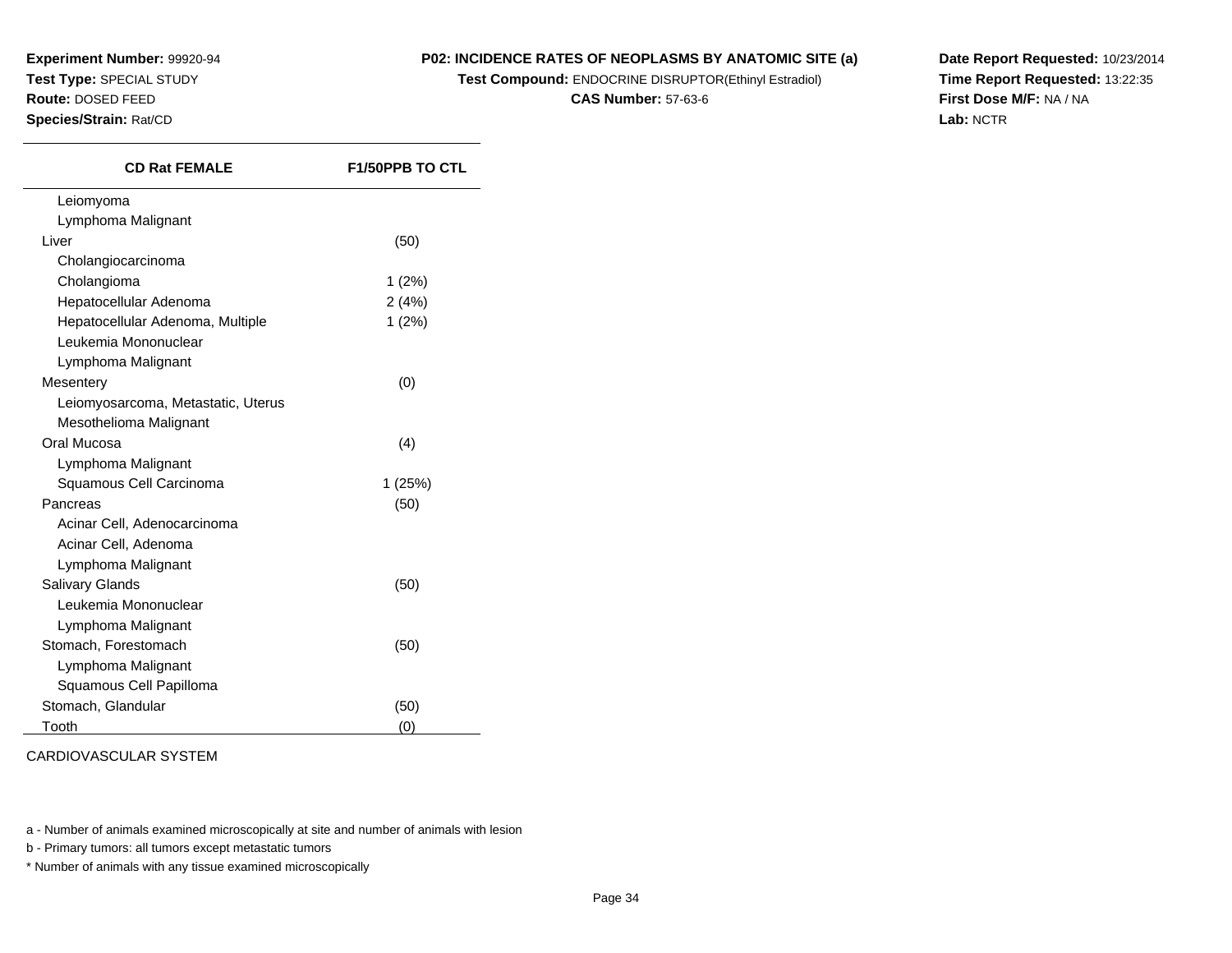#### **P02: INCIDENCE RATES OF NEOPLASMS BY ANATOMIC SITE (a)**

**Test Compound:** ENDOCRINE DISRUPTOR(Ethinyl Estradiol)

**CAS Number:** 57-63-6

**Date Report Requested:** 10/23/2014**Time Report Requested:** 13:22:35**First Dose M/F:** NA / NA**Lab:** NCTR

| <b>CD Rat FEMALE</b>                 | <b>F1/50PPB TO CTL</b> |
|--------------------------------------|------------------------|
| <b>Blood Vessel</b>                  | (50)                   |
| Heart                                | (50)                   |
| Endocardium, Schwannoma Malignant    |                        |
| Leukemia Mononuclear                 |                        |
| Lymphoma Malignant                   |                        |
| <b>ENDOCRINE SYSTEM</b>              |                        |
| <b>Adrenal Cortex</b>                | (50)                   |
| Adenoma                              | 3(6%)                  |
| Leukemia Mononuclear                 |                        |
| Lymphoma Malignant                   |                        |
| Adrenal Medulla                      | (49)                   |
| Leukemia Mononuclear                 |                        |
| Pheochromocytoma Benign              | 2(4%)                  |
| Islets, Pancreatic                   | (50)                   |
| Adenoma                              | 1(2%)                  |
| Carcinoma                            |                        |
| Lymphoma Malignant                   |                        |
| Parathyroid Gland                    | (46)                   |
| Adenoma                              | 1(2%)                  |
| Carcinoma, Metastatic, Thyroid Gland |                        |
| Leukemia Mononuclear                 |                        |
| Lymphoma Malignant                   |                        |
| <b>Pituitary Gland</b>               | (49)                   |
| Leukemia Mononuclear                 |                        |
| Lymphoma Malignant                   |                        |
| Pars Distalis, Adenoma               | 34 (69%)               |
| Pars Distalis, Carcinoma             | 1(2%)                  |

a - Number of animals examined microscopically at site and number of animals with lesion

b - Primary tumors: all tumors except metastatic tumors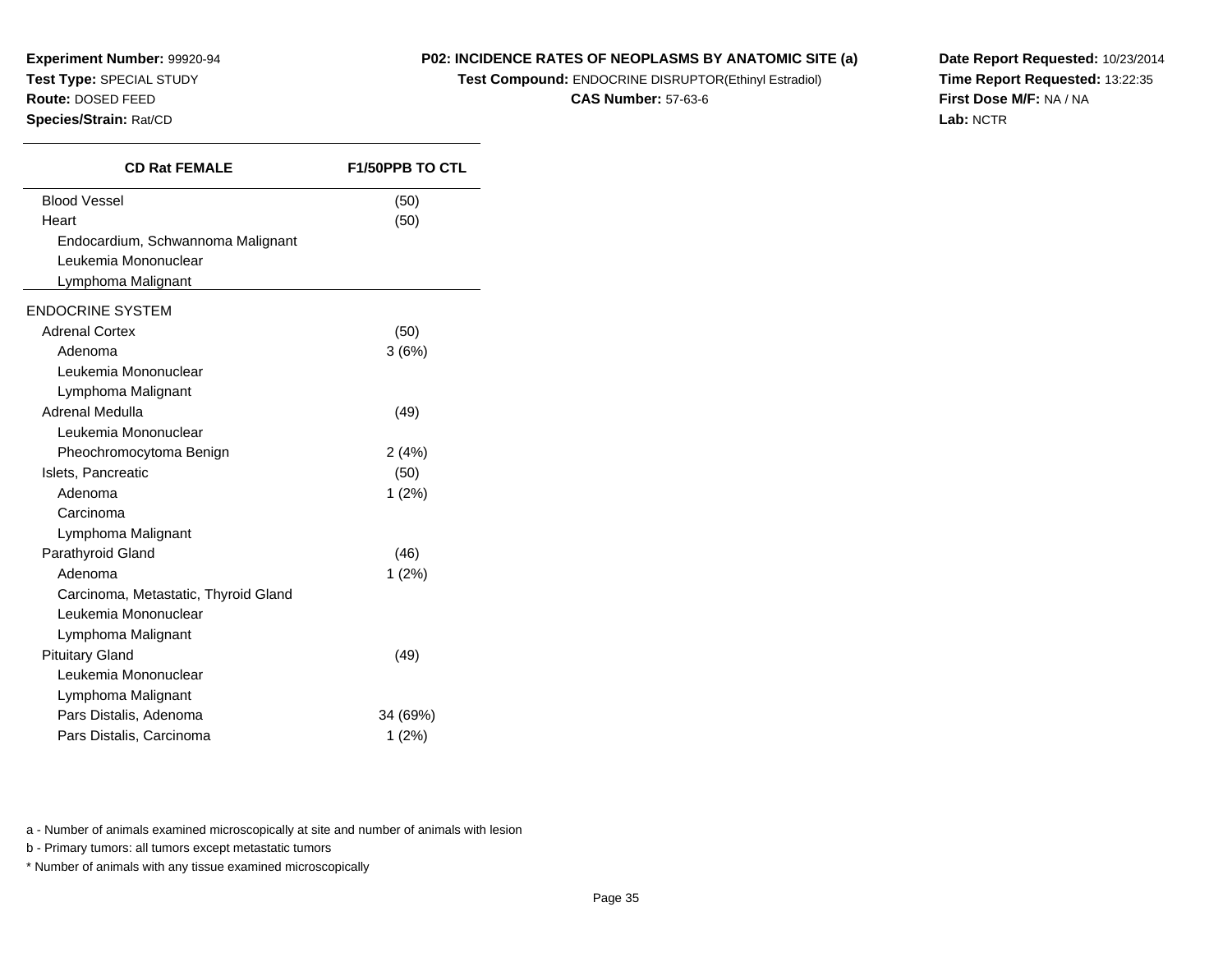**Experiment Number:** 99920-94**Test Type:** SPECIAL STUDY**Route:** DOSED FEED

**Species/Strain:** Rat/CD

**P02: INCIDENCE RATES OF NEOPLASMS BY ANATOMIC SITE (a)**

**Test Compound:** ENDOCRINE DISRUPTOR(Ethinyl Estradiol)

**CAS Number:** 57-63-6

**Date Report Requested:** 10/23/2014**Time Report Requested:** 13:22:35**First Dose M/F:** NA / NA**Lab:** NCTR

| <b>CD Rat FEMALE</b>                                    | <b>F1/50PPB TO CTL</b> |
|---------------------------------------------------------|------------------------|
| Pars Nervosa, Schwannoma Malignant,<br>Metastatic, Nose |                        |
| <b>Thyroid Gland</b>                                    | (50)                   |
| Bilateral, C Cell, Carcinoma                            |                        |
| C Cell, Adenoma                                         |                        |
| C Cell, Carcinoma                                       | $1(2\%)$               |
| Follicular Cel, Adenoma                                 |                        |
| Follicular Cel, Carcinoma                               |                        |
| Leukemia Mononuclear                                    |                        |
| Lymphoma Malignant                                      |                        |
| GENERAL BODY SYSTEM                                     |                        |
| <b>Tissue NOS</b>                                       | (0)                    |
| Sarcoma                                                 |                        |
| GENITAL SYSTEM                                          |                        |
| <b>Clitoral Gland</b>                                   | (49)                   |
| Adenoma                                                 |                        |
| Carcinoma                                               |                        |
| Leukemia Mononuclear                                    |                        |
| Lymphoma Malignant                                      |                        |
| Sarcoma                                                 |                        |
| Squamous Cell Carcinoma                                 |                        |
| Squamous Cell Papilloma                                 |                        |
| Ovary                                                   | (50)                   |
| Carcinoma, Metastatic, Kidney                           |                        |
| Granulosa Cell Tumor Benign                             | 2(4%)                  |
| Leukemia Mononuclear                                    |                        |
| Lymphoma Malignant                                      |                        |
| Sertoli Cell Tumor Benign                               |                        |

a - Number of animals examined microscopically at site and number of animals with lesion

b - Primary tumors: all tumors except metastatic tumors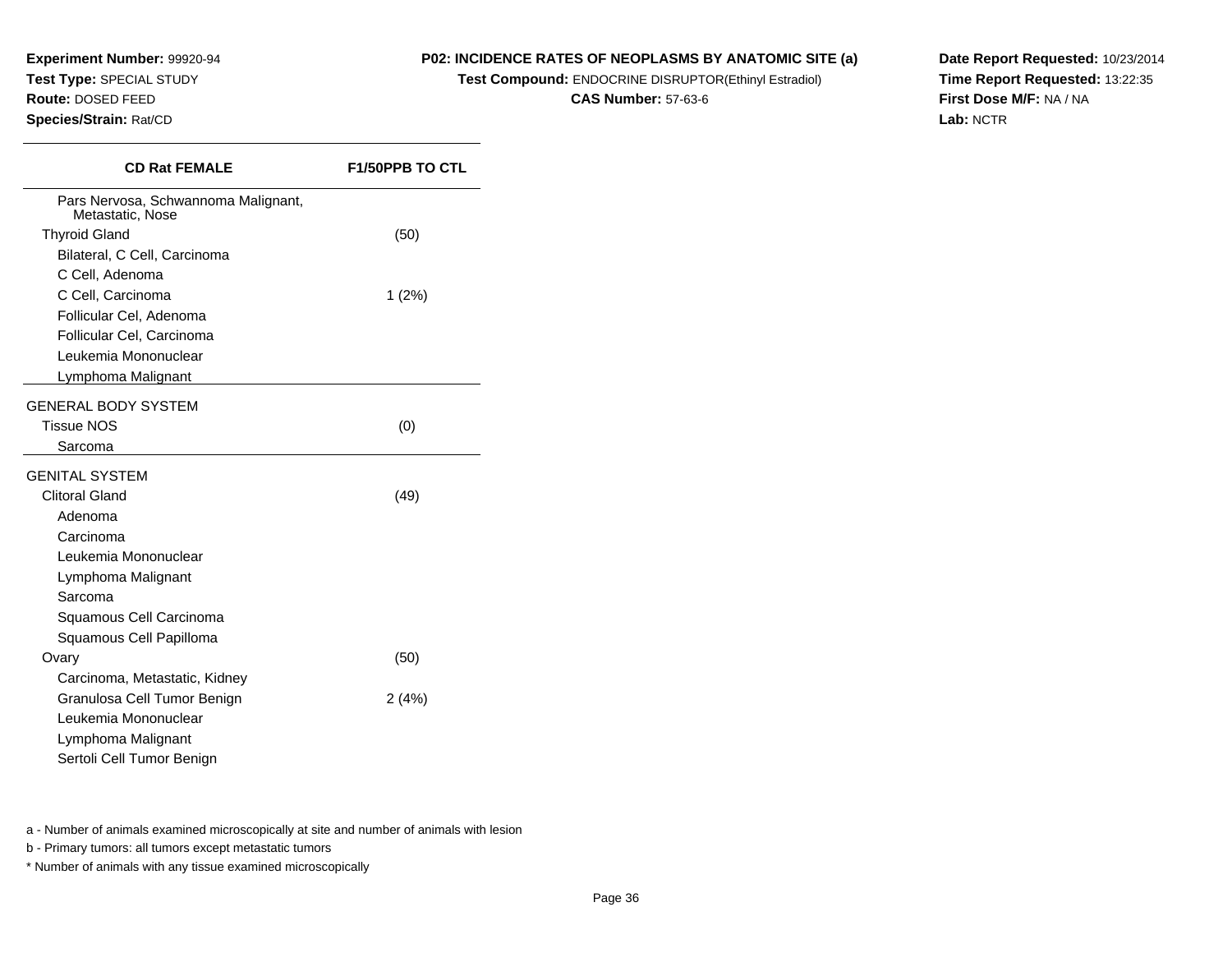#### **P02: INCIDENCE RATES OF NEOPLASMS BY ANATOMIC SITE (a)**

**Test Compound:** ENDOCRINE DISRUPTOR(Ethinyl Estradiol)

**CAS Number:** 57-63-6

**Date Report Requested:** 10/23/2014**Time Report Requested:** 13:22:35**First Dose M/F:** NA / NA**Lab:** NCTR

| <b>CD Rat FEMALE</b>                 | <b>F1/50PPB TO CTL</b> |
|--------------------------------------|------------------------|
| Oviduct                              | (50)                   |
| Leukemia Mononuclear                 |                        |
| Lymphoma Malignant                   |                        |
| Uterus                               | (50)                   |
| Cervix, Squamous Cell Carcinoma      |                        |
| Endometrium, Adenocarcinoma          |                        |
| Endometrium, Adenoma                 | 1(2%)                  |
| Fibrous Histiocytoma                 |                        |
| Leiomyoma                            |                        |
| Leiomyosarcoma                       |                        |
| Leukemia Mononuclear                 |                        |
| Lymphoma Malignant                   |                        |
| Polyp Stromal                        | 7 (14%)                |
| Sarcoma Stromal                      |                        |
| Vagina                               | (50)                   |
| Granular Cell Tumor Benign           |                        |
| Granular Cell Tumor Malignant        |                        |
| Leukemia Mononuclear                 |                        |
| Lymphoma Malignant                   |                        |
| Polyp                                |                        |
| <b>HEMATOPOIETIC SYSTEM</b>          |                        |
| <b>Bone Marrow</b>                   | (50)                   |
| Leukemia Mononuclear                 |                        |
| Lymphoma Malignant                   |                        |
| Lymph Node                           | (13)                   |
| Axillary, Lymphoma Malignant         |                        |
| Carcinoma, Metastatic, Thyroid Gland |                        |

a - Number of animals examined microscopically at site and number of animals with lesion

b - Primary tumors: all tumors except metastatic tumors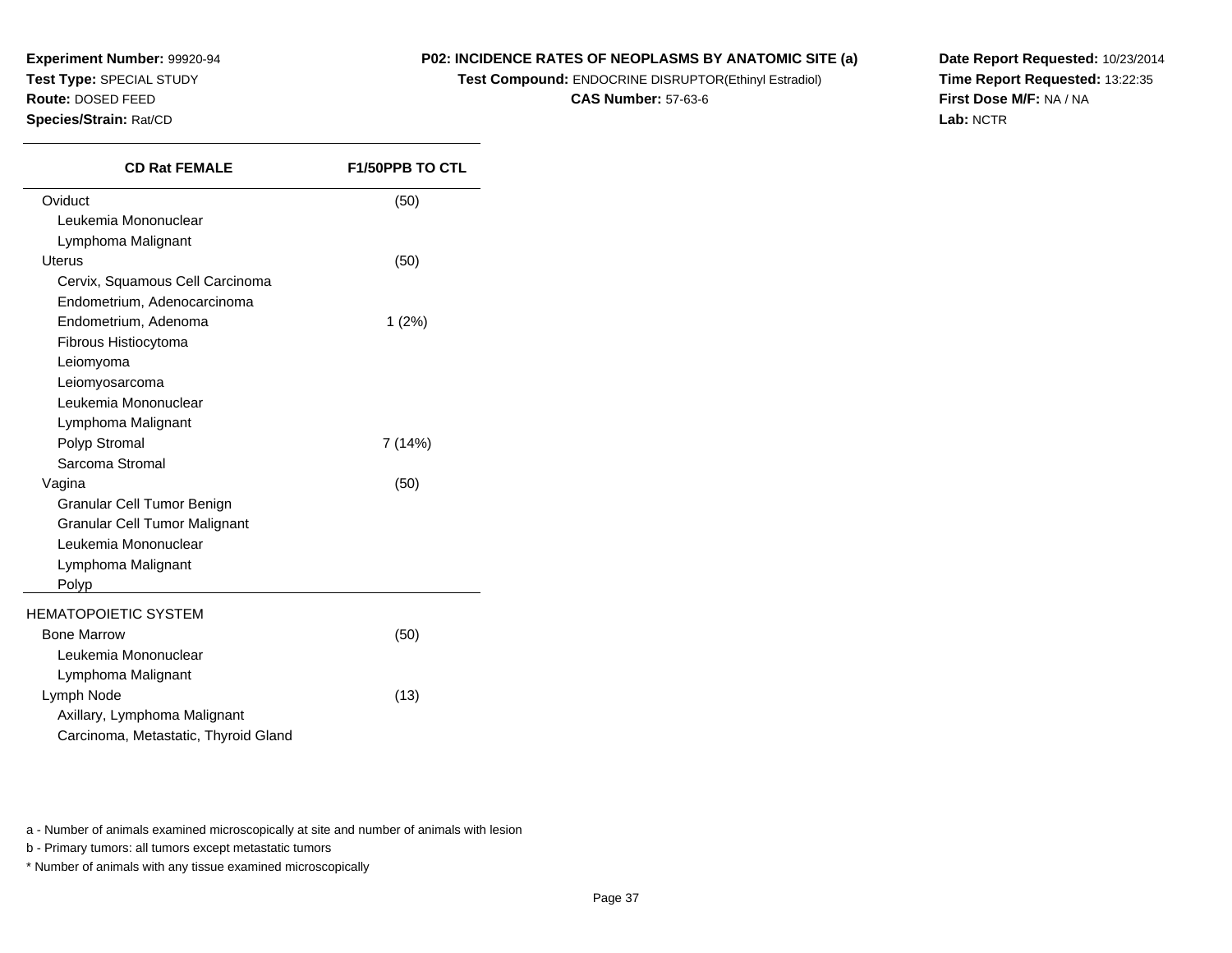#### **P02: INCIDENCE RATES OF NEOPLASMS BY ANATOMIC SITE (a)**

**Test Compound:** ENDOCRINE DISRUPTOR(Ethinyl Estradiol)

**CAS Number:** 57-63-6

**Date Report Requested:** 10/23/2014**Time Report Requested:** 13:22:35**First Dose M/F:** NA / NA**Lab:** NCTR

| <b>CD Rat FEMALE</b>                                          | <b>F1/50PPB TO CTL</b> |
|---------------------------------------------------------------|------------------------|
| Deep Cervical, Carcinoma, Metastatic,<br><b>Thyroid Gland</b> |                        |
| Deep Cervical, Lymphoma Malignant                             |                        |
| Inguinal, Lymphoma Malignant                                  |                        |
| Lumbar, Leukemia Mononuclear                                  |                        |
| Lumbar, Lymphoma Malignant                                    |                        |
| Mediastinal, Lymphoma Malignant                               |                        |
| Pancreatic, Lymphoma Malignant                                |                        |
| Popliteal, Lymphoma Malignant                                 |                        |
| Renal, Leukemia Mononuclear                                   |                        |
| Renal, Lymphoma Malignant                                     |                        |
| Lymph Node, Mandibular                                        | (50)                   |
| Leukemia Mononuclear                                          |                        |
| Lymphoma Malignant                                            |                        |
| Lymph Node, Mesenteric                                        | (50)                   |
| Leukemia Mononuclear                                          |                        |
| Lymphoma Malignant                                            |                        |
| Spleen                                                        | (50)                   |
| Leukemia Mononuclear                                          |                        |
| Lymphoma Malignant                                            |                        |
| Sarcoma                                                       |                        |
| Thymus                                                        | (48)                   |
| Leukemia Mononuclear                                          |                        |
| Lymphoma Malignant                                            |                        |
| Thymoma Benign                                                | 1(2%)                  |
| <b>INTEGUMENTARY SYSTEM</b>                                   |                        |
| Mammary Gland                                                 | (50)                   |
| Adenocarcinoma                                                | 11 (22%)               |
|                                                               |                        |
|                                                               |                        |

a - Number of animals examined microscopically at site and number of animals with lesion

b - Primary tumors: all tumors except metastatic tumors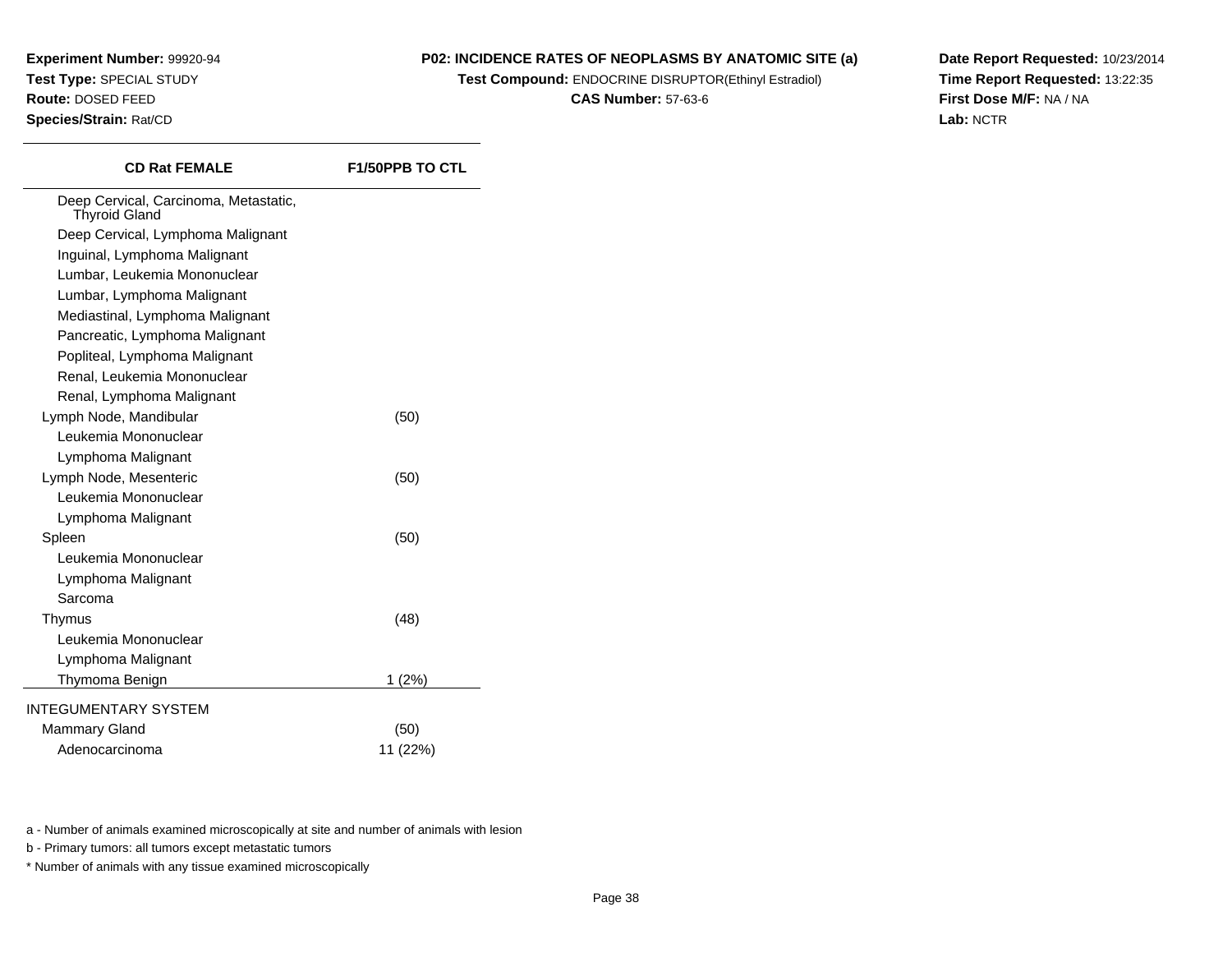$\overline{\phantom{a}}$ 

#### **P02: INCIDENCE RATES OF NEOPLASMS BY ANATOMIC SITE (a)**

**Test Compound:** ENDOCRINE DISRUPTOR(Ethinyl Estradiol)

**CAS Number:** 57-63-6

**Date Report Requested:** 10/23/2014**Time Report Requested:** 13:22:35**First Dose M/F:** NA / NA**Lab:** NCTR

| <b>CD Rat FEMALE</b>                               | <b>F1/50PPB TO CTL</b> |  |  |
|----------------------------------------------------|------------------------|--|--|
| Adenocarcinoma, Multiple                           |                        |  |  |
| Fibroadenoma                                       | 21 (42%)               |  |  |
| Fibroadenoma, Multiple                             | 13 (26%)               |  |  |
| Lymphoma Malignant                                 |                        |  |  |
| Skin                                               | (50)                   |  |  |
| Basal Cell Carcinoma                               |                        |  |  |
| Fibrous Histiocytoma                               | 1(2%)                  |  |  |
| Keratoacanthoma                                    |                        |  |  |
| Lymphoma Malignant                                 |                        |  |  |
| Sarcoma                                            | 1(2%)                  |  |  |
| Sebaceous GI, Carcinoma                            |                        |  |  |
| Squamous Cell Papilloma                            |                        |  |  |
| Subcut Tiss, Granular Cell Tumor Benign            | 1(2%)                  |  |  |
| Subcut Tiss, Leiomyosarcoma, Metastatic,<br>Uterus |                        |  |  |
| Subcut Tiss, Lipoma                                | $1(2\%)$               |  |  |
| MUSCULOSKELETAL SYSTEM                             |                        |  |  |
| Bone, Femur                                        | (50)                   |  |  |
| Lymphoma Malignant                                 |                        |  |  |
| <b>Skeletal Muscle</b>                             | (1)                    |  |  |
| Lymphoma Malignant                                 |                        |  |  |
| NERVOUS SYSTEM                                     |                        |  |  |
| Brain, Brain Stem                                  | (50)                   |  |  |
| Carcinoma, Metastatic, Pituitary Gland             | 1(2%)                  |  |  |
| Lymphoma Malignant                                 |                        |  |  |
| Brain, Cerebellum                                  | (50)                   |  |  |
| Brain, Cerebrum                                    | (50)                   |  |  |
| Astrocytoma Nos                                    |                        |  |  |
|                                                    |                        |  |  |

a - Number of animals examined microscopically at site and number of animals with lesion

b - Primary tumors: all tumors except metastatic tumors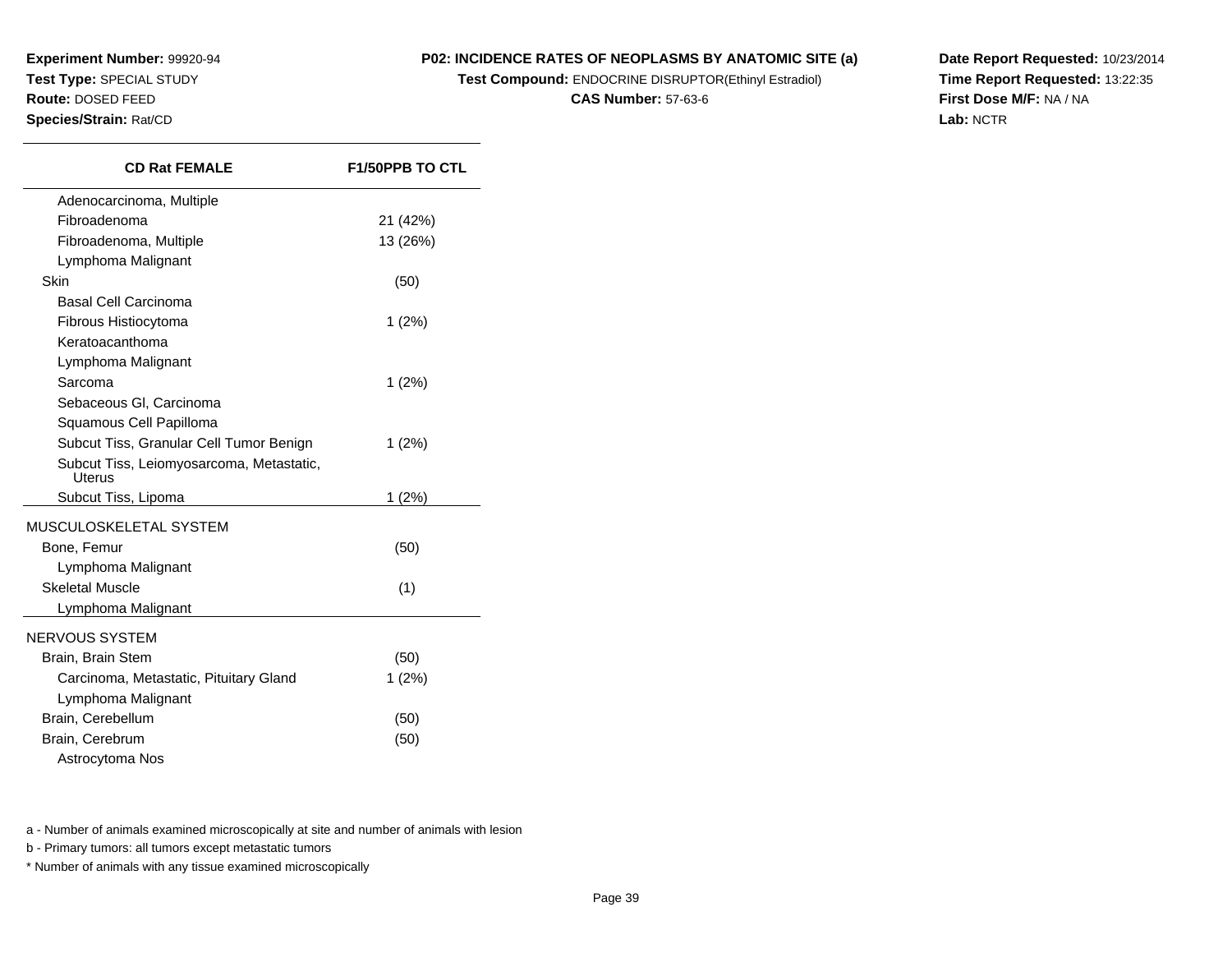#### **P02: INCIDENCE RATES OF NEOPLASMS BY ANATOMIC SITE (a)**

**Test Compound:** ENDOCRINE DISRUPTOR(Ethinyl Estradiol)

**CAS Number:** 57-63-6

**Date Report Requested:** 10/23/2014**Time Report Requested:** 13:22:35**First Dose M/F:** NA / NA**Lab:** NCTR

| <b>CD Rat FEMALE</b>                   | <b>F1/50PPB TO CTL</b> |
|----------------------------------------|------------------------|
| Granular Cell Tumor Benign             |                        |
| Leukemia Mononuclear                   |                        |
| Oligodendroglioma Nos                  |                        |
| <b>Peripheral Nerve</b>                | (0)                    |
| <b>RESPIRATORY SYSTEM</b>              |                        |
| Lung                                   | (50)                   |
| Alveolar/Bronchiolar Adenoma           |                        |
| Leukemia Mononuclear                   |                        |
| Lymphoma Malignant                     |                        |
| Nephroblastoma, Metastatic, Kidney     |                        |
| Nose                                   | (50)                   |
| Leukemia Mononuclear                   |                        |
| Lymphoma Malignant                     |                        |
| Schwannoma Malignant                   |                        |
| Trachea                                | (50)                   |
| Leukemia Mononuclear                   |                        |
| Lymphoma Malignant                     |                        |
| SPECIAL SENSES SYSTEM                  |                        |
| Far                                    | (0)                    |
| <b>Neural Crest Tumor</b>              |                        |
| Eye                                    | (47)                   |
| Bilateral, Leukemia Mononuclear        |                        |
| Lymphoma Malignant                     |                        |
| Squamous Cell Carcinoma, Deep Invasion |                        |
| <b>Harderian Gland</b>                 | (50)                   |
| Leukemia Mononuclear                   |                        |
| Lymphoma Malignant                     |                        |

a - Number of animals examined microscopically at site and number of animals with lesion

b - Primary tumors: all tumors except metastatic tumors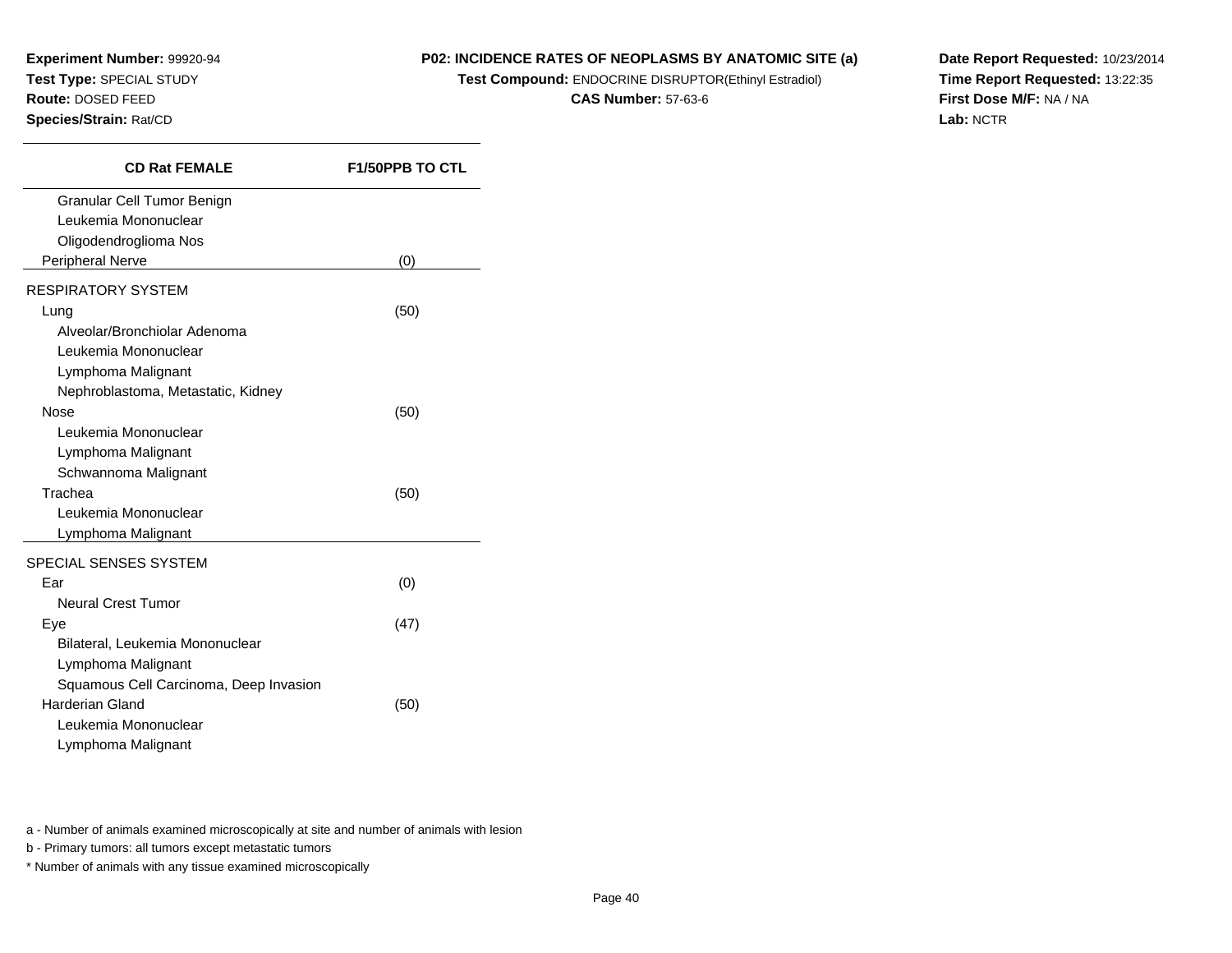#### **P02: INCIDENCE RATES OF NEOPLASMS BY ANATOMIC SITE (a)**

**Test Compound:** ENDOCRINE DISRUPTOR(Ethinyl Estradiol)

**CAS Number:** 57-63-6

**Date Report Requested:** 10/23/2014**Time Report Requested:** 13:22:35**First Dose M/F:** NA / NA**Lab:** NCTR

| <b>CD Rat FEMALE</b>               | <b>F1/50PPB TO CTL</b> |
|------------------------------------|------------------------|
| Zymbal's Gland                     | (1)                    |
| Carcinoma                          | 1 (100%)               |
| URINARY SYSTEM                     |                        |
| Kidney                             | (50)                   |
| Bilateral, Renal Tubule, Carcinoma |                        |
| Leukemia Mononuclear               |                        |
| Lymphoma Malignant                 |                        |
| Nephroblastoma                     |                        |
| Renal Tubule, Adenoma              |                        |
| Urinary Bladder                    | (49)                   |
| Leukemia Mononuclear               |                        |
| <b>SYSTEMIC LESIONS</b>            |                        |
| Multiple Organ                     | $*(50)$                |
| Leukemia Mononuclear               |                        |
| Lymphoma Malignant                 |                        |
| Mesothelioma Malignant             |                        |

a - Number of animals examined microscopically at site and number of animals with lesion

b - Primary tumors: all tumors except metastatic tumors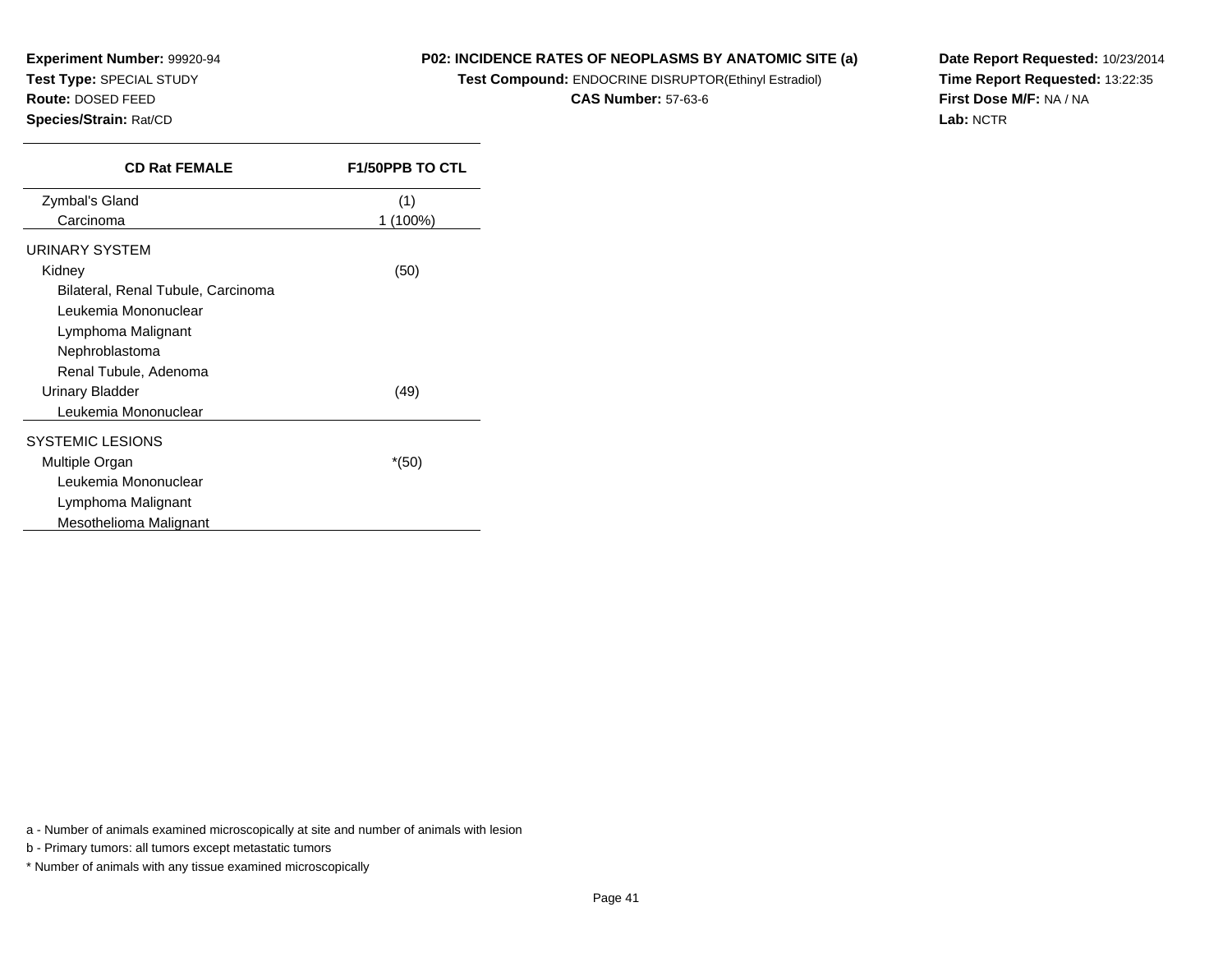| <b>P02: INCIDENCE RATES OF NEOPLASMS BY ANATOMIC SITE (a)</b> |  |  |
|---------------------------------------------------------------|--|--|
|---------------------------------------------------------------|--|--|

**Test Compound:** ENDOCRINE DISRUPTOR(Ethinyl Estradiol)

**CAS Number:** 57-63-6

**Date Report Requested:** 10/23/2014**Time Report Requested:** 13:22:35**First Dose M/F:** NA / NA**Lab:** NCTR

| <b>CD Rat FEMALE</b>                                                           | F <sub>1</sub><br>0PPB | 2PPB<br>F1 | <b>10 PPB</b><br>F1 | <b>50 PPB</b><br>F1 | <b>F1/2PPB TO CTL</b> | <b>F1/10PPB TO CTL</b> |
|--------------------------------------------------------------------------------|------------------------|------------|---------------------|---------------------|-----------------------|------------------------|
| <b>Tumor Summary for FEMALE</b>                                                |                        |            |                     |                     |                       |                        |
| <b>Total Animals with Primary Neoplasms (b)</b>                                | 48                     | 47         | 48                  | 50                  | 46                    | 49                     |
| <b>Total Primary Neoplasms</b>                                                 | 99                     | 102        | 100                 | 103                 | 94                    | 100                    |
| <b>Total Animals with Benign Neoplasms</b>                                     | 48                     | 44         | 48                  | 47                  | 45                    | 45                     |
| <b>Total Benign Neoplasms</b>                                                  | 86                     | 80         | 87                  | 80                  | 76                    | 82                     |
| <b>Total Animals with Malignant Neoplasms</b>                                  | 11                     | 18         | 11                  | 16                  | 13                    | 17                     |
| <b>Total Malignant Neoplasms</b>                                               | 13                     | 21         | 12                  | 23                  | 17                    | 18                     |
| <b>Total Animals with Metastatic Neoplasms</b>                                 |                        | 3          |                     | 2                   | 4                     | 2                      |
| <b>Total Metastatic Neoplasms</b>                                              |                        | 5          |                     | 3                   | 4                     | $\mathbf{2}$           |
| <b>Total Animals with Malignant Neoplasms</b><br><b>Uncertain Primary Site</b> |                        |            |                     |                     |                       |                        |
| Total Animals with Neoplasms Uncertain -<br><b>Benign or Malignant</b>         |                        |            |                     |                     |                       |                        |
| <b>Total Uncertain Neoplasms</b>                                               |                        |            |                     |                     |                       |                        |

a - Number of animals examined microscopically at site and number of animals with lesion

b - Primary tumors: all tumors except metastatic tumors

**Experiment Number:** 99920-94**Test Type:** SPECIAL STUDY**Route:** DOSED FEED**Species/Strain:** Rat/CD